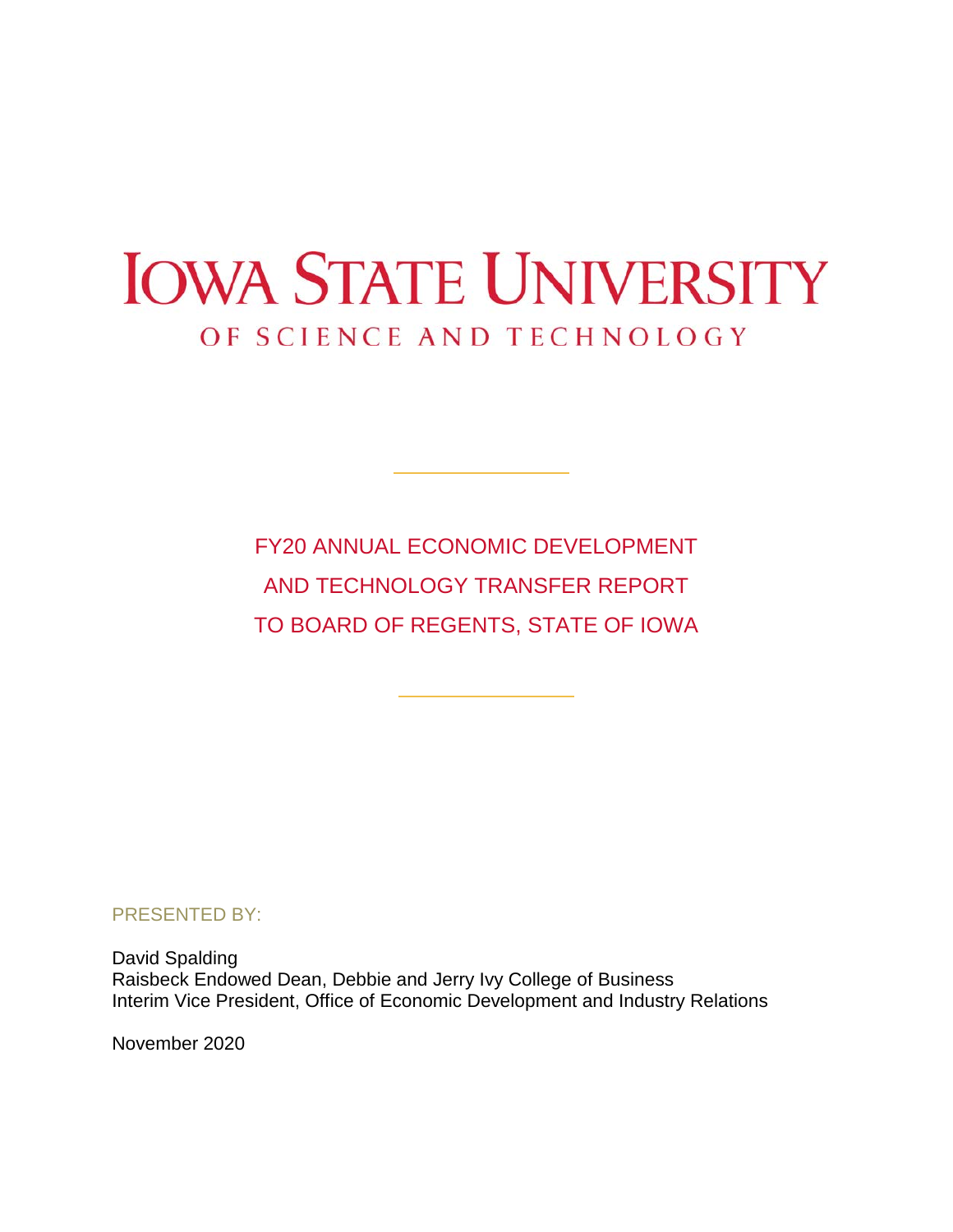### **Iowa State University Annual Economic Development and Technology Transfer Report – FY2020**

As the land-grant institution in the very first state to adopt the Morrill Act, Iowa State University wholeheartedly supports the land-grant ideals of putting science, technology and human creativity to work. Economic development is a top priority for Iowa State, and the university is very proud of the impact it has on both the lives of its students and the state economy. Iowa State's **economic development programs, services and initiatives** contribute to the overall positive net impact the university creates on Iowa's business community and return on investment it generates for students, taxpayers, and society. Through President Wendy Wintersteen's **Innovation and Entrepreneurship Initiative**, we are embedding innovation and entrepreneurship more deeply into our culture and curriculum. By doing so, we are cultivating the next generation of innovators and entrepreneurs while responding to the needs of our communities and state.

Iowans can count on Iowa State to serve as a trusted resource, using our core strengths innovation, science-based extension and outreach, and education. In response to the ongoing COVID-19 crisis, units within the **Office of Economic Development and Industry Relations (EDIR)** have adapted their normal business operations to better meet Iowans' needs. The units continue to remain very engaged across the entire state, providing outreach and assistance in support of Iowa businesses.

EDIR consists of the following key university economic development units that provide integrated and comprehensive business, technical, entrepreneurial support, and educational services to Iowa State's clients and partners:



• The *Center for Industrial Research and Service (CIRAS)* works with business and industry across all 99 counties to enhance their performance through service offerings in five general areas: technology, growth, productivity, leadership, and workforce. CIRAS leads three federal business outreach programs and two state-based programs, with staff and partners located across campus and across the state.



• The *Small Business Development Center (SBDC)*, administered by Iowa State, consists of 15 regional centers serving all 99 counties in Iowa. SBDC assists individuals interested in starting new companies and provides business services and counsel to existing small companies across Iowa to solve management problems, to improve operations, to seek financing, and to pursue new opportunities. Iowa State also operates two of the regional centers.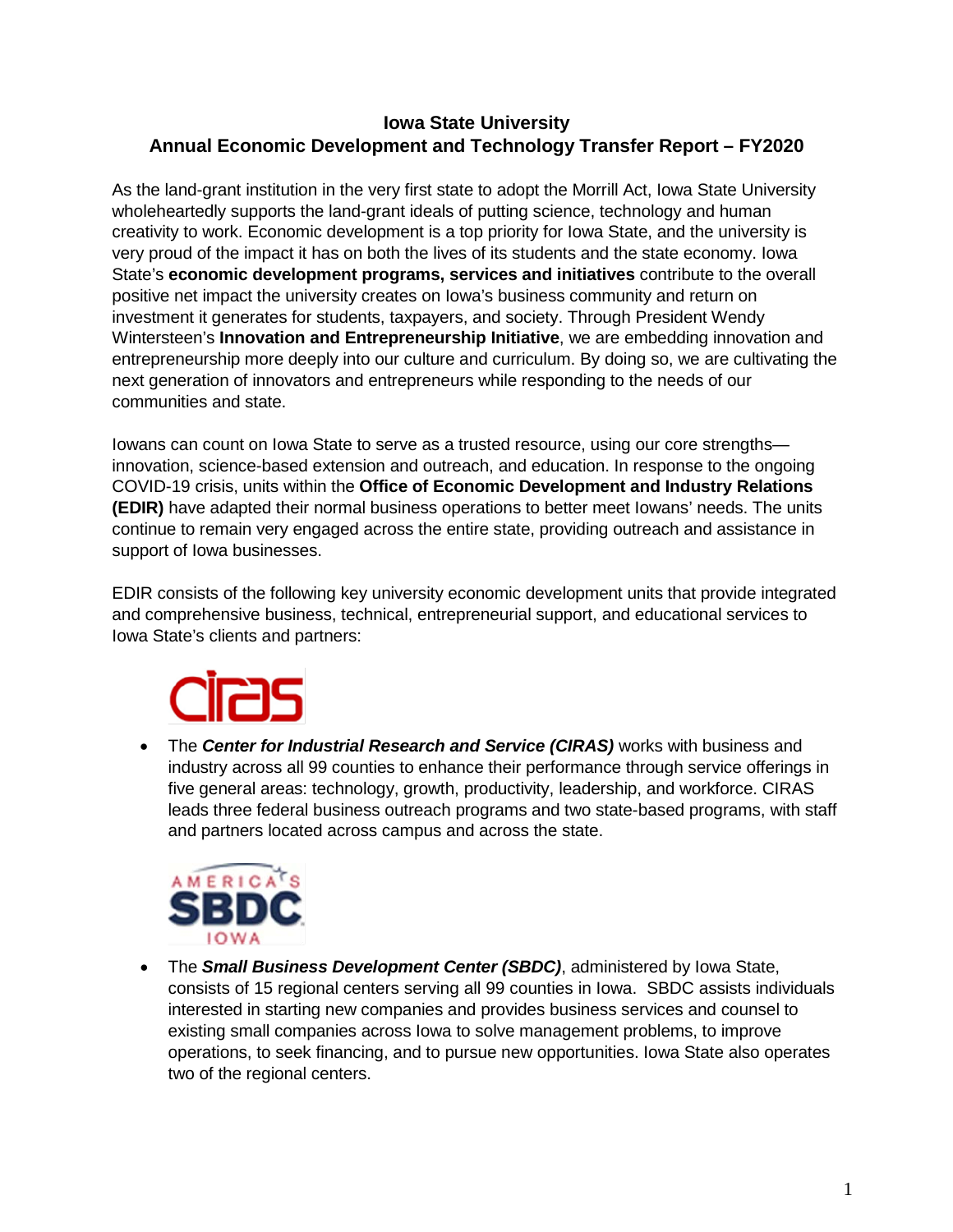## **IOWA STATE UNIVERSITY**

Pappajohn Center for Entrepreneurship

• The **Pappajohn Center for Entrepreneurship** serves entrepreneurs on campus and in our community, provides entrepreneurial opportunities for students including a student accelerator, hosts statewide and local business plan and pitch competitions, and participates in university-wide academic programs in entrepreneurship ranging from a cross-campus minor to a PhD program*.*

### **IOWA STATE UNIVERSITY IOWA STATE UNIVERSITY**

Research Foundation, Inc.

Office of Intellectual Property and Technology Transfer

• The *ISU Research Foundation (ISURF) and Office of Intellectual Property and Technology Transfer (OIPTT)* protect, manage, market and license the intellectual property of ISU researchers. The licensed intellectual property rights, in ISU developed innovative technologies, provide rights which may improve the business's manufacturing costs, become a new product line, increase revenue streams or advance product market share. OIPTT negotiates and implements nondisclosure agreements, material transfer agreement and the industry and commodity agreements related to ISU's research collaborations with industry.



• *ISU Research Park (ISURP)* provides a resource-rich environment WHERE INNOVATORS FLOURISH. It includes close proximity and easy access to Iowa State University for our tenant partners, which include start-ups and established companies that range from growing entrepreneurial ventures to global corporations. The Research Park offers high quality labs and office space, as well as numerous community events, services and amenities that support the efforts of science- and technology-based organizations.

In June 2016, EDIR moved into the new **Economic Development Core Facility**, which houses these units under one roof. EDIR serves as the gateway to the university's expertise, capabilities, resources, and facilities that support and enhance economic development throughout the state. EDIR works very closely with other university units that contribute to the university's economic development efforts and impact, including the Office of the Vice President for Extension and Outreach, the Office of the Vice President for Research, and the academic colleges.

Iowa State **pioneered the first statewide Extension Service** in 1906. The extension experiment—universities actively transferring their research and expertise to every corner of every state—was immensely successful across America and remains so today. **Iowa State University Extension and Outreach**, in collaboration with ISU colleges, impacts economic development in the state through all of its programs—Community and Economic Development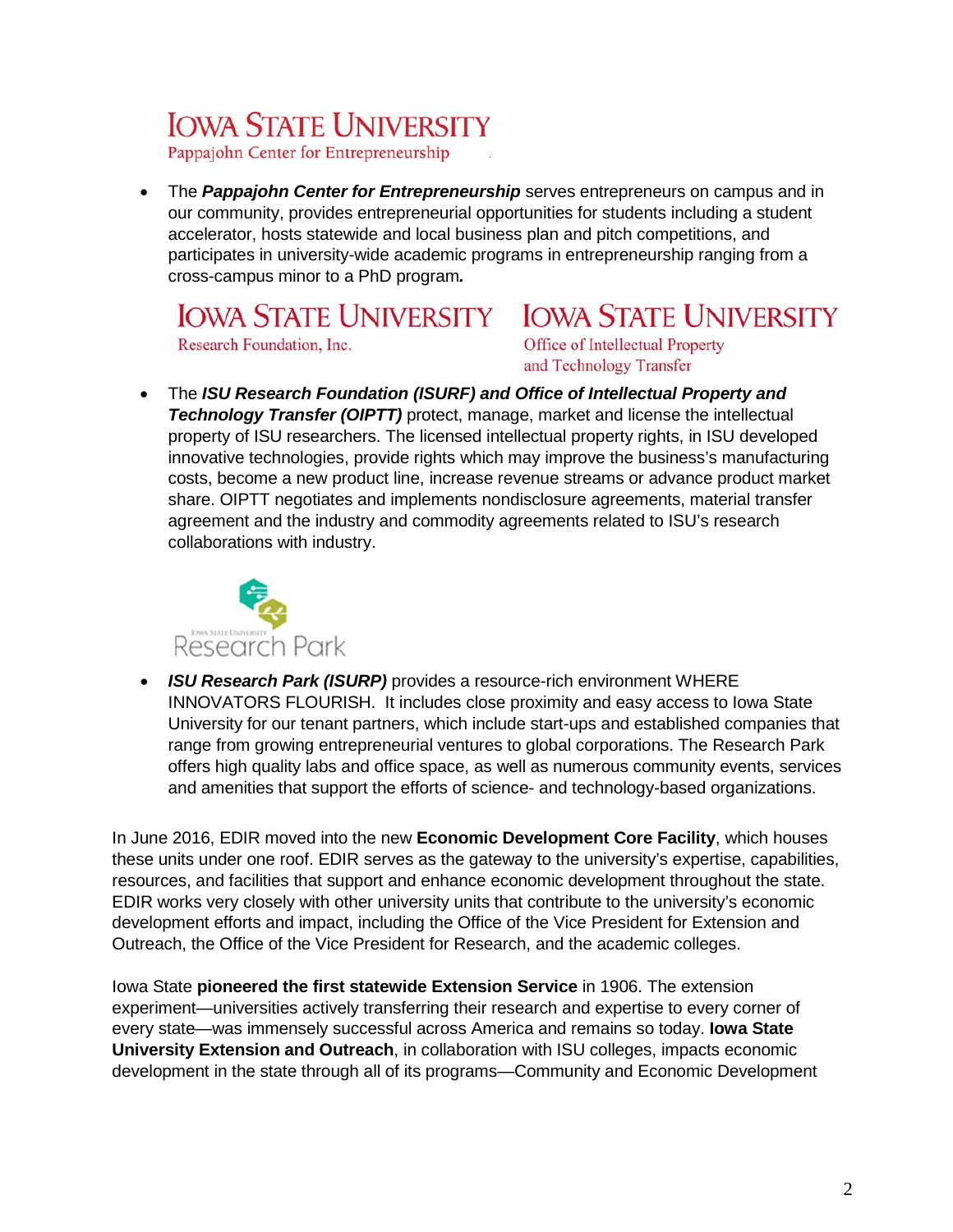(CED), as well as Agriculture and Natural Resources, Human Sciences, and 4-H Youth Development.

ISU promotes economic growth in Iowa in a number of ways. We provide business and technical assistance to existing companies, we support the creation of new companies, we help attract new companies and entrepreneurs to Iowa, we create intellectual property and help move research ideas to the market, and we contribute to workforce and entrepreneurial development.

#### **Business and Technical Assistance**

*SBDCs* - The SBDCs were able to bring additional resources quickly to Iowa businesses when COVID-19 impacted our state. **In a typical year, the SBDC sees approximately 4,000 clients. Due to COVID-19, the Iowa SBDC has seen over 72,000 businesses and clients.** They were able to do this by quickly developing a Triage Team that utilized an additional 20 staff and students from all across the ISU campus that were trained to triage each business call and do additional outreach to existing businesses within the state. This Triage System was



also replicated in six other states across the nation



from the Iowa Model. The Iowa SBDC is also currently going out to the rural communities to help Iowa's small business community in multiple areas. The most popular currently is the assistance to small businesses wanting to get online to be more competitive and increase their sales. The SBDC team will go into a business and help them with their marketing strategy, product placement and product photos for sales. The second area of great need is

the accounting assistance to help these same businesses stabilize in uncertain times.

During the most recent full year for the program (data based on federal year reporting timeframe), **America's SBDC Iowa** provided business assistance to individuals and companies **in all 99 counties totaling 72,803 clients and 15,244 counseling hours**. As a result of this counseling, 197 new businesses were started and 1,869 jobs were created. Additionally, SBDC assistance was **credited by clients with increasing their capital infusion by more than \$161.9 million and increasing their sales by more than \$263.22 million**. This translates into 156 new jobs every month, 16 new business every month and sales increases of \$22.0 million every month.

The **ISU SBDC regional center and the Mid Iowa SBDC regional center** provided 2,251 hours of counseling assistance to startup and existing companies; served 1,191 clients with one-on-one counseling; provided advice to several hundred clients via telephone and e-mail; and advised a number of technology companies in the areas of licensing, equity-based financing, market entry, and numerous operational areas. The centers documented **43 new business starts with 222**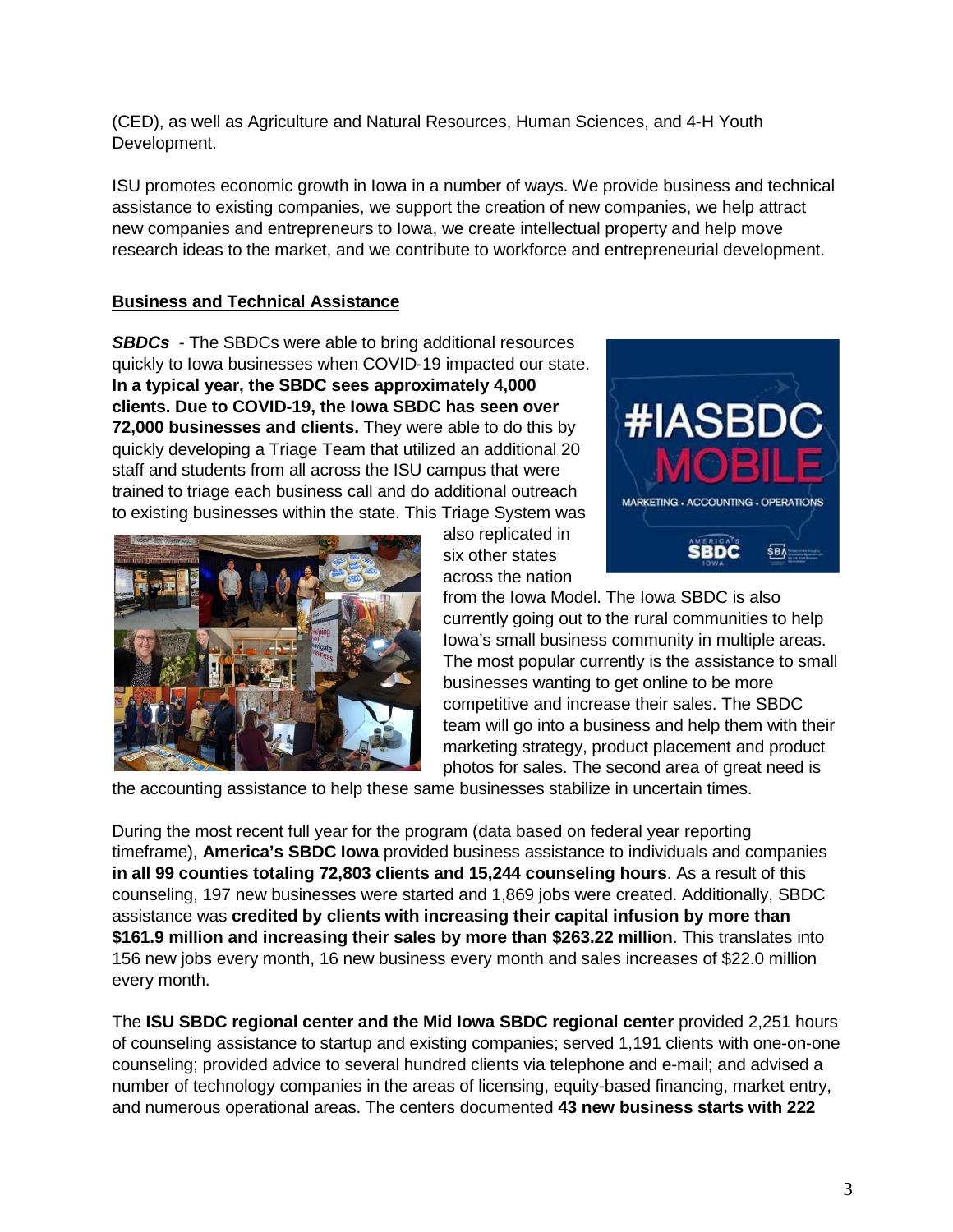**new jobs created that have generated \$37.15 million in capital infusion and \$34.76 million in sales increases**.

*CIRAS* - CIRAS was created in 1963 to improve the quality of life in Iowa by helping businesses and their communities prosper and grow. **CIRAS' individually tailored strategy, Engage. Educate. Embed. means we work with companies to fashion solutions specific to their individual needs**. CIRAS offers services in five main areas: growth, productivity, technology, leadership, and workforce.

A vast network of university and industry experts brings years of professional experience to CIRAS, making us a leading integrator of solutions in Iowa. **Over the past five years, CIRAS and its partners have reported impact from companies totaling more than \$2.8 billion (sales gained or retained \$2.3 billion, new investments \$0.4 billion, costs saved or avoided \$0.1 billion) and over 29,000 jobs created or retained** as a result of the assistance they received.

In 2019 alone, **1,664 businesses from 95 counties in the state received assistance on projects or attended educational workshops from CIRAS staff or partners**. Companies responding to surveys reported \$678 million in total economic impact (\$554 million in sales gained or retained, \$93 million of new investment, and \$31 million in costs saved or avoided) and over 8,500 jobs created or retained as a result of the assistance they received from CIRAS and its partners.

- The **CIRAS Manufacturing Extension Partnership (MEP)** program helps small to midsized manufacturers grow by implementing new technical and management practices.
- The **CIRAS Procurement Technical Assistance Center (PTAC)** assists companies from all industries and skill levels in navigating the contracting processes for federal, state, and local governments.
- The **CIRAS Economic Development Administration University Center Program (EDAUCP)** develops workforce management plans for rural communities clustered near metropolitan areas.
- The **CIRAS Technology Assistance Program (TAP)** provides expertise to Iowa businesses to reduce their risk of deploying technologies.
- The **Iowa Lean Consortium (ILC)** is a member-driven program dedicated to advancing Lean in all sectors of the economy.

**Appendix 1** provides some illustrative examples of CIRAS, SBDC, and ISURF projects with Iowa companies and entrepreneurs during the past year.

*ISU Extension and Outreach* - The CED program within ISU Extension and Outreach has multiple community development specialists in place with expertise and/or experience working with minority-owned businesses and community business leaders. During the past year, these specialists helped 13 minority-owned business owners start or improve their own businesses and assisted with the creation and the retention of 9 jobs for minority employees. In FY2020 the updated **Iowa Retail Initiative (IRI) program** provided coaching, training, and technical assistance to 35 small-town independent retailers in 4 communities.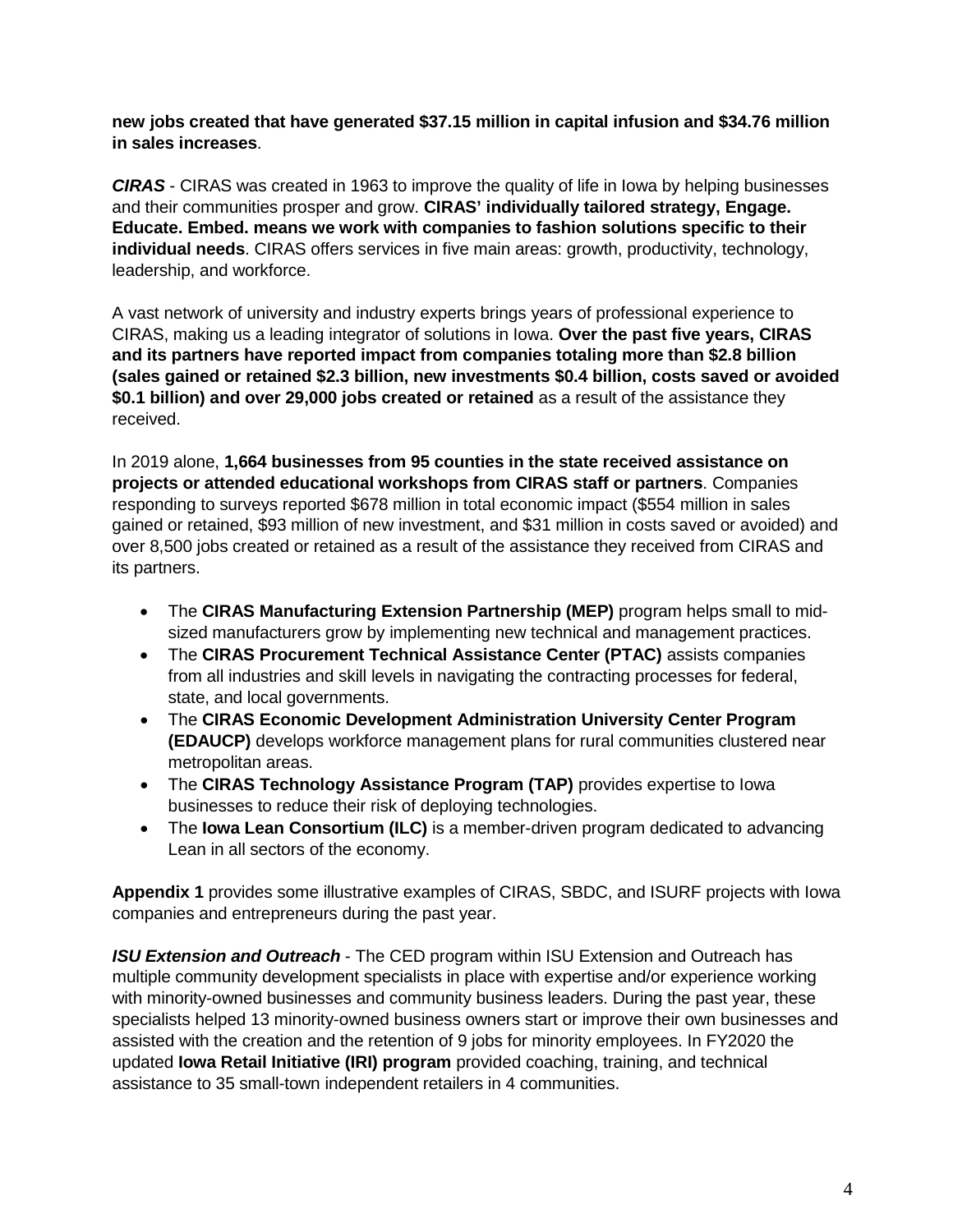This past year the **Agriculture and Natural Resources (ANR) program made over 201,000 contacts with farmers and agribusinesses through 1,961 meetings, 7,842 face-to-face consultations, and 40,762 phone and email discussions**. ANR specialists present researchbased information and answer technical questions to help Iowans **grow the economic base of Iowa agriculture**. ANR provides farmers, policy makers, regulators, and agribusiness professionals the opportunity to learn from research-based education to inform their decisions, which leads to sustainable environments, profitable farms, thriving communities, and a more secure food system.

**Appendix 2** provides some illustrative examples of this work.

*ISURP* **- ISURP, WHERE INNOVATORS FLOURISH**, is a growing technology community and incubator for innovators at new and expanding businesses, providing access to the vast array of resources available at Iowa State University. The ISURP has a history of success because companies find value in a close physical presence and connection to the university as it facilitates working with faculty and graduate students on research, tapping into and recruiting the graduate and undergraduate student talent pool, and accessing university facilities. ISURP tenants include companies of all sizes and industry focus, though engineering and technology, and bioscience/ag tech comprise the largest proportion, reflecting Iowa State's strength in STEM. Tenants include companies incubated at ISURP as well as established global brands. **Five Iowa companies that had an IPO started at ISURP; today two remain at ISURP and one additional is located elsewhere in Ames.** In addition, multiple ISURP companies have enjoyed significant liquidity events, with two startups being acquired by global brands just this year.

In June 2016, EDIR launched the **ISU Startup Factory** (originally reporting to the ISURP; as of August 2020, reporting to the ISU Pappajohn Center) to provide a stronger support system for students, faculty and staff wanting to create scalable businesses that address technical, societal or other challenges. Entrepreneurs in the Startup Factory receive formal training, resources, and access to a network of business mentors, advisors, counselors and investors in two 26-week blocks: the first a formal curriculum centered on business validation, and the second, customized to their individual business needs. To date, **seven cohorts have completed the program and two are currently in the program for a total of 123 new startup companies**. Companies that are currently participating in or have graduated from the program have **raised nearly \$33 million in private and public capital**, including 23 SBIR or STTR Phase I grants, five SBIR Phase II grants, twelve Proof of Commercial Relevance awards, nine Demonstration Fund awards, twenty angel investment rounds and sixteen institutional investment rounds. **SmartAg, a member of the inaugural ISU Startup Factory cohort, was acquired by Raven Industries in November, 2019**, representing the first exit for a graduate of the program. SmartAg was integrated into Raven Industries' Applied Technology division, which currently has operations in Ames, IA.

Today, ISURP is a 400-acre development just south of campus with approximately 800,000 square feet of building space. **Thirteen new companies and affiliates, and 40 pre-incubator companies joined ISURP in FY20**, bringing the **cumulative total to 467 companies and 6456 employees for current and former tenants that are still in existence world-wide**. Currently, there are **92 companies and research centers and 13 affiliates located at ISURP, employing 2041 and 106 people, respectively**. There are 23 pre-incubator companies that remain in ISU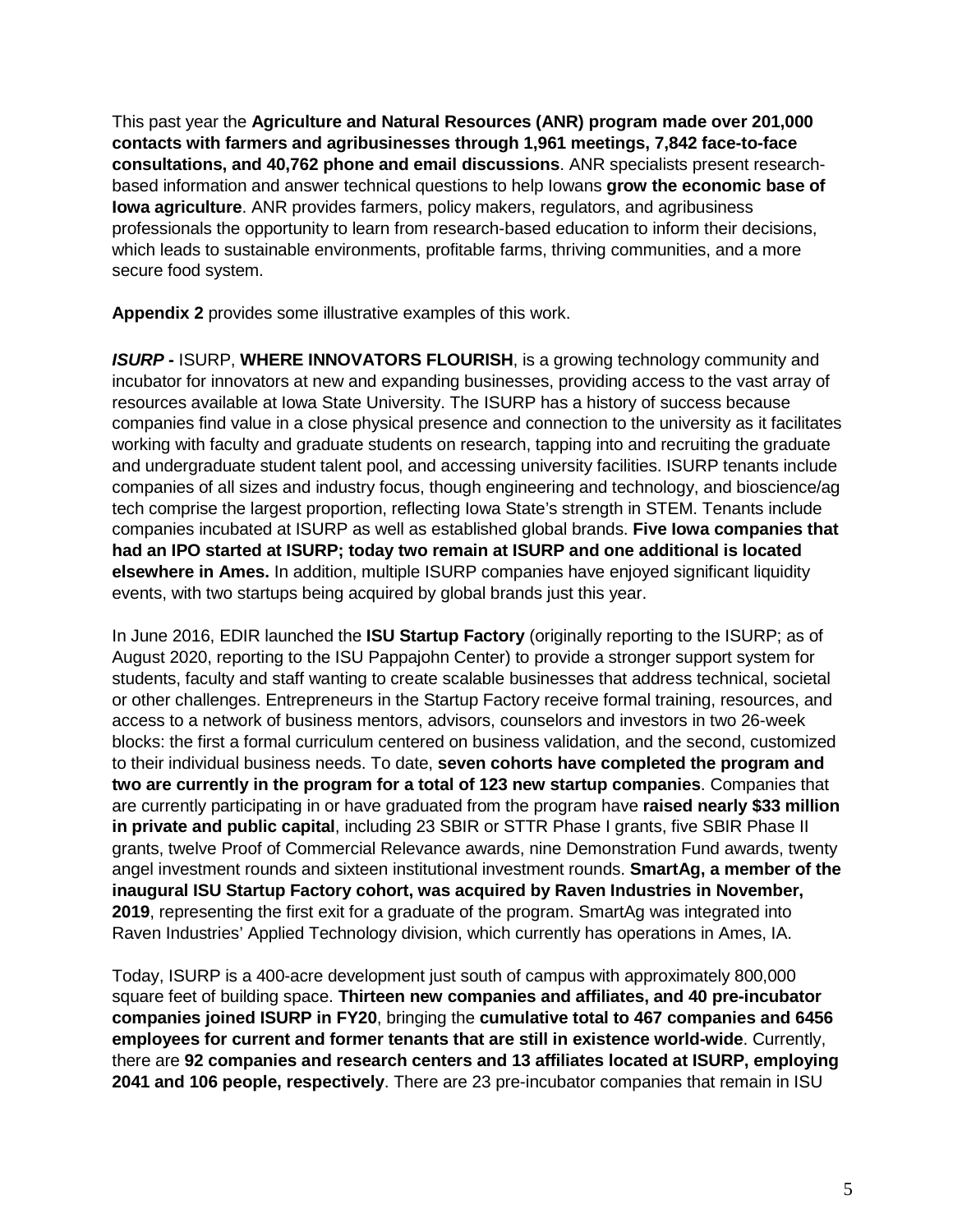Startup Factory space, and 20 pre-incubator companies involved with the CYstarters and Ag Startup Engine programs.

In choosing to locate at ISURP, businesses are doing more than simply occupying a building. They are joining a thriving community focused on driving innovation, researching and developing solutions to complex challenges, creating a pipeline that offers easy access to world class talent, and supercharging the state economy.

- In the past seven years, **ISURP has increased its tenant base by more than 100%, has increased square footage by 75% and significantly increased the number of employees.** In addition, commercial amenity and infrastructure projects have brought ISURP an additional 38 build ready acres for portfolio company growth so we are well positioned for the next generation of workforce solutions.
- ISURP contributes more to local property taxes than any other entity in Story County (\$1.5 million annually).
- In 2019 ISURP opened a standalone sprayer technology facility for John Deere, in addition to already housing one of its Global Technology and Innovation Centers.
- Collaborated with Story County Conservation to bring the first of its kind nationally, urban demonstration and shared 38 acre Community Park for tenants and community.
- Headquarters for the AgStartup Engine, a private systematic program to fund AgTech entrepreneurs and help them towards success through mentorship and financial support.
- 200+ student interns work at ISURP at any given time
- 53 corporate locations throughout the state, in addition to ISURP presence
- \$68,000 average salary for ISURP company employees
- An additional 2,500+ are employed throughout Iowa from ISURP graduate companies

**COVID-19 brought our tenant base and programs unprecedented change and challenge, but it also represents an opportunity for thoughtful growth**. While ISURP never missed a day of in person business operations, nearly all of our tenants have been forced into remote working situations, and many of those tenants, in particular the larger, international companies have not yet returned. The absence of workforce has created strain on ISURP based amenities as childcare censuses shift for our child care provider, our restaurant provider can no longer provide catering services for events, and our gym has many members that are unable to utilize its services. Our events, community-based programming and the ISU Startup Factory and I-Corps programs have all shifted to an online environment. **Tenant acquisition has slowed but activity remains high and on the contrary, tenant retention has remained steady and vacancy rates are within traditional industry averages pre-COVID.** While much of the aforementioned is negative and mimics the greater economic pressures many of our businesses continue to face, we also have had some bright spots emerge and see opportunities in our scope as we look forward.

**The physical absence of our tenant base allowed ISURP to upgrade and enhance shared spaces in several of our multi-tenant buildings to bring them to a higher standard.** We enhanced exterior spaces and have held outdoor events. We launched a new co-working and affiliate program to address the needs of those workers that are still remote, but that might need temporary or drop in space outside of their homes. We also have engaged multiple companies with opportunities across colleges at Iowa State University utilizing Zoom and online services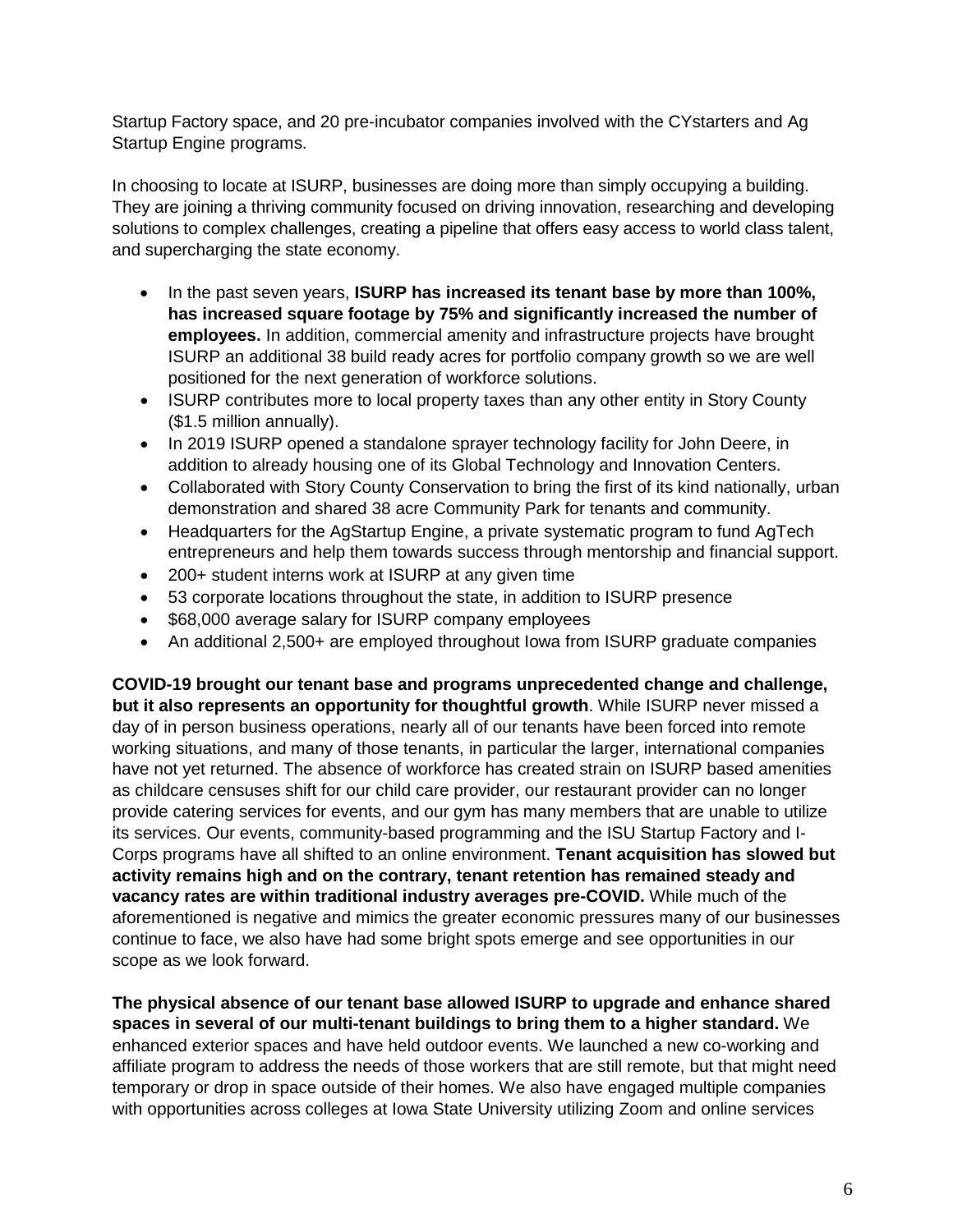that have positively scaled the decision-making processes and are realizing collaboration and research agreements at a faster velocity than ever before.

**Looking forward, we believe ISURP will continue to represent a world class location for companies and corporations as they look to re-think their strategy around workforce**. We hope to target our services to our traditional markets, but also to cultivate relationships with a new cross section of companies looking to train large groups of employees, such that they could either stay at ISURP, or work in remote environments indefinitely. Our experience in the creation of beachhead offices for our large, Iowa based manufacturing companies will uniquely position us to help these companies rethink their workforce strategy. Our proximity to Iowa State and a ready-made talent base of graduating students will allow us to offer them a talented, readymade workforce.

#### **Workforce Development**

A key component of the university's value proposition related to economic development, and its primary mission, is **providing a world class education that provides students with the technical, analytical, problem-solving, communications, and social responsibility skills required in today's workplace**. Iowa State is the largest university in Iowa with nearly 33,400 students, and despite our Midwest location, our student body is quite diverse. Our graduates are in high demand and we have a **campus wide placement rate of 95%** (i.e., 95% of undergraduate students are employed in their field or are pursuing graduate education within six months of finishing their undergraduate studies).

**Iowa State is well known for providing students with professional development activities on campus that give great opportunities for companies to utilize our students' talents.** Iowa State's recognition in 2017 with the Association of Public and Land Grant Universities (APLU) Innovation and Economic Prosperity (IEP) University "Talent Award," which honors an institution with **exemplary initiatives in education and workforce development**, illustrates our university's reputation on a national stage.

We have excellent entrepreneurship programs in every college as well as "experiential learning" centers that provide opportunities for cross functional teams of students to work on business projects. **Each year more than 500 Iowa State students intern at ISU Research Park companies (200+ in the Park at any given time) and at university centers**. Additionally, engineering students complete a senior capstone project, and several faculty across campus integrate company projects into their courses.

With the growth of academic programs in entrepreneurship at Iowa State and the university now offering comprehensive courses of study including an interdisciplinary minor in entrepreneurship, major in entrepreneurship, updated graduate certificate in entrepreneurship and innovation, and a PhD program in entrepreneurship, Iowa State is recognized nationally as a top entrepreneurship program. A nice stamp of approval was its **#26 ranking in the 2019-20 Princeton Review of the Top Undergraduate Entrepreneurship Programs** in the country.

During the summer of 2020, the Pappajohn Center for Entrepreneurship sponsored its fifth cohort of **CYstarters**, an 11-week summer accelerator program for students and recent graduates from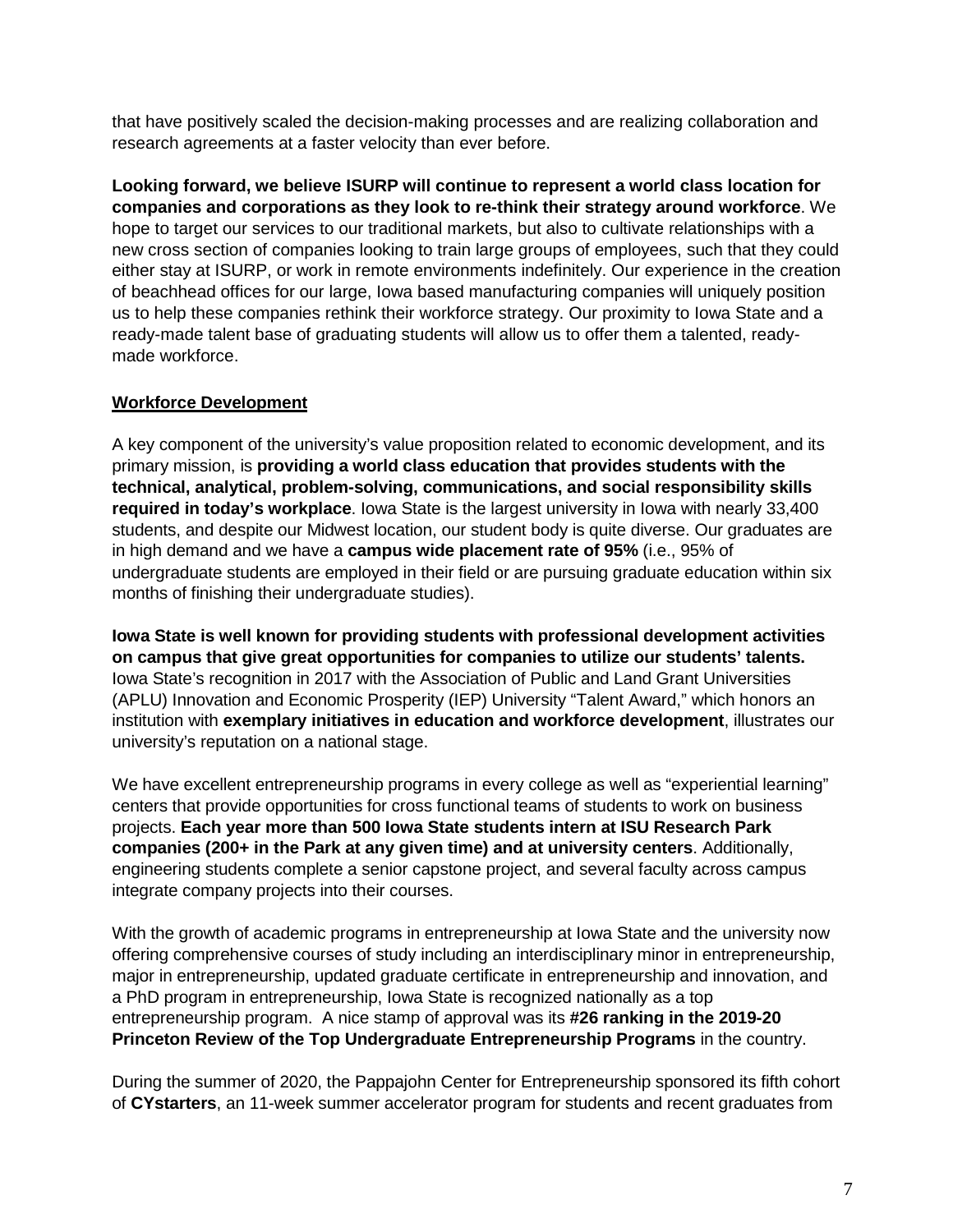across campus. Twenty students on 14 business teams were selected to spend the summer in a hands-on mentoring environment to launch and grow their companies. Although the program was nearly 100 percent virtual this summer, students participated in educational sessions, received mentoring from close to 60 professionals, entrepreneurs and educators, and worked with Pappajohn Center staff on a daily basis in accountability sessions over the course of the summer. **All 14 teams successfully launched their business or are continuing to make progress. Forty-four of the 64 total businesses over the past four years are still active and have gone on to be successful in state and national competitions.** This year alone, 21 of these former student businesses combined raised money or had sales totaling \$5,532,000.

**Over 270 students competed in the Pappajohn Center's campus wide pitch and business plan competitions**. Top performers in those events received financial support totaling more than \$80,000 for their fledgling concepts.

**The Pappajohn Center partnered with the Ivy MBA Program to prepare to host its second national MBA case competition, featuring an ISU technology startup as the live case.** Eight universities from 2019, including Baylor, Purdue, Illinois, Washington, Wisconsin, Missouri, Kansas, and Texas Tech, are standing ready waiting for the next live competition post COVID-19 (scheduled spring 2021). The MBA students really enjoyed meeting the company founders, learning about the company's technology and then competing to provide the best market strategies for the company.

**The Iowa State Pappajohn Center works collaboratively with the other four JPEC programs** to host a statewide student competition, a statewide Iowa entrepreneur competition, a weeklong entrepreneur summer boot camp in Okoboji at the Lakeside Lab, and a fellowship with Entrepreneurs Organization Iowa. **Through these programs and support again this year from IEDA, the JPECs awarded \$120,000 in incentives for entrepreneurial ventures.** Onethird of the twelve finalists in 2020 were Iowa State University ventures. The top winners were announced at a virtual event in September 2020.

The Pappajohn Center for Entrepreneurship **placed 38 student interns in startup companies located at the ISU Research Park, provided more than \$40,000 in match funding to startups, and reported over 16,500 students taking at least one course with an entrepreneurship component at the university.** Over 24,000 individuals participated in programs and classes focused on entrepreneurship, startups and small business.

The Center hosted two conferences this past year that focused on the target segments of women and arts entrepreneurs. The now popular **Women Who Create Conference and SheTalks community events drew 163 people to support women-owned ventures**. Additionally, the ISU Pappajohn Center hosted the international conference of the Society for Arts Entrepreneurship Educators (SAEE), bringing together more than 80 people to celebrate arts entrepreneurship education, share best practices, and celebrate musicians, artists, playwrights, writers, and other arts entrepreneurs.

The **CyBIZ Lab** interdisciplinary student consulting program offers business solutions to companies of all sizes as well as supports faculty commercialization efforts through the Regents Innovation Fund (RIF) program. The improved performance resulting from these interactions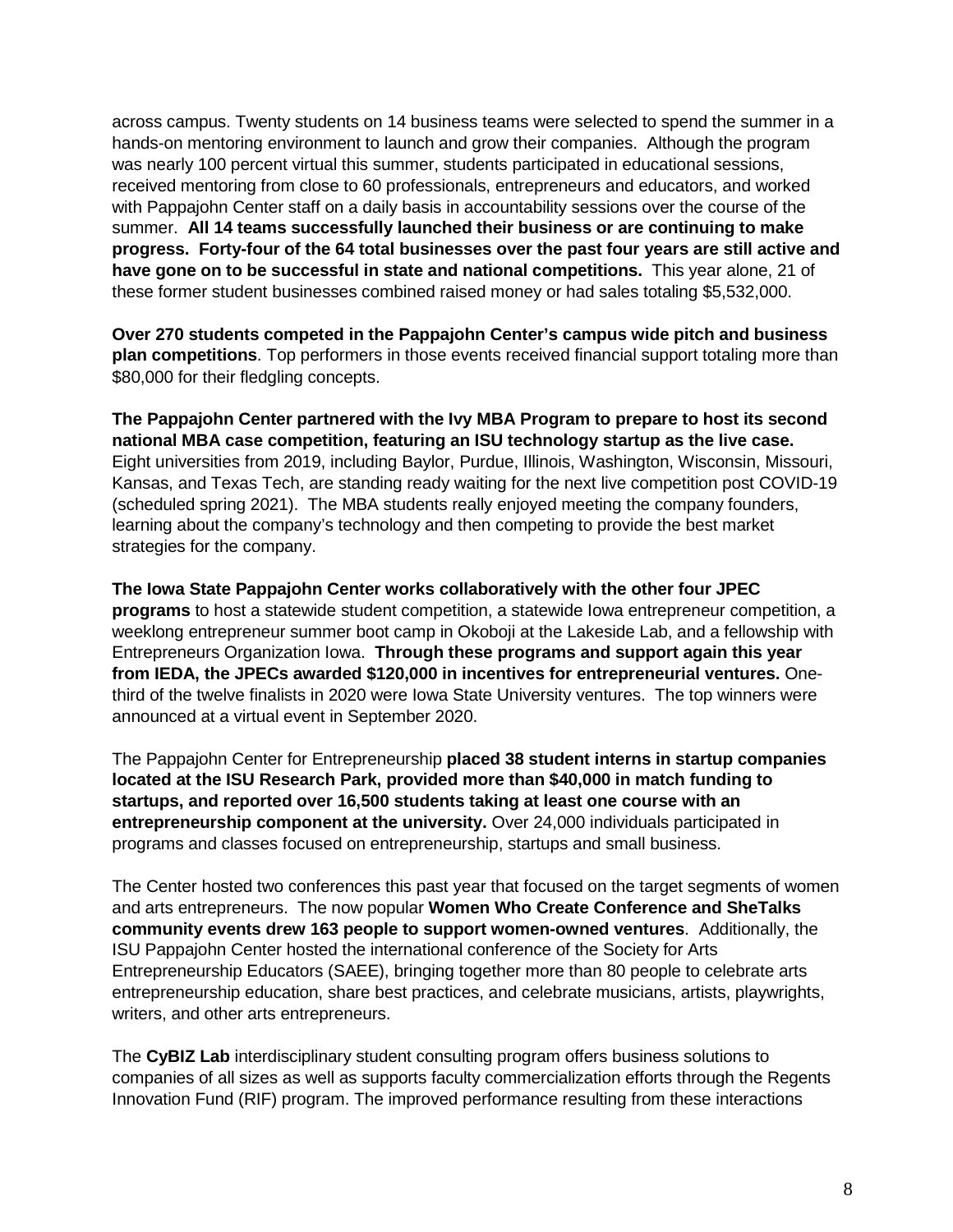allow businesses to retain and often expand their workforce. **Fifty-nine CyBIZ Lab students working part-time completed 36 consulting projects that gave students the opportunity to work with actual businesses to solve business problems.**

As part of normal operations, CyBIZ Lab works with clients that include startups, non-profit organizations, government agencies, communities (partnership with ISU Extension), college administrators, national professional organizations, small and medium sized businesses, and large global companies. CyBIZ Lab is unique in that teams are interdisciplinary and include both undergraduate and graduate students working together; projects also have a flexible timeline outside the classroom schedule, which allows teams to be highly responsive to company needs.

CIRAS helps connect students to real-life experiences that provide benefits to businesses across Iowa through the engineering capstone program. **Last year, engineering students worked on 132 projects, 106 of them with Iowa companies. This included 88 different Iowa companies across 38 Iowa counties**. Companies responding to surveys reported **impacts of more than \$53 million** for these projects.

**Iowa State University Engineering Community Outreach** works to create a future talented workforce to positively impact economic development in Iowa and the nation through ongoing innovation of STEM programming to K-12 youth, educators and the public since its inception in 2002. Trainings, events and awareness initiatives impact communities and industry talent expansion through partnerships and engagement to increase the diversity of STEM students and their exposure to career pathways. **Programs directed include FIRST® LEGO® League and FIRST® LEGO® League Jr. where over 700 teams across the state participated in 60 events throughout the academic year supported by over 1,000 volunteers.** Virtual summer kids camp activities and family-centric STEM programming were delivered throughout the spring and summer in order to provide innovative approaches to outreach to Iowa families during the pandemic. Leadership of Manufacturing Day resulted in over 100 events with communications out to over 5,000 education and industry stakeholders to promote Iowa manufacturing and the many state organizations working in partnership to share best practice. Programming continues to expand to meet the needs of educating and inspiring Iowans into high-skill, high-demand STEM careers.

In addition to professional development opportunities on campus, **ISU's career services offices work closely with companies to assist them in establishing internships for our students.**  Internships provide students the opportunity to apply what they are learning on campus as well as the opportunity to experience firsthand the type of work environment they will be entering after completing their studies. Companies and other organizations benefit from the interns' work output (many companies calculate a return on investment for their internship programs, and the returns are impressive), and they use the internship as a testing ground for prospective new employees. This past year our career services offices were able to document **nearly 2,500 ISU interns who were employed by more than 960 different Iowa employers located in 260 communities in 91 counties.** These numbers do not include students who did not register their internship nor do they include students who had non-internship jobs related to their field of study.

The **Rising Star Internship Program** gives Iowa State students a unique, multi-disciplinary opportunity to learn while living and working in rural Iowa communities. **The experiential work**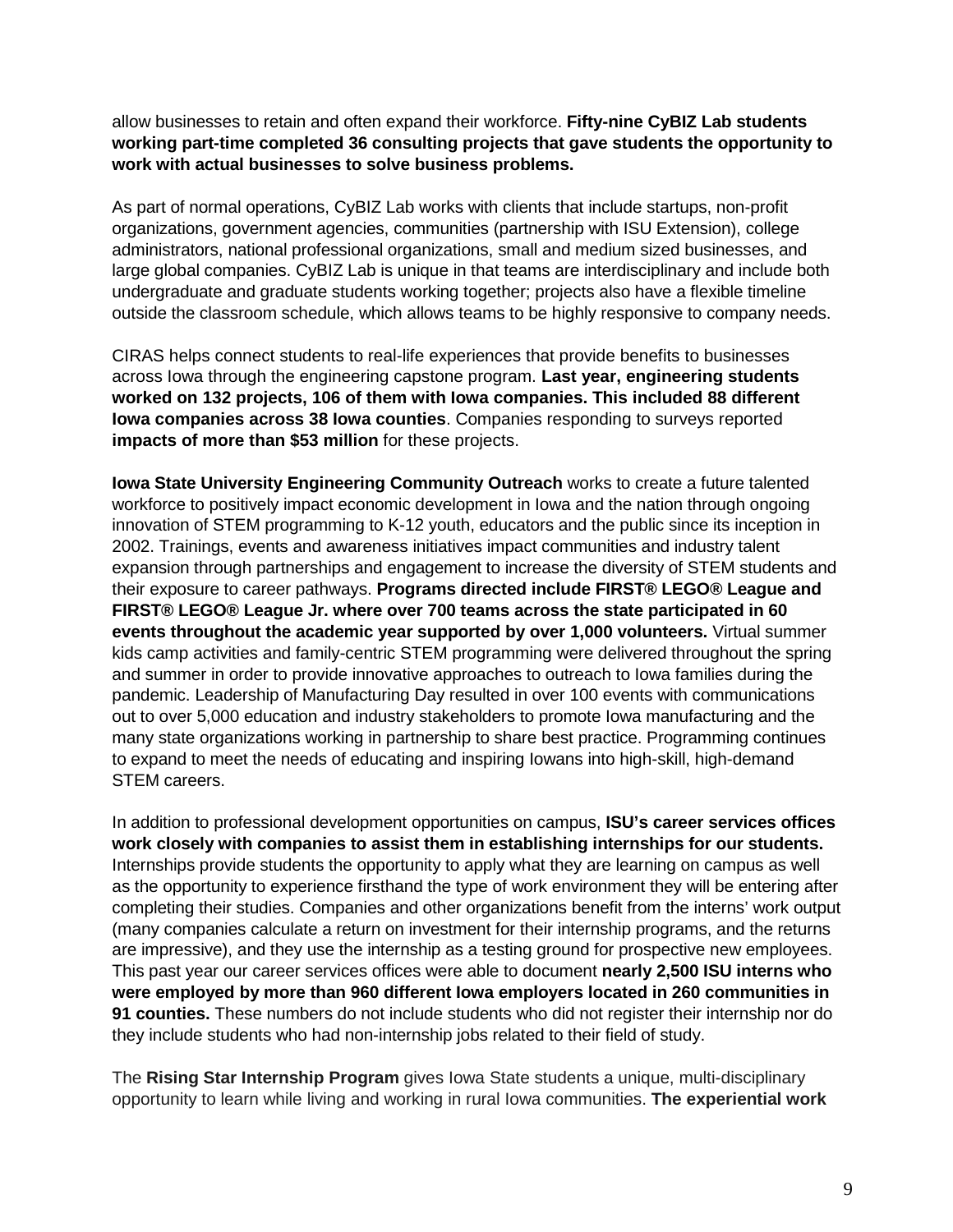**opportunities aim to increase students' potential for employability and promote awareness of ISU Extension and Outreach.** It is a cooperative effort between Iowa State University academic units and ISU Extension and Outreach at both the campus and county levels. Students apply their academic knowledge in work settings, examine their personal career interests, assess their professional attributes, and gain knowledge of extension career opportunities. Requirements for the program include status as an undergraduate student at or above the sophomore level, with a minimum grade point average of 2.5. The summer 2020 program was canceled due to the COVID-19 pandemic. However, ISU Extension and Outreach remains committed to providing this opportunity for ISU students.

- This program is not a conventional internship. The Colleges of Design, Human Sciences, and Agriculture and Life Sciences have helped recruit their students to live and work in interdisciplinary teams of two or three. Students are placed in rural Iowa communities. Since the program's inception, interns have been placed to work in 22 Iowa counties.
- The Rising Star Internship Program gives Iowa State students a greater understanding of the land-grant mission through extension and outreach work and provides a quality experience that improves their career opportunities upon graduation. Some interns use the Rising Star Internship to complete a requirement for their field of study. Interns also are gaining an understanding of rural Iowa's strengths and challenges.
- **Since 2014, when the program was developed, 60 students have completed the internship.** The work of the students in each region will always be focused on a locally identified need with supervision from the regional director and supported by extension professionals and other identified community members. Interns have raised the awareness of local foods and healthy living as they have assisted communities, schools, underserved audiences, producers, farmers markets, and community and economic development entities. Students tailor projects using knowledge gained in the classroom with real world work experiences that match their skills and interests.
- Following the conclusion of the experience, interns are invited to become members of the Rising Star Galaxy Club, which helps them stay connected to ISU Extension and Outreach and provides links to job opportunities. Past interns often volunteer to assist with recruitment and orientation of new applicants.

**Iowa State also contributes to workforce development in the state by supporting students' learning and skill development even before they get to the university.** For example, Iowa State University's North Central STEM Hub, one of six regional hubs of the Iowa Governor's STEM Initiative, has been connecting education and business to increase student interest and ability in STEM. Through the STEM BEST@ (BUSINESSES ENGAGING STUDENTS AND TEACHERS) Program, \$55,000 was awarded to school districts in North Central Iowa to grow community collaborations involving school and business partnerships. **The North Central STEM Hub supported more than 350 educators and more than 17,000 PK-12 students** in the region with STEM Scale-Up programs. The North Central STEM Hub hosted STEM festivals at Mason City and Fort Dodge, where over 1,500 attendees and families engaged in hands-on STEM activities hosted by formal and informal educators, community colleges, businesses, and economic development organizations. ISU Extension and Outreach professionals play a significant role in each region through representation on each of the six Regional Advisory Boards.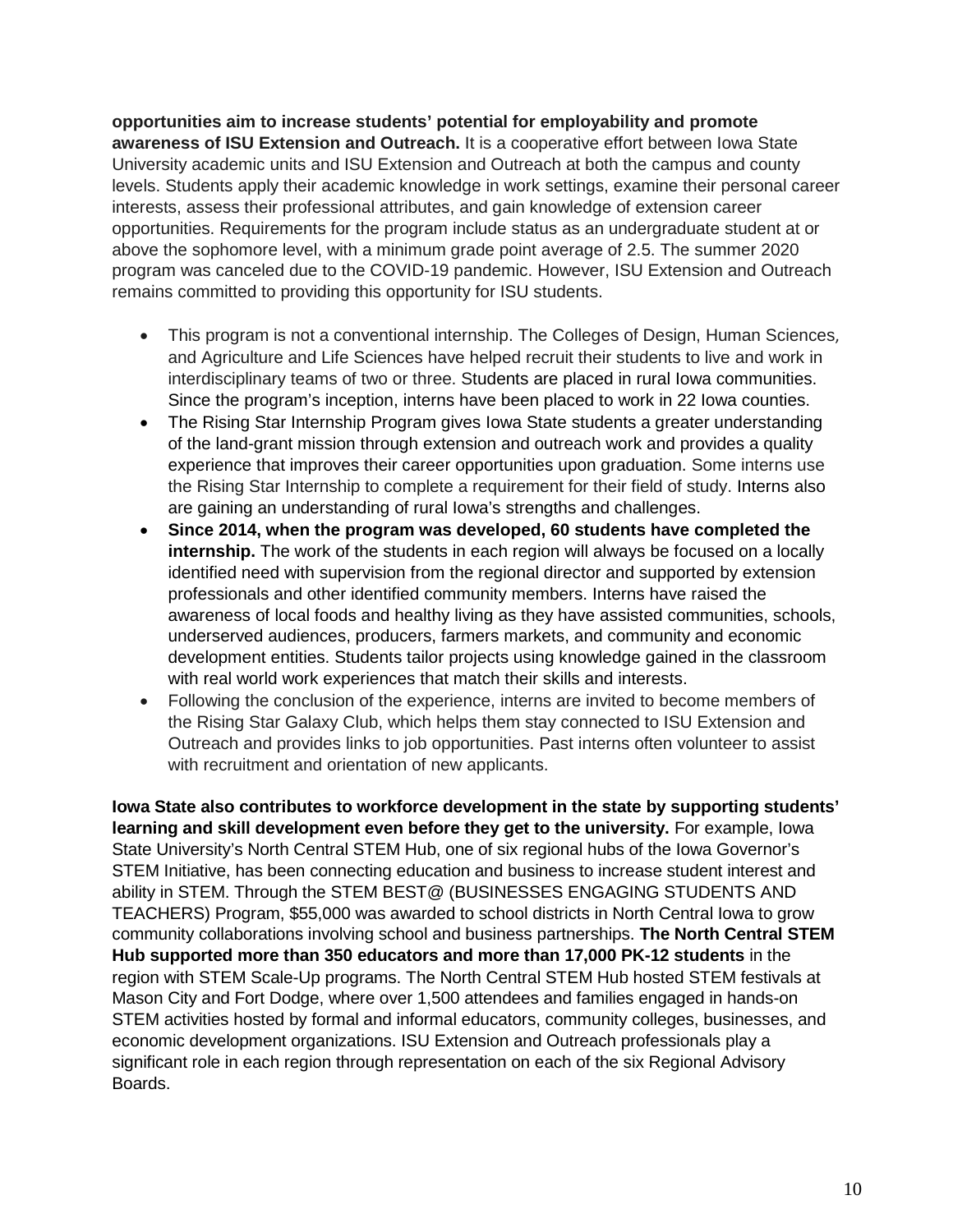**4-H Youth Development prepares Iowa's young people for careers.** By participating in 4-H educational experiences, youth develop STEM, communication, leadership, civic engagement, healthy living, and general life skills. Youth are challenged to actively pursue careers and education beyond high school and build skills. In fact, annually about 91 percent of 4-H seniors report they intend to pursue trades or post-secondary education within 12 months of graduation. **4-H programs reached more than 150,000 Iowa youth in 2018-2019.**

- Over the past three years, 4-H has added **FLEx2Go** (part of the Forward Learning Experience) field-based kits containing Oculus Rift Virtual Reality sets, a 3-D printer, and a 360-degree camera. The camera captures video in 360 degrees, which when combined with Virtual Reality, allows the viewer to be right in the environment. The first 4-H 360 videos immersed youth in agriculture production experiences to better understand practices in modern agriculture. This past year, **4-H partnered with the Northwest Iowa Manufacturing Sector Hub**, formed through a consortium of manufacturers, to demonstrate career possibilities within modern manufacturing in youths' backyards. Now there is 360-degree tour of a manufacturing plant in Rock Valley, Iowa. This video has been used in multiple ways to introduce youth to what it is like to work in a modern facility and to challenge youths' preconceived notions about manufacturing. The 4-H 360 sector hub partnership was featured in a panel session at the Governor's Future Ready Iowa conference and has led to work with the local Future Ready Iowa work team.
- **FLEx** also has partnered with the Iowa State University Women in Science and Engineering (WiSE) Program this year to expand the reach of FLEx programming to youth across Iowa. WiSE recruits, trains, and deploys collegiate student role models majoring in STEM fields to lead experiential STEM programming in K-8 classrooms and educational events across Iowa.
- **AgOvation** is a new program at Iowa 4-H that helps youth develop 21st century skills through a year-long competition. In 2019, teams in Northwest Iowa competed in the summer with finals in the fall. Currently teams in Sac, Story, and Linn counties are participating. Each team identifies a problem in modern agriculture, researches it, develops a solution, tests their solution, and presents their work in a "Shark Tank" type experience to industry professionals. Each team has a mentor and industry advisers to help them as they prepare for the finals, slated for September 26.
- **Iowa 4-H and NASA Iowa Space Grant STEAM Academy** is a new collaboration supporting the development of Science, Technology, Engineering, Art, and Math skills for youth in grades 4-12. Goals of the program include strengthening the nation's STEAM future workforce, attracting and retaining youth in STEAM, and engaging youth in NASA's mission.

Finally, several ISU units provide training and related educational activities to a wide variety of individuals, occupations, and industries across the state. **Appendix 2** provides several such examples.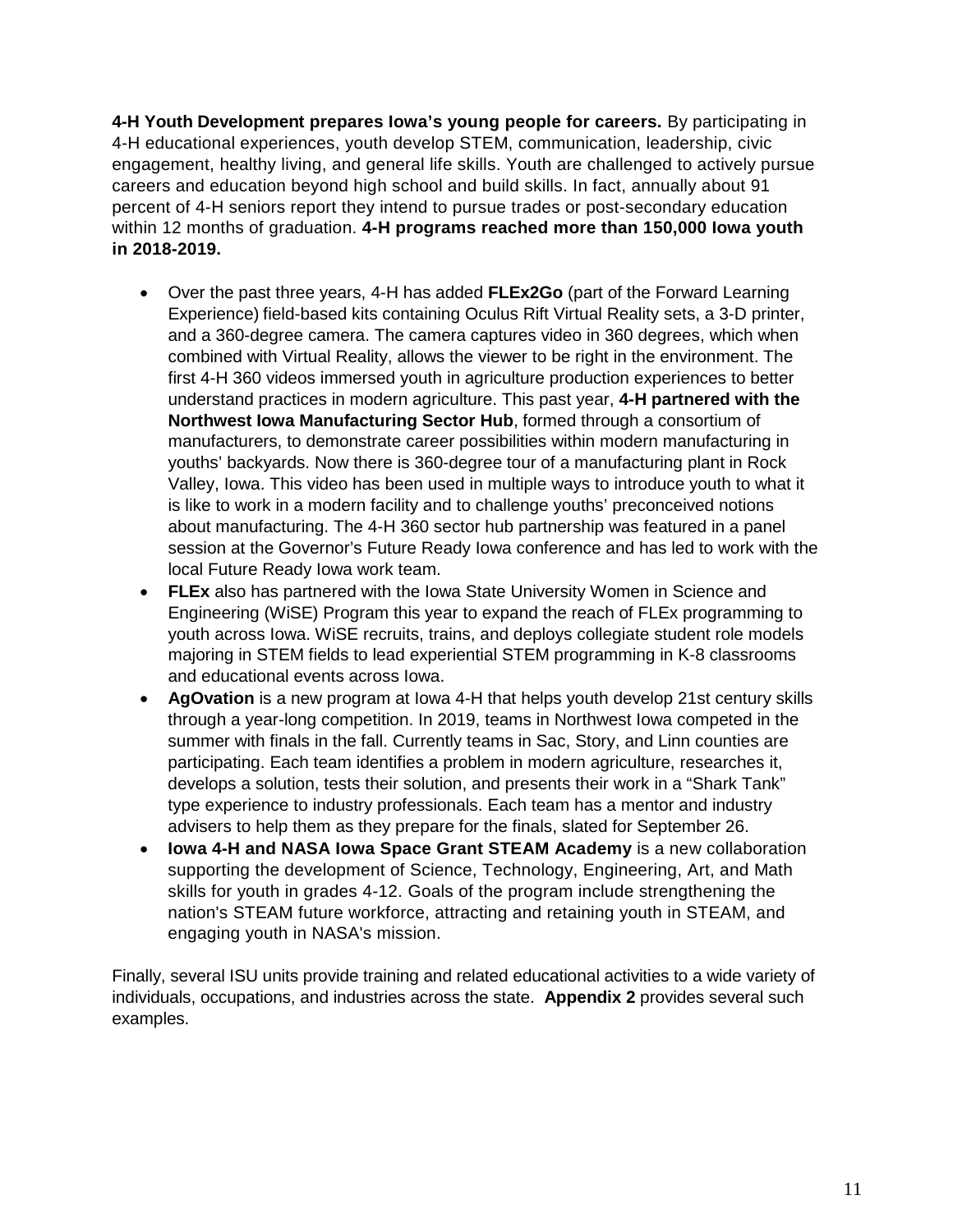#### **Technology Transfer**

In FY20 ISU researchers submitted **132 disclosures of intellectual property**, and our technology transfer office filed 102 patent applications. In calendar year 2019, ISU had 38 utility US patents issued, tied at 78<sup>th</sup> on the list of the top 100 institutions with U.S. patents issued. In **FY20, ISU had 56 U.S. patents issued and 98 total patents issued** (all countries issued patents)**. Additionally, last year ISU technologies resulted in 46 license and option agreements worldwide with 22 in Iowa.** ISU currently has 154 license and option agreements yielding income. Iowa companies earned \$5.4 million revenue from ISU licensed technologies in calendar year 2019, and four startup companies based on ISU technologies were formed in Iowa. Globally, total sales revenues from ISU licensed technologies were \$99.8 million. In addition, 99,000 bushels of ISU developed soybean varieties were planted across the Midwest.

The **Regents Innovation Fund** program at Iowa State has a competitive research component that pairs ISU faculty members with Iowa industries (primarily new to young startups) to create economic benefit for the companies. Please see **Appendix 3** for a complete report on Regents Innovation Fund uses and results.

#### **Research**

Iowa State received \$494.7 million in **total external funding** in FY20. The university reaffirmed its position as one of the nation's leading research-intensive land-grant institutions by receiving \$253 million in **external sponsored research funding**, the second-highest total in the past five fiscal years. Iowa State set a new record for **federal research funding** in FY20 with \$186.0 million in funding received, up 2.7% from FY19's total of 181.1 million which was the previous record level. The university also received a total of \$222.2 million in **non-federal external economic development and research funding** from a variety of sources including – but not limited to – commodity groups, corporate and industry sponsors, non-profit organizations and individual donors. A total of \$51.2 million in research and economic development funds for FY20 came from commodity groups and corporate and industry sources. Non-federal sponsored **research** funding for FY20 totaled \$67 million, of which \$11.8 million came from companies headquartered in Iowa or that have a significant footprint in the state.

**Sponsored research funding is critically important in placing Iowa State faculty at the forefront of innovative discoveries and economic opportunities** that make our state more competitive and help improve lives in Iowa and beyond. This has never been more evident than during the 2020 fiscal year that was impacted so profoundly by the global coronavirus pandemic. Case in point is the ongoing work spearheaded by Nigel Reuel, assistant professor of Chemical and Biological Engineering. Reuel is leading a multi-institution team in developing a **diagnostic platform that is well-suited for widespread monitoring of infection during pandemics, such as the current COVID-19 crisis.** It consists of a low-cost mailer that can be used at home, returned in the mail in a safety-sealed, confidential envelop and quickly scanned upon receipt, without opening, to diagnose the infection. This approach would off-load the burden of diagnostics from health workers, eliminate the increased use of limited personal protective equipment and provide a better overall response to outbreaks. Reuel is commercializing the technology behind this diagnostic platform through a startup company called Skroot Laboratory, Inc.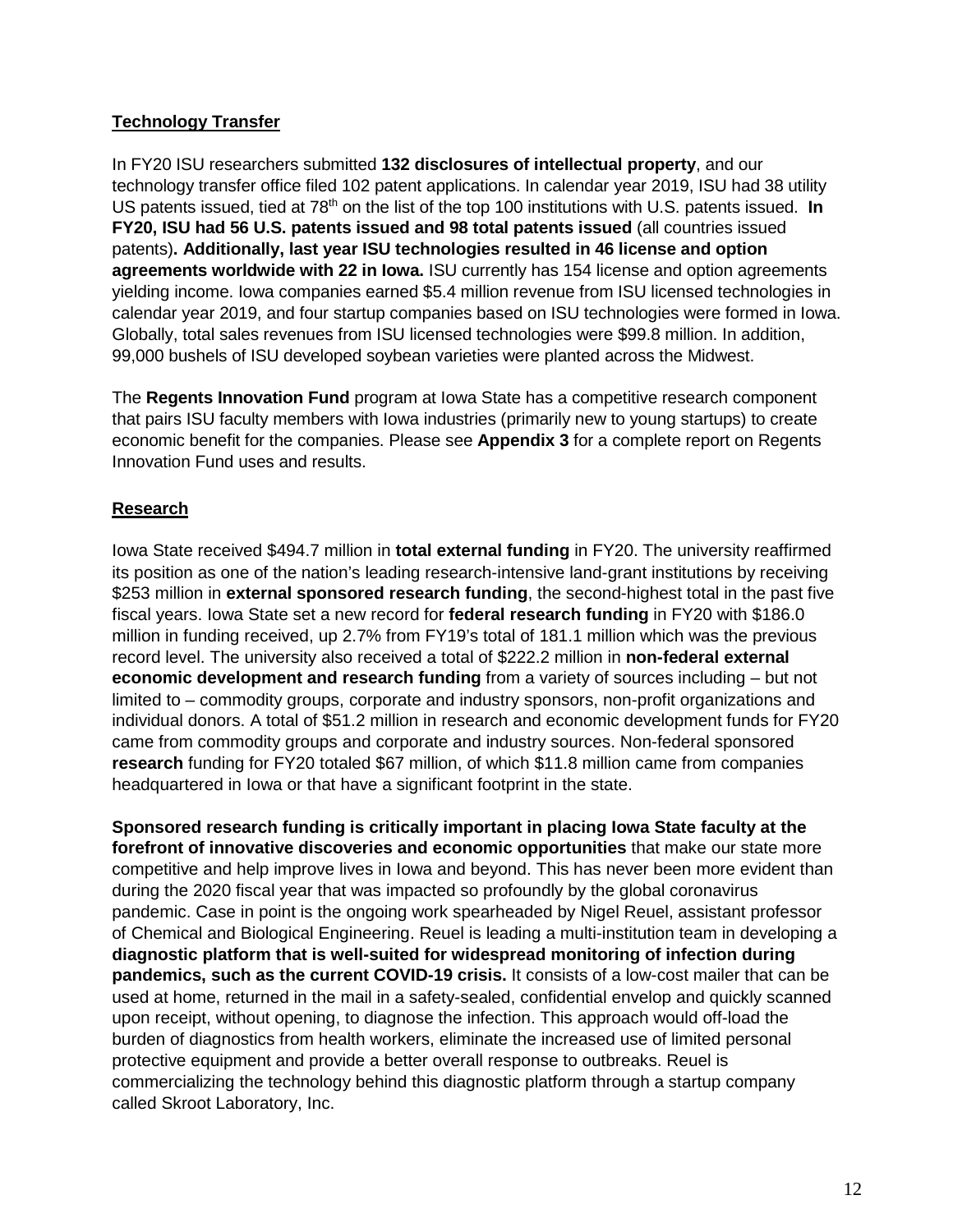Also very much worth noting are the **significant positive contributions** the Iowa State University **Veterinary Diagnostic Laboratory (VDL) has made to Iowans during the pandemic.** The VDL has long been a standard bearer for disease surveillance in the U.S. food animal industry. In the spring, the facility stepped into the coronavirus fight when it first loaned diagnostic equipment to the State Hygienic Laboratory to help with Iowa's COVID-19 testing program. Soon after, the VDL received the laboratory accreditation necessary to provide clinical testing services to human healthcare providers. The lab is accredited to run the extremely sensitive and highly accurate COVID-19 polymerase chain-reaction (PCR) tests, as well as COVID-19 serology tests, which are capable of detecting viral antibodies. In the first half of August, the VDL quickly and efficiently processed test results for nearly 8,100 students prior to moving into university residence halls and campus apartments, helping facilitate a safe return to on-campus instruction starting with the fall semester.

A robust agricultural industry is essential to the overall economic wellbeing of the state of Iowa. Here, too, sponsor-funded research is keeping Iowa State on the leading edge of discovery of new solutions that help our state and nation:

- Produce crops and animal proteins more abundantly and efficiently;
- Generate renewable and sustainable energy that benefits our environment and the state's economy; and
- Identify and adopt biobased alternatives to conventional petroleum-based chemicals, compounds and products.

**With grants and awards totaling \$47.8 million in FY20, the U.S. Department of Agriculture (USDA) more than doubled its investment in research at Iowa State compared to FY19.** Leading the way was a \$10 million award extended to the **Consortium for Cultivating Human and Naturally reGenerative Enterprises (C-CHANGE)**, led by director, Lisa Schulte Moore. These funds will be used to explore and develop a new biobased value chain to aid agricultural producers based on the production of renewable natural gas from livestock manure and other agricultural-based feedstocks.

Another significant USDA award in FY20, was the \$2.9 million Pat Schnable, director of the Plant Sciences Institute, received to build on and extend the ongoing multi-institution *Genomes to Fields* initiative by:

- Deploying, evaluating and using field sensors and imaging technologies;
- Creating data management, sharing and analytics platforms; and
- Training the next generation of agricultural researchers.

The research of Schnable and many of his colleagues is critical to advancing the discovery and, ultimately, technology transfer in the area of **Digital and Precision Agriculture**, one of three key Iowa-advantaged bioscience platforms the state has identified as crucial economic development opportunities now and into the future. The other platforms are **Biobased Products** and **Vaccinnes and Immunotherapeutics**.

**The Iowa Legislature allocated \$825,000 in FY20 funds to support bioscience initiatives at Iowa State.** The university strategically invested this allocation to support efforts designed to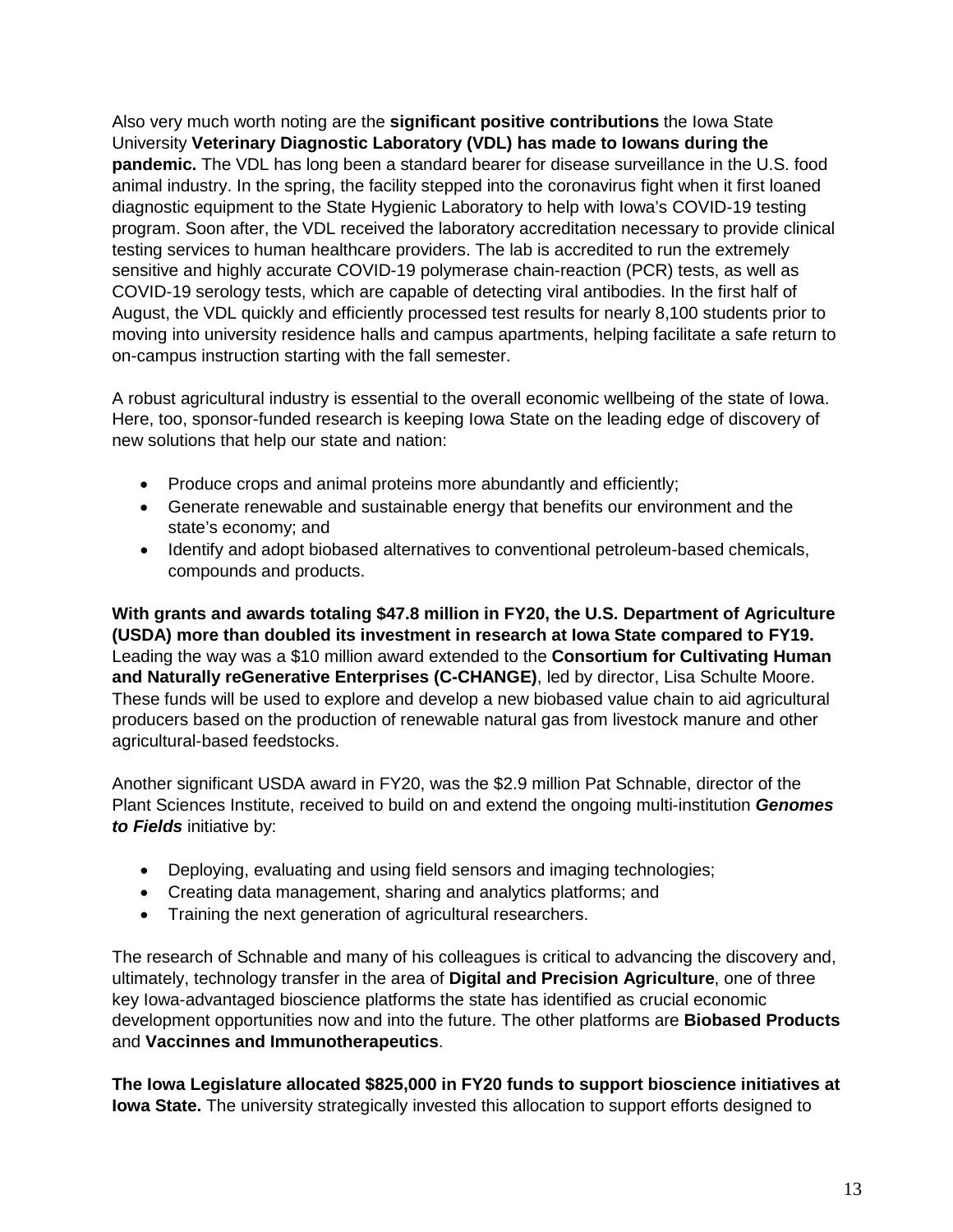help establish and reinforce innovation ecosystems around each platform. ISU earmarked a larger percentage of the initial allotment to the Biobased Products platform to create additional momentum for the already well-established programs in this category. The state funds enabled the university to hire Dr. Sundeep Vani to serve as Chief Technology Officer for its Biobased Products research efforts. Dr. Vani – who has more than 20 years of industrial biotechnology experience and a track record of translating research concepts into commercially successful products – is working to connect academic researchers and Iowa industry to help commercialize ISU technologies in the Biobased Products category. In addition, ISU provided four research seed grants that supported collaborations with key industry partners that included ADM, Cargill, Dickinson Industries, Kemin Industries, Kent Corporation, Pella Corporation, Puretein Bioscience and Siegwerk USA.

The university also issued seed grants to support public-private research projects in the Vaccines and Immunotherapeutics platform in conjunction with industry partners, Boehringer Ingelheim Vetmedica and LEAH Labs. Lastly, Iowa State invested a portion of the initial state allocation to support a market research/intelligence effort to identify needs and priorities of companies in the Digital and Precision Agriculture space. This information will prove valuable in cross-referencing Iowa State's research expertise and interests to identify the strongest options for future private-sector partnerships.

**These seed grants are fueling technology transfer and economic development** through industry partners with strong ties to Iowa. But the product of Iowa State's bioscience-focused research is also supporting economic development through the **formation of new Iowa-based startups and by sustaining ongoing innovation among other small companies** that have been formed in the state over the past few years:

- Sumatra Biorenewables, LLC, awarded the National Corn Growers "Corn Challenge" award in 2019, is currently negotiating a Joint Development Agreement with a major multinational nylon manufacturer for the company's enhanced ISU-developed nylon technology;
- SoyLei Technologies, LLC, was founded in 2020 to help commercialize soybean-based asphalt modifier technology developed at Iowa State. Production at the BioCentury Research Farm pilot plant was scaled up to accommodate more public demonstrations in sites in multiple states;
- EnGeniousAg, LLC, an ISU spinout that licensed nitrate sensor technology from the Iowa State University Research Foundation (ISURF), secured two competitive Small Business Innovation Research (SBIR) grants from the National Science Foundation (NSF) and USDA. EnGeniousAg will offer low-cost, instant-readout, high-performance, field-deployabe nutrient sensors for crops, soils and water. The data and insights these sensors generate enhance agronomic decision-making, increasing grower profitability and sustaining the environment; and
- Iowa State and University of Iowa researchers launched a new startup, ImmunoNanoMed, Inc., with business interests in developing nano-based vaccines to combat infectious diseases.

One of the most dynamic and impactful research facilities associated with Iowa State is the **Critical Materials Institute (CMI)**, a U.S. Department of Energy (DOE) Innovation Hub led by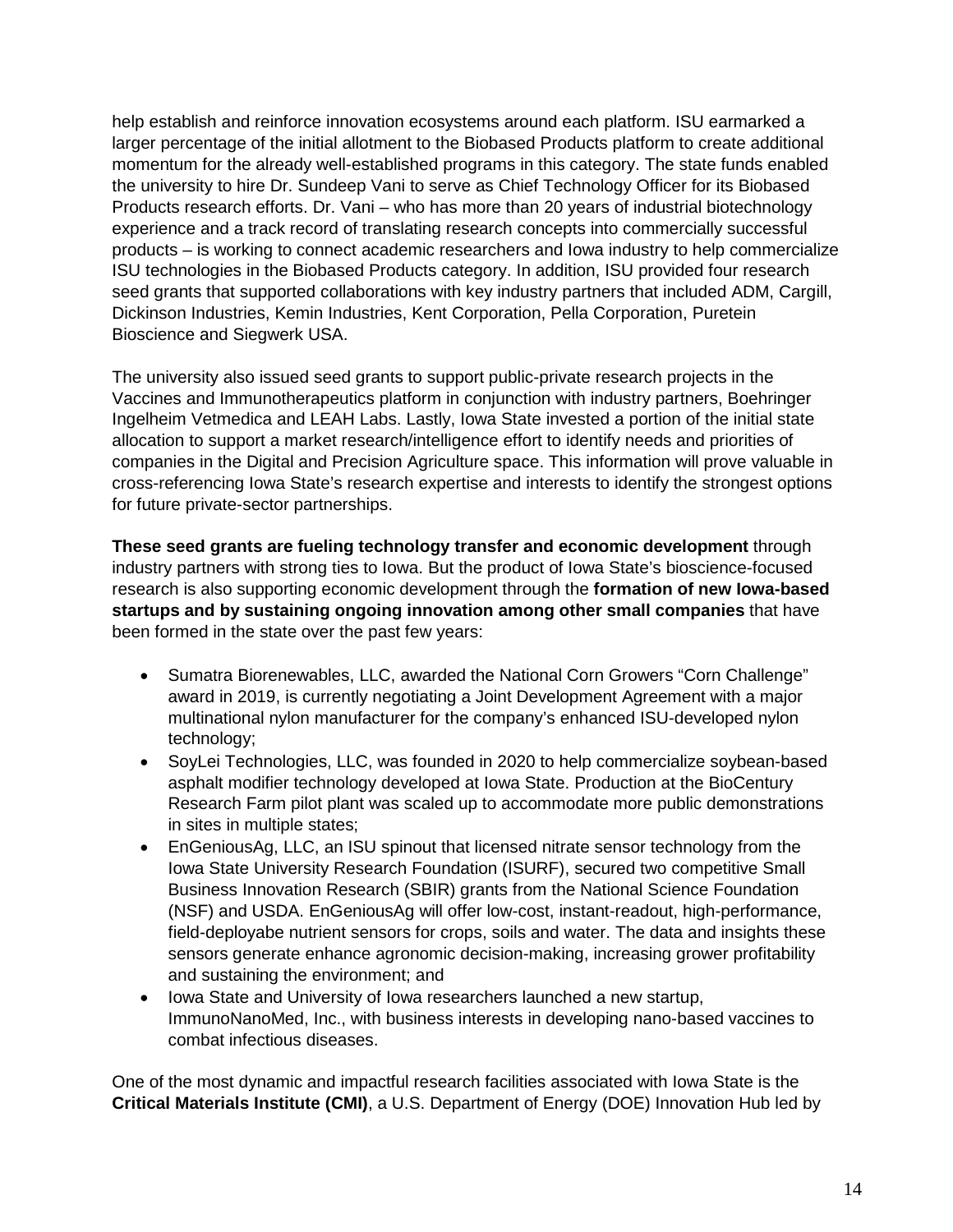Ames Laboratory. The mission of CMI is to assure supply chains of materials critical to cleanenergy technologies, enabling innovation in U.S. manufacturing and enhancing U.S. energy security. Since its formation in 2013, CMI has published more than 285 refereed publications in leading scientific journals, issued 120 invention disclosures, received 10 U.S. patents and licensed eight technologies. CMI's industrial collaborators are working to incorporate the institute's developments in products and processes in the key manufacturing areas of source diversification, materials substitution and improved stewardship of existing resources.

Finally, two additional NSF programs are helping fuel research that will further support Iowa's economy. NSF launched the **Innovation Corps (I-Corps)** program to help prepare scientists and engineers to extend their focus beyond the university laboratory to accelerate the economic and societal benefits of NSF-funded basic-research projects that are ready to move to commercialization. **Since Iowa State became an I-Corps site in 2017, the program has launched 11 new companies and raised more than \$3.2 million in venture financing.** These companies have also engaged with the pioneering ISU Startup Factory, receiving formal training, resources and access to an invaluable business network.

Iowa State has taken the lead in a statewide effort in applying for **EPSCoR (Established Program to Stimulate Competitive Research)** funding. **The \$20 million in EPSCoR funds, if awarded, would be invested to support** *Biobased Chemicals and Products* **technology development and transfer, workforce development and economic development.** In addition to Iowa State, the project team encompasses the University of Iowa, University of Northern Iowa, Dordt University, and would also engage private and community colleges as well as K-12 STEM education and industry partners within the state.

#### **Assistance to Communities**

Through a partnership with ISU Extension, the **CyBIZ Lab student teams supported five community projects** performing market research and economic analysis efforts for these small, rural communities in Iowa.

Pappajohn Center staff **spent more than 3,800 hours** visiting classrooms, community groups, and conducting training programs to share entrepreneurial and small business resources.

Assistance to Iowa communities is the focus of many of the programs managed by ISU Extension and Outreach. Some examples of direct economic development assistance to Iowa communities are provided below.

**CED specialists provide skills training** each year for **nearly 10,000** community leaders, local government officials, business owners, entrepreneurs and volunteers.

#### *Local Government Programming*

In 2019, the CED unit, in collaboration with the Iowa League of Cities, assumed the activities conducted by the University of Iowa Institute for Public Affairs, including strategic planning and goal setting for local and regional governments and training on a wide variety of legal, fiscal, and policy topics related to good government best practices. In FY20, CED specialists provided strategic planning and goal setting assistance to 2 county extension offices, 5 local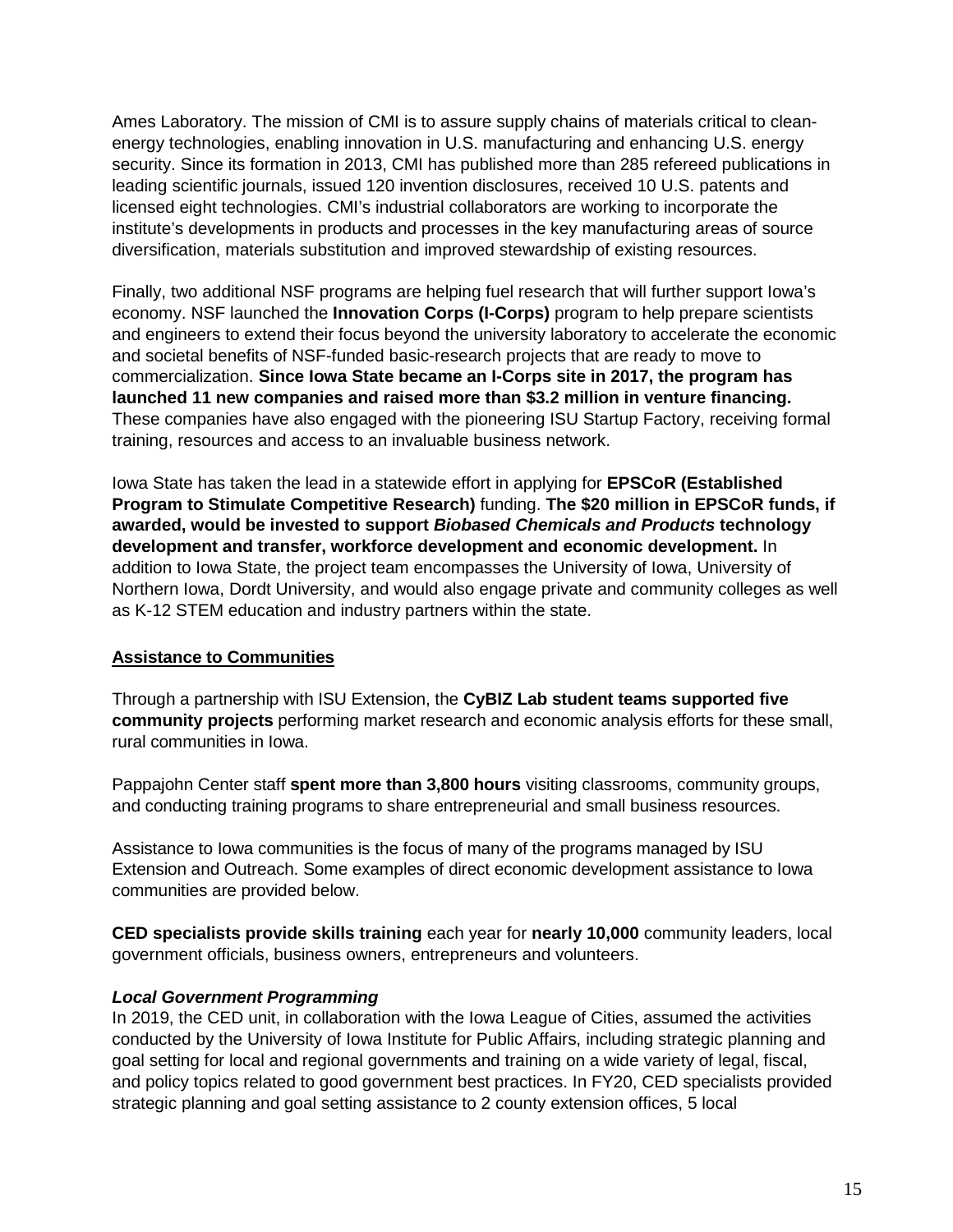governments, and 1 nonprofit organization. In collaboration with the Iowa League of Cities, the CED unit **trained 290 municipal professionals at the Municipal Professionals Institute and Academy, and 280 municipal professionals at the Municipal Leadership Academy**.

#### *Student Involvement in Community Development*

In spring 2020, 24 upper-level Community and Regional Planning students developed a comprehensive plan for the City of Alleman, with assistance from a CED specialist. The Office of State and Local Governments employed a student intern to assist in organizing and carrying out the 2019 Municipal Professionals Institute and Academy in July 2019. In fall 2019, CED hired a Latino Studies intern to assist with a Latino Community Needs Assessment for Pottawattamie County. From May 26 to August 7, 2020, Iowa State University **Data Science for the Public Good (DSPG) Young Scholars Program taught 9 student interns and 3 graduate fellows** to apply data science skills to solve local community problems through the identification and discovery of datasets that can be used to better analyze, visualize, and understand the problems and their potential solutions. The program is led by a coalition of landgrant universities in three states—Iowa State University; Oregon State University; Virginia Tech; Virginia State University—and the University of Virginia.

#### *Iowa's Living Roadways Community Visioning Program*

For the past 24 years, the Community Visioning Program has helped rural communities plan transportation enhancements using state funds from the Iowa DOT. To date, 244 Iowa towns have completed the process and collaborated with design teams to create conceptual transportation enhancement plans. The program continues to make a significant impact throughout the state. In spring 2020, The Iowa's Living Roadways Community Visioning Program employed **12 student interns to assist in assessments and analysis in 10 communities.**

#### *New Programming Initiatives*

- In August 2019, the Centro Latino of Iowa invited CED to conduct an investigation into the needs of the Latino community in Pottawattamie County. The goal of the study is to aid the Centro Latino of Iowa in planning and developing programming, as well as strategically being able to assist their clients and the community with emerging issues in the county. The **Latino Community Needs Assessment** report focuses on four key themes: community belonging, housing, workforce development and entrepreneurship, and education.
- The CED program is partnering with the Iowa Economic Development Authority through the Empower Rural Iowa grant and CDBG technical assistance program to conduct **Rural Housing Readiness Assessments** (RHRA) for Iowa communities. CED created the RHRA to help communities self-assess their housing needs, educate community members about housing decision points, guide them in creating a common vision for housing in their community, and create a 3- to 5-year action plan to accomplish that vision. In FY20, 7 communities started the RHRA program. To help business owners and entrepreneurs reopen following closures caused by COVID-19 and to help Iowans understand the many resources available, the CED program and the Farm, Food, and Enterprise Development program developed a podcast in both English and Spanish, in partnership with the Iowa Small Business Development Centers. The series *Back to Business Iowa* has explored topics such as the Small Business Relief Fund for Iowa,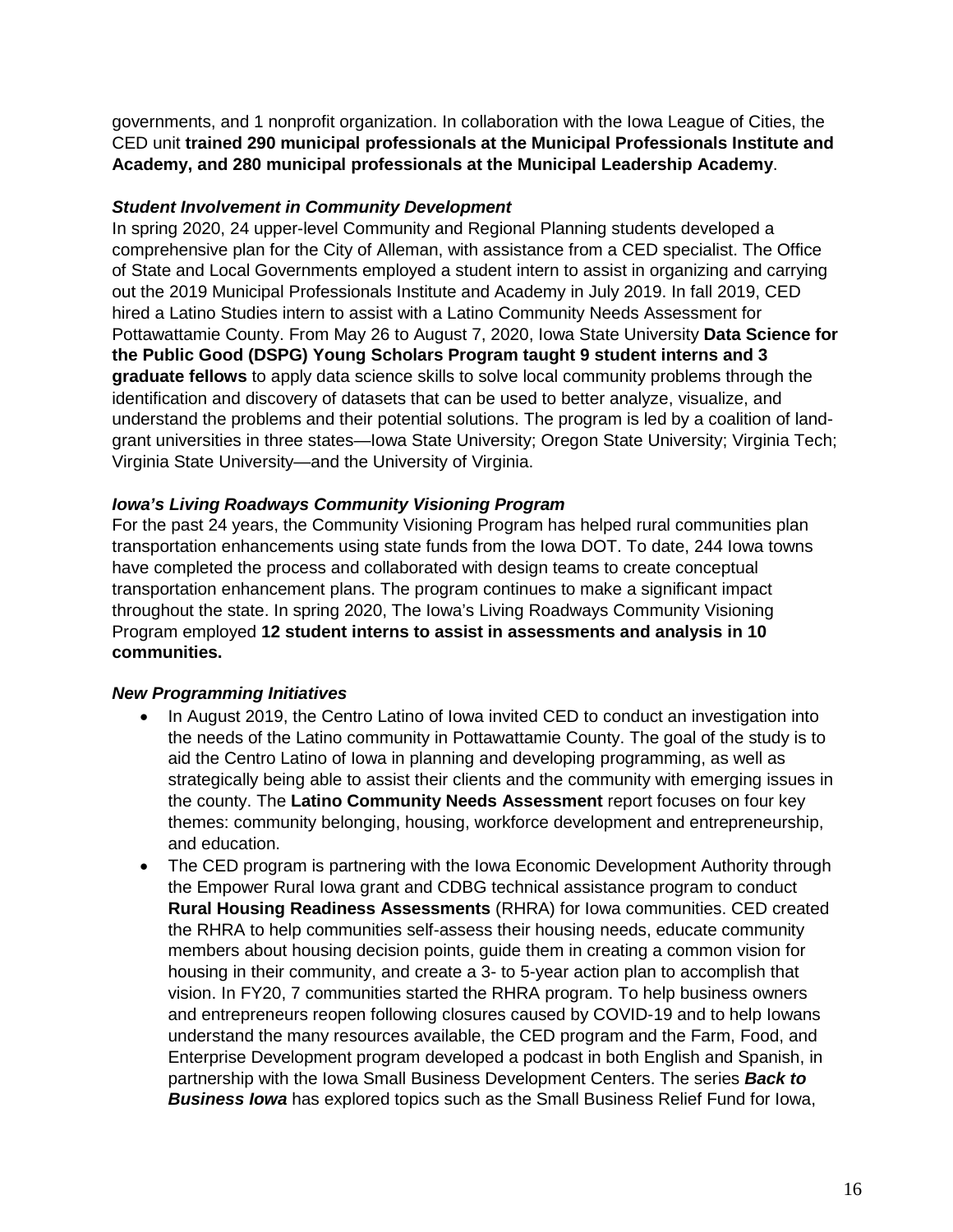evaluating customer segments, revolving loan funds, SBA financial programs, human resources, the Iowa Retail Initiative, restaurant reopenings, and tourism strategies, as well as social media best practices. **Virtual Programming:** In response to the COVID-19 pandemic, the CED unit converted many of its programs from an in-person to a virtual format, including the following: Introduction to Planning and Zoning Workshops, Grant Writing 101, Iowa Retail Initiative, Strategic Planning and Goal Setting, Rural Housing Readiness Assessments, Leading Communities, Data Science for the Public Good, Community Visioning, Municipal Leadership Academy, Municipal Professionals Institute and Academy, and Business Model Canvas.

• **COVID-19 Resources:** In response to the COVID-19 pandemic, the CED unit created informational materials for businesses, local governments, and nonprofits, including the following: Retail Design Creative Practices; Retail Ready to Open Resources; Restaurant Ready to Open Resources; the *Back to Business Iowa* podcast; a five part series on Business Model Planning, Building Team Capacity, Systems, Contingency Planning, and Wellness; Travel-maggedon Survival Kit; Small Business Best Practices; CARES Act and SBA Programs FAQs; Nonprofit Fundraising during and after COVID-19; Pandemic Checklist for Local Governments (with Iowa League of Cities); and COVID-19 Relief and Recovery Dashboard.

#### *Community Food Systems Team*

The Food Systems team is housed within the Farm, Food, and Enterprise Development unit of Agriculture and Natural Resources Extension and Outreach (ANR). Within the Food Systems team, there are two programs: Community Food Systems and Farm to School. The Community Food Systems Program is a joint effort with ANR and CED extension professionals **helping communities develop their place-based food systems.** The program is offered as a fee for service for communities to participate in for a multi-year, multi-phased project. In addition, three different certification programs are offered: Local Food Leader, Community Food Systems, and Mapping 101. The Farm to School program partners with several state and local organizations, early care and K-12 schools, teachers, farmers, and other individuals to support local food procurement, school gardens, and nutrition education within early care and K-12 schools.

In FY2020 the following were accomplished:

- During the summer and fall of 2019, four national "hub" Local Food Leader and Community Food Systems certification workshops were held in Iowa, Nebraska, Massachusetts, and Oregon with a total of 176 participants (99 in Local Food Leader and 77 in Community Food Systems). The [final evaluation of impacts](https://www.extension.iastate.edu/ffed/wp-content/uploads/20200210_Final-CFS-Hubs-Evaluation-Report.pdf) is available online.
	- o Due to COVID-19, the team has developed virtual workshops that will be launched in fall 2020 to support on-going work in food systems development.
- The team received a Cooperative Agreement of approximately \$100,000 with USDA AMS to facilitate discussions with over 30 national partner organizations to understand, assess, and create a core-competency platform for food systems practitioners. Links: [final report,](https://www.extension.iastate.edu/ffed/wp-content/uploads/2020_CoreCompetencyFinalReport2.pdf) current [curricula matrix,](https://www.extension.iastate.edu/ffed/curricula-tool-and-directory/) and [learning objectives for each competency.](https://www.extension.iastate.edu/ffed/wp-content/uploads/2019_Example-Core-Competency-Learning-Objectives.pdf)
- In January 2020, the CFS program celebrated its fifth year of collaboration with four different states represented nationally, and approximately 70 partners: planners, food corps service members, farmers, local food coordinators, nonprofit organizations,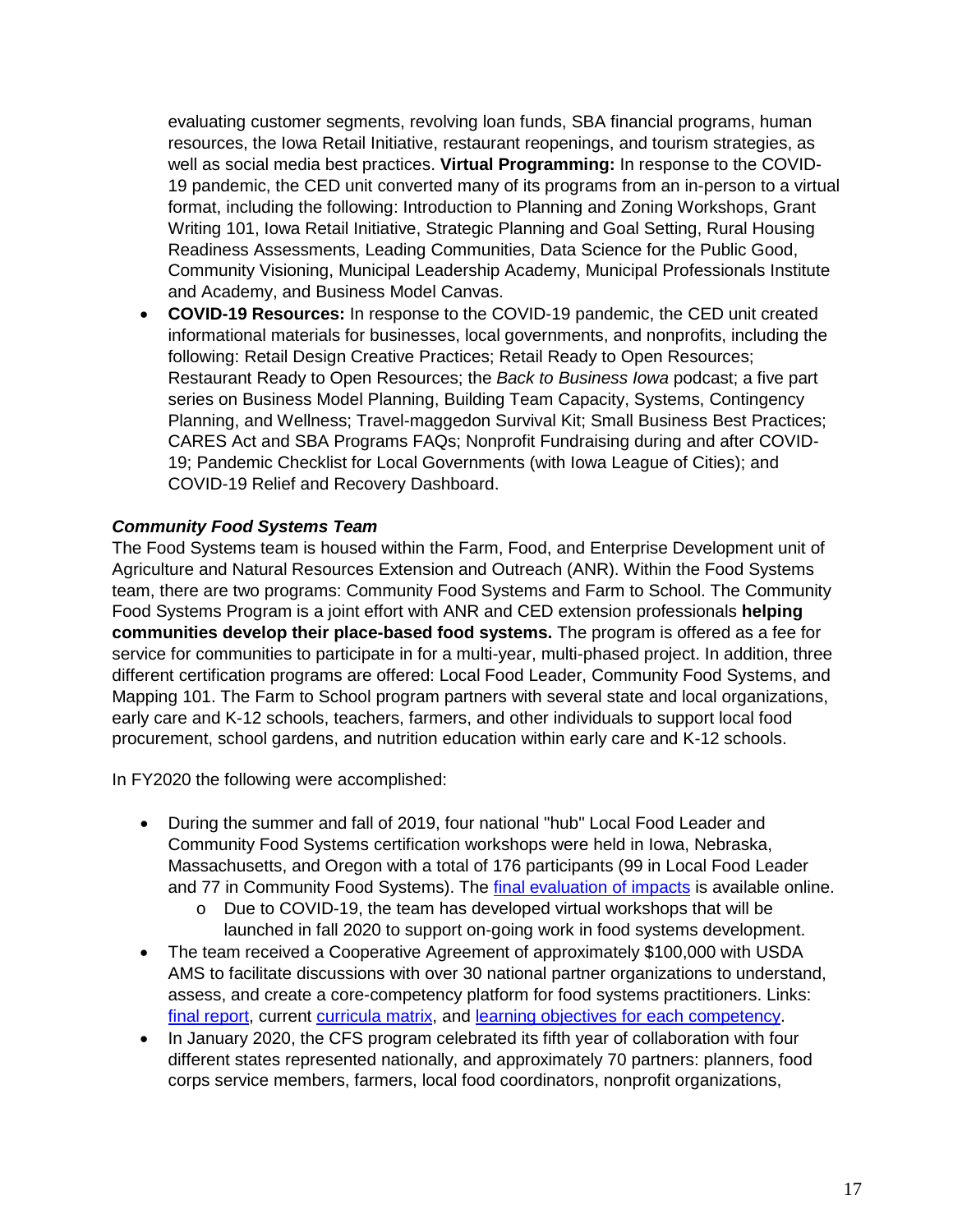professionals, public health, and many more organizations across the state gathered to share success stories of community food systems development and implementation.

- o Local Food Leader and Business Model Canvas pre-conference workshops were held, with approximately 40 participants between the two workshops.
- In May 2020 the [Linn County Food Rescue Assessment](https://www.extension.iastate.edu/ffed/wp-content/uploads/Final-Linn-County-Food-Rescue-Report.pdf) was completed. This project assessed food rescue practices and opportunities for food donation throughout the county, including meeting with food businesses that distribute food, organizations that can accept donated food, and surveys with individuals who receive donated food. This project was funded by Linn County Public Health.
- In spring 2020 the Farm to School Coalition and the Iowa Farm to Early Care and Education Coalition merged, leading to elevated commitment and future direction for partner organizations.
	- o The coalition supports the annual Farm to School and ECE Conference, held each summer. This year, in light of COVID-19, the conference had an overwhelming interest, with over 200 registrations. The conference was held virtually.
- Due to the dramatic impact that COVID-19 has had on the communities and partners, the FFED unit developed a resource page for information related to general farming, [business and food systems,](https://www.extension.iastate.edu/ffed/ffed-covid-resources/) and [farm to school related resources.](https://docs.google.com/document/d/1To50_odtbVDo9dG4d5ilbhYAnnrtMpbBme93YBoOWzk/edit) Additionally, the food systems team created a [technical assistance request](https://iastate.qualtrics.com/jfe/form/SV_b8IQgHsfeTqTClL) form in the spring of 2020 to support communities, organizations, and individuals in their efforts to conduct business during the pandemic. These continue to be updated and available.

#### **Major Economic Development Collaborations**

Iowa State University takes great pride and pleasure in its collaborations with both private and public sector partners. These collaborations are essential to achieving the university's and the state's economic development goals. The first five sections below identify new collaborations begun or formalized this past year. The remaining sections describe on-going significant state and regional collaborations.

#### *Iowa State, University of Iowa John Pappajohn Entrepreneurial Centers partner on Kauffman Challenge Grant*

The Iowa State University and University of Iowa John Pappajohn Entrepreneurial Centers collaborated to submit and were awarded a Kauffman Foundation Challenge Grant providing \$100,000 to focus on increasing the number of SBIR and STTR grants awarded to faculty in Midwest institutions. The Challenge Grant will involve units at Iowa State University and economic development staff at U of I, to reach out to institutions in Iowa, Nebraska, Kansas and Missouri to share best practices and put together a 2021 entrepreneurship and investor conference event. Additionally, as a requirement of the grant, participants will also be interacting with grant recipients in two other challenge grants awarded by the Kauffman Foundation that focus on both rural entrepreneurship and supporting and increasing the number of businesses owned by persons of color.

#### *CIRAS Collaborates to Help Iowa Industry Respond to COVID-19*

On February 13, 2020, CIRAS activated our disaster response plan to help manufacturers respond to the supply chain disruptions caused by COVID-19. A month later, CIRAS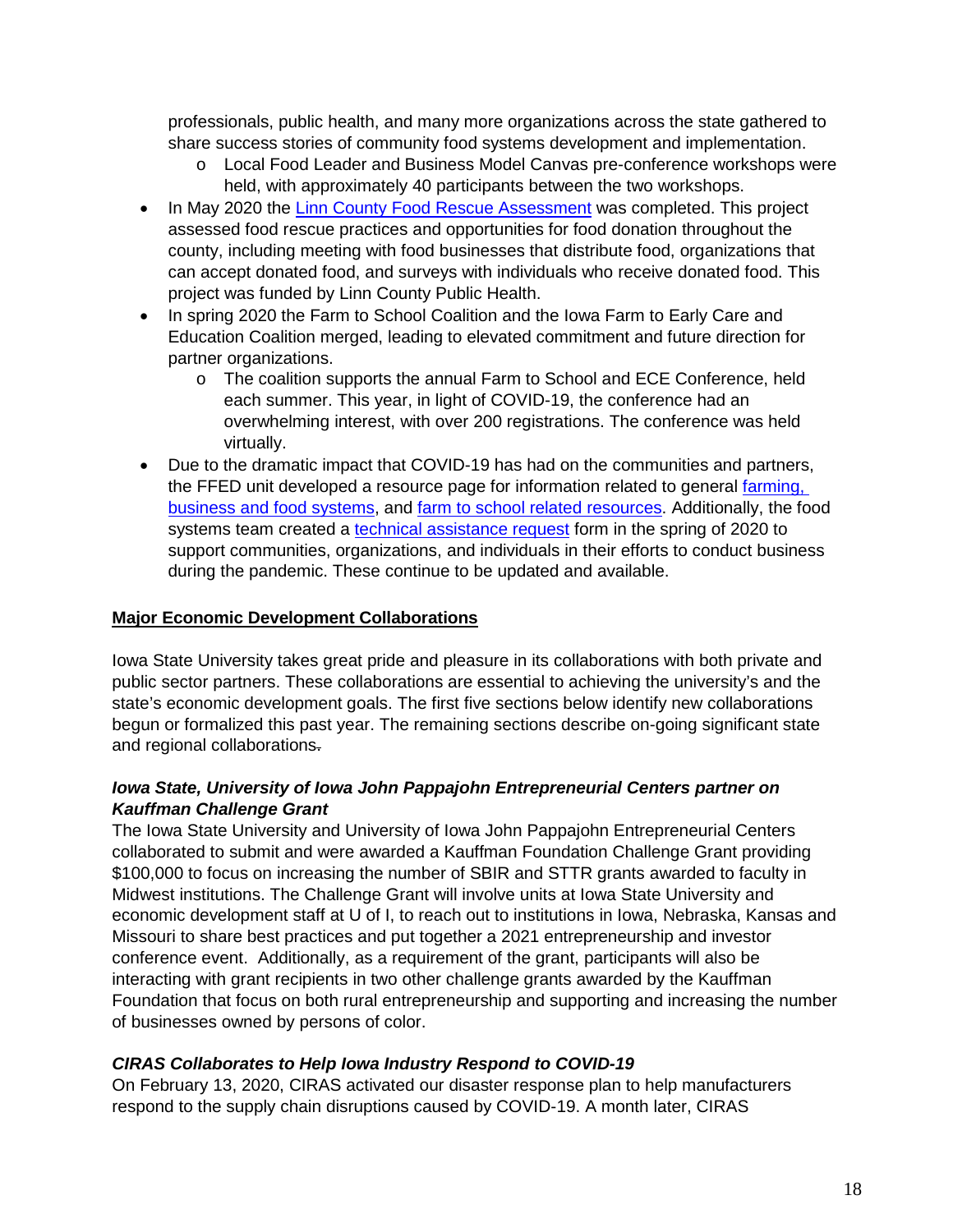transitioned 100% of our team to virtual operations focused on helping Iowa industry through the pandemic. Some of the major collaborative efforts include:

- Supported PPE needs identified by the **Iowa Department of Homeland Security and Emergency Management (HSEMD)** through connecting existing suppliers to officials and helping manufacturers retool to produce PPE. Among the many successes include a partnership between CIRAS, Dimensional Group, and Angstrom Precision Molding to produce over 1 million face shields.
- Collaborated with the **Iowa Economic Development Authority (IEDA), and the Iowa Department of Agriculture and Land Stewardship (IDALS)** to assess and recommend actions to respond to shortages of food-grade carbon dioxide driven by the reduced production of ethanol.
- Collaborated with the **Manufacturing Extension Partnership National Network** on a variety of critical emerging issues in healthcare supply chains and in creating clear guidance for manufacturers in Iowa.
- Published weekly updates on the current capabilities and concerns of Iowa manufacturers through the pandemic. At its lowest point in early June, only about 40% of manufacturers were running at full capacity.

CIRAS' COVID response is partially funded by the Coronavirus Aid, Relief, and Economic Security (CARES) Act totaling \$595,000 from the NIST Manufacturing Extension Partnership Program and \$300,000 from the Economic Development Administration. CIRAS will use this funding to help small- to medium-sized manufacturers assess, respond and recover from COVID-19 and communities better address workforce needs as they recover.

#### *CIRAS Participates in Iowa Economic Development Authority (IEDA) Manufacturing 4.0 Initiative*

This initiative is intended to help build out strategies and recommendations that will be brought forward to help Iowa manufacturers continue to remain competitive on a global scale through the usage and adaption of Industry 4.0 Technologies, which is now more important than ever in light of COVID-19. IEDA launched this initiative with the support of TEConomy Partners. CIRAS continues to support this initiative in several ways, including participating on the focus groups and providing advice to IEDA and TEConomy throughout the process.

#### *CIRAS Opens Digital Manufacturing Lab Powered by Alliant Energy*

The Digital Manufacturing Lab, made possible by generous support from Alliant Energy and the Iowa Economic Development Authority (IEDA), is a place where Iowa manufacturers can experiment with cutting-edge Industry 4.0 technologies in a risk-free environment. CIRAS provides education and implementation assistance to Iowa businesses statewide about technologies such as collaborative robots, 3D scanners, and advanced vision systems and to help them explore ways that automation might improve their companies. "We're here to celebrate something pretty cool," said Joel Schmidt, vice president of business development for Alliant Energy. "It's more than a lab run by great minds with some really cool machines. We're celebrating a great partnership that we know will leave a lasting impression on the future of this state."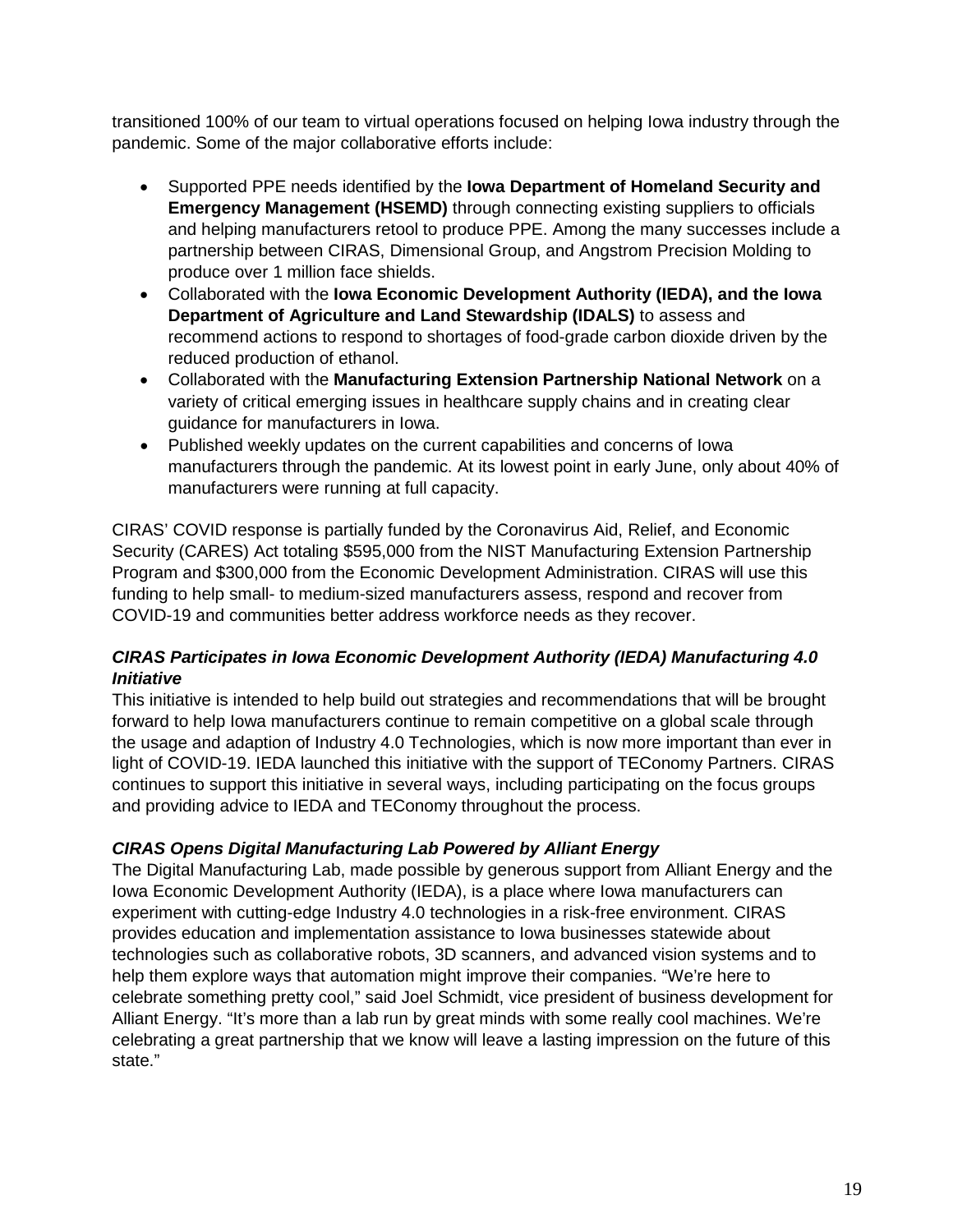#### *CIRAS Partners with Purdue University and Illinois Manufacturing Excellence Center to expand Industry 4.0 Efforts.*

Implementing Small Manufacturer Assistance with Robotic Technologies (I-SMART) is an innovative approach to providing technical assistance services to small U.S. manufacturers via project-level engagements to increase the adoption of robotics, flexible automation, and related Industry 4.0 technologies that will help address the critical shortage of skilled manufacturing labor. CIRAS will leverage this partnership to increase our ability to host regional activities across Iowa to help manufacturers experience emerging technologies and assess opportunities at businesses for implementation.

#### *Iowa State University Collaborates on Technology Transfer Services*

Iowa State University and the University of Northern Iowa UNI) continue to partner in technology transfer. The partnership allows UNI to access Iowa State resources for technology transfer. UNI has the option to manage the protection and commercialization of their innovations, or they can opt to have the ISU Research Foundation provide these services. In addition, Iowa State has entered into an agreement with Drake University to provide technology transfer services. This partnership with UNI and Iowa State University has begun to see success. ISU Research Foundation has licensed UNI's intellectual property and the first sales of the licensed product began in FY20.

#### *ISU Partnership with Cultivation Corridor*

Iowa State University has representatives on the Board of Directors of the Cultivation Corridor, a regional economic development initiative to attract ag-bioscience firms to Iowa that was launched in April 2014. Other board members include Iowa Economic Development Authority, leading Iowa companies in the ag-bioscience industry, and Iowa commodity groups. ISU also serves on the Advisory Cabinet of the Executive Director of the Cultivation Corridor. ISU's Office of Economic Development and Industry Relations works closely with the Cultivation Corridor, providing university expertise and services to support the Corridor's efforts.

#### *Statewide Committees, Councils, and Task Forces*

Many representatives from ISU serve on committees that promote economic development programs. Those committees include the following: the Iowa Business Council's Business-Education Alliance, the Iowa Innovation Corporation, the Biosciences Alliance of Iowa, Association of Business and Industry Advisory Council, the Iowa Lean Consortium, Professional Developers of Iowa, the Iowa Business Council, Innovate Iowa, Technology Association of Iowa, the IEDA Advanced Manufacturing Working Group, Capital Crossroads, the Cultivation Corridor, and the Iowa Chamber of Commerce Executives. SBDC additions: Iowa Economic Development Authority Board, Future Ready Iowa, Renew Rural Iowa Entrepreneurial Roundtable, Iowa Rural Development Council.

#### *Midwest Grape and Wine Industry Institute*

The Midwest Grape and Wine Industry Institute, supported by the College of Agriculture and Life Sciences and ISU Extension and Outreach, was formed in 2006 by the Iowa Board of Regents as a result of the state's evolving grape and wine industry.

The goals of the Institute are to:

- conduct research to evaluate cold-hardy grape varieties that can thrive in the Midwest;
- conduct enology research and develop vinification techniques;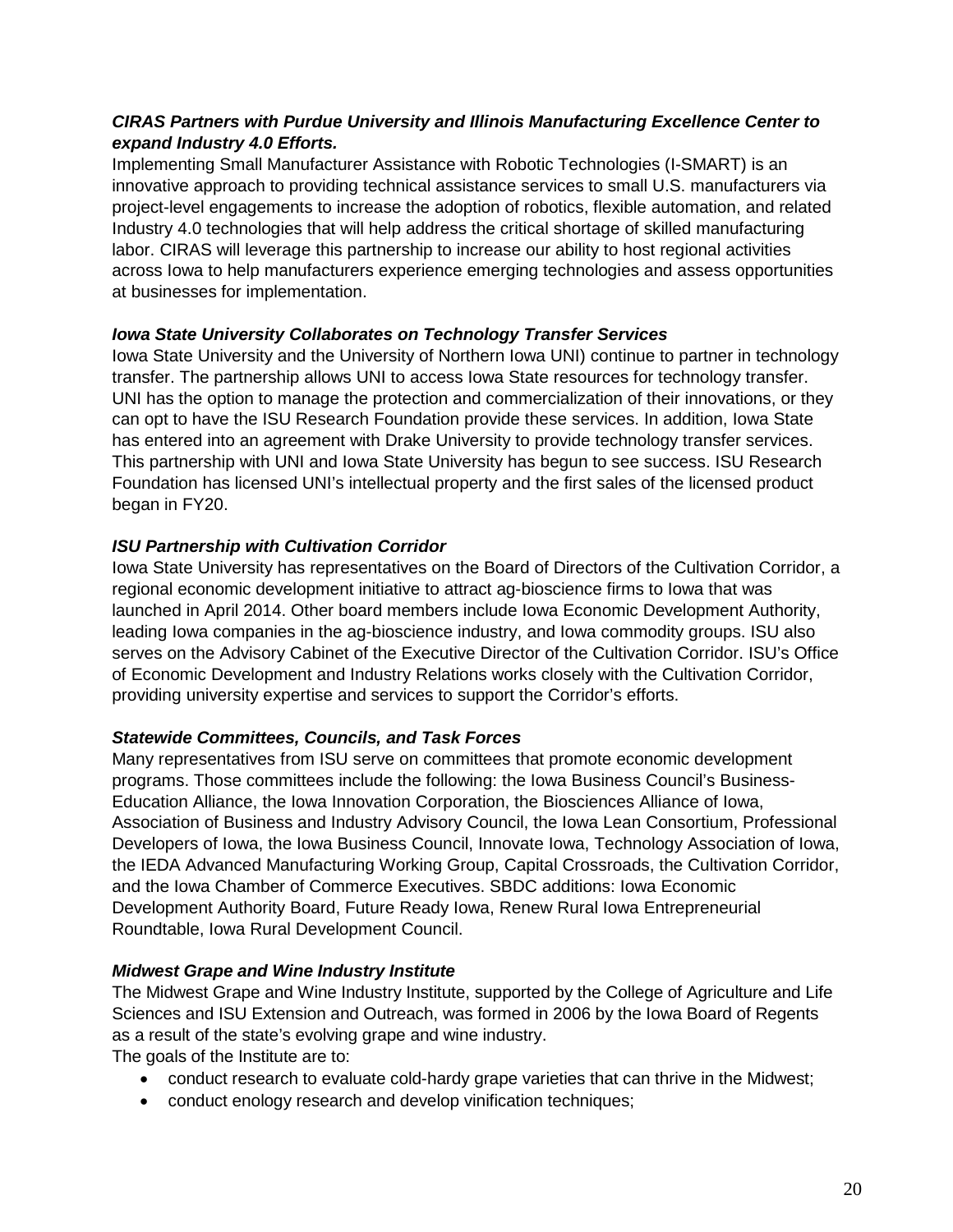- assist with implementation of the Iowa Quality Wine Consortium program, a quality assurance stamp of approval;
- establish an outreach program to the industry by offering training opportunities to cellar workers and winemakers;
- form partnerships to develop job training programs specific to growing grapes and wine making

Iowa has 98 licensed wineries and 245 commercial vineyards. At the end of 2019, total wine, cider, and mead production totaled 329,283 gallons, down slightly from 2018. Sales were reported at 301,508 gallons. Wine sold at wineries represented 40.6 percent of sales, while the remaining 59.4 percent was sold at wholesale. The grape and wine industry in Iowa is maturing but continues to grow. According to a 2012 study by Frank, Rimerman + CO. LLP, the economic impact of the Iowa wine and grape industry on the state's economy is \$420 million.

#### **Future Plans**

Iowa State University greatly appreciates the resources and support that it receives from the Board of Regents and the legislature to carry out its economic development initiatives and activities. The primary purpose of this report is to show the huge economic and quality of life impacts we have been able to achieve for the state with the resources entrusted to us. The following sections identify how we plan to use additional resources to enhance the impact of university technology transfer and service on the creation of jobs and wealth in Iowa.

#### *Small Business Development Centers*

By helping its clients improve and grow their businesses the SBDC generates new tax dollars for the Iowa treasury in the form of sales tax revenue from increased client sales and income tax revenue from new jobs created by clients. In federal fiscal year 2020, SBDC clients generated an increase of \$263.22 million in sales, \$161.01 million in capital invested in Iowa businesses, and created 1,869 jobs. These rather large numbers were driven by the SBDCs COVID-19 response, as mentioned earlier in this report. All information reported by the SBDC is verified and attributed to the assistance of the SBDC by the client through the client milestone collection process. SBDC is a good investment for the State of Iowa!

SBDCs across the state helped their clients achieve the following success for the state.

- **Over \$21,935,200 in sales EVERY MONTH**
- **Over \$441,123 in capital investment in Iowa Companies EVERY DAY**
- **72,000 businesses and clients counselled in 2020 to help them continue moving forward and navigating COVID programs – in a typical year, the Iowa SBDC will see over 4,000 clients.**

The SBDC also has a technology center designation allowing us to provide more in-depth counseling to entrepreneurs who have ideas or innovations that have potential for commercialization. Another advantage the SBDC provides for businesses is the cyber assessment for businesses. A business owner may visit [www.iowacyber.com](http://www.iowacyber.com/) to learn about cybersecurity and their risk. Working together, we can create a stronger foundation of small businesses.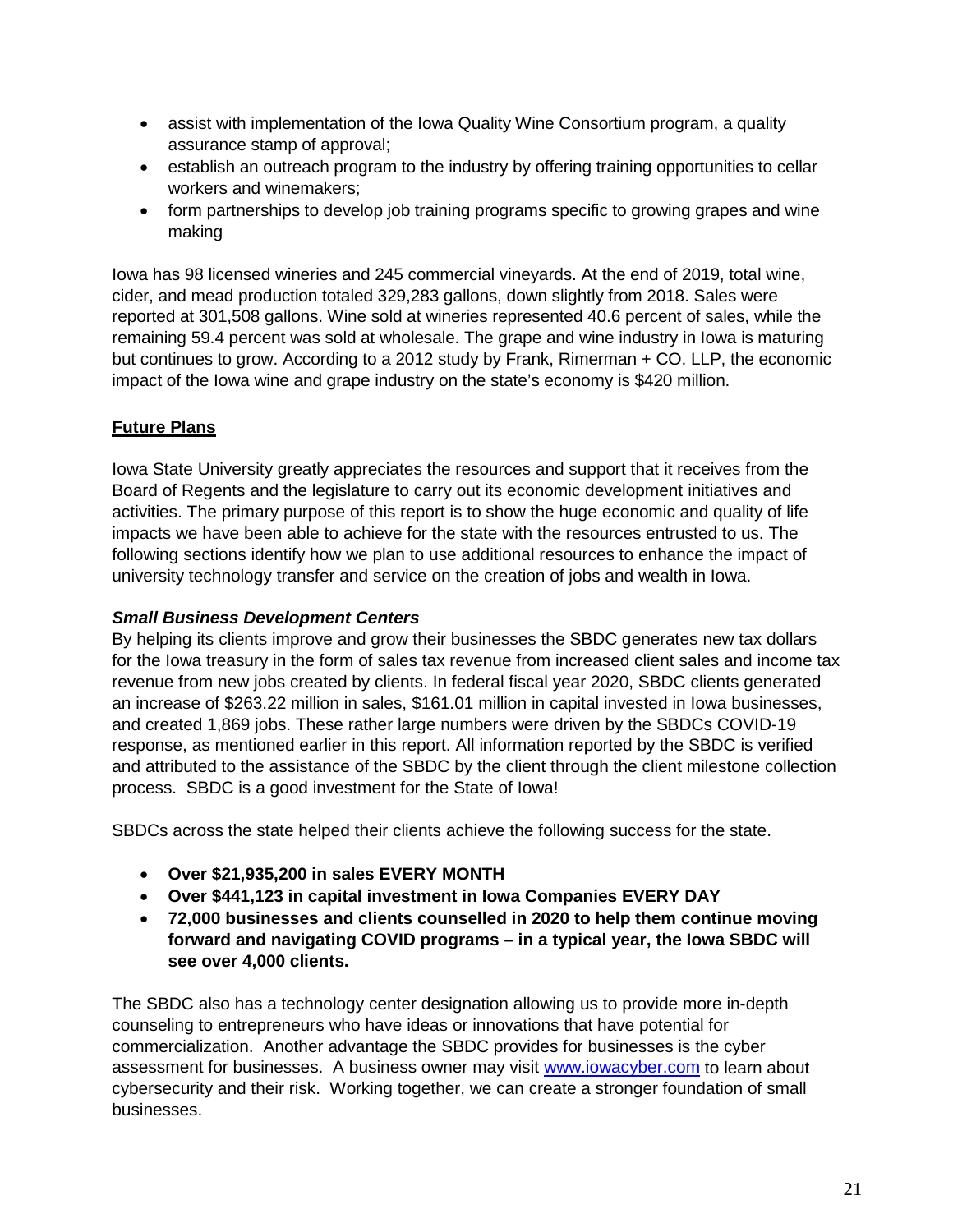The SBDC is also providing training to our rural areas across the state to help build and create wealth for Iowa businesses that may not typically have access to additional resources. The training program consists of both in-person and virtual trainings and assistance to develop stronger brands and assist businesses in commercializing their products.

It should be noted that SBDC is working diligently to collaborate and partner with other organizations throughout the state, both public and private, to ensure that we are not duplicating efforts and to leverage each other's resources and efforts.

#### *ISU Pappajohn Center for Entrepreneurship*

The Center for Entrepreneurship is working diligently to expand opportunities for entrepreneurial learning and business support as part of President Wintersteen's campus-wide initiative in entrepreneurship. The center has worked with faculty and staff in all of the colleges to support the development of programming and experiential learning opportunities for the growing number of students interested in pursuing entrepreneurship as an academic area of study or because they want to pursue their ideas, inventions, or product creations as a business venture. The center has partnered with the director of the Student Innovation Center to bring Pappajohn Center programs and services to campus for more convenient delivery and the opportunity for students to collaborate across disciplines in this new collaborative space that opened fall 2020.

CyBIZ Lab will continue to partner with faculty in the Regents Innovation Fund program to help validate business opportunities stemming from university research discoveries with the goal of increasing the number of startups at the ISU Research Park, providing potential employment opportunities in Iowa for students and graduates from across disciplines.

The Pappajohn Center for Entrepreneurship and ISU Startup Factory have been aligned together organizationally to better integrate educational training and support for entrepreneurs of all types and to provide business support and resources for entrepreneurs across campus.

Support is needed to educate and provide engaging experiences for a growing number of students from all disciplines across campus who are drawn to entrepreneurship and innovation as well as providing support for fledgling entrepreneurs so that they can move past the idea stage and into business launch. Resources that seed new business concepts and help match expertise and skill sets for startups and Iowa businesses will continue to be a need at Iowa State.

#### *Iowa State University Research Park*

ISURP underwent a significant expansion in recent years which doubled the developable acreage and included commercial amenities such as a restaurant, fitness center, child care facility, walking and biking paths and a 38-acre park that are expected by young professionals today. Projects in the last year have largely focused on expansion of infrastructure: the third phase of the demonstration park (Tedesco Environmental Learning Corridor) developed in partnership with Story County Conservation, was completed in August. This connects the trail infrastructure at ISURP and Ames to the High Trestle network near Kelley/R38. In addition, as part of the expansion of John Deere's 33,000 square foot sprayer facility, ISURP in partnership with the City of Ames was awarded a \$1.8 million infrastructure grant from EDA to provide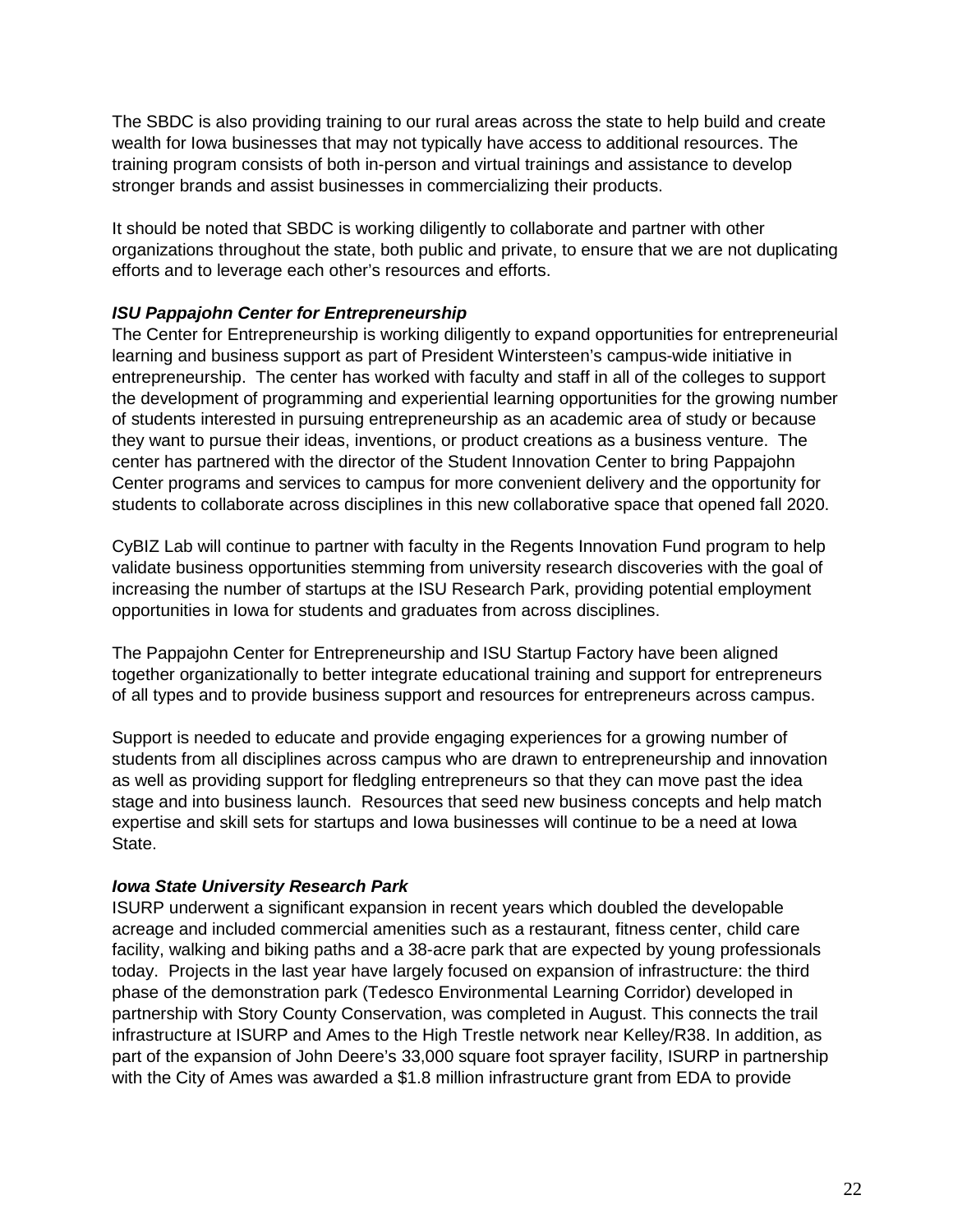infrastructure to support expanding city services to 38 additional acres of buildable lots. The construction on this project will be complete this year.

ISURP's recent growth and the shift in our tenant base from largely startups to a mix of both startups and well established international companies has assisted the financial viability of the research park and positioned the organization to weather the challenges associated with the pandemic. Long term leases with well-established companies allows ISURP to assist startups with a greater operational risk tolerance. We have dedicated staff full time to connecting research park innovators and prospects to Iowa State University, and largely, aside from nonpandemic associated churn, our tenant base remains stable.

Like much of the campus and surrounding community, it is imperative to our long term success to keep students on campus, as increasingly our tenant base relies on student workers to fuel recruitment strategies and long term growth initiatives. Positioning ISURP staff full time working towards connecting tenants to the resources available at Iowa State (aside from talent acquisition) is an intentional strategic effort to broaden the engagement strategies of our largest tenants into research and infrastructure investments to maintain a tenant-base with interests that include research/infrastructure in addition to talent acquisition.

Iowa State is renowned as a research institution. From veterinary science to agricultural related pursuits, to a robust engineering program, there are new developments coming out of the University on a daily basis. And companies large and small are paying attention and the opportunity for the ISURP to initiate connections between the two offers robust opportunities. Travel restrictions, work from home orders and all of the havoc caused by COVID-19 have represented a unique opportunity for Iowa State researchers to share their work with corporate interests with speed and efficiency not previously recognized. We feel optimistic that while most of our tenant companies are not yet fully back at work, most are doubling down their efforts to explore new research and development opportunities with Iowa State and that we are able to deliver these engagement meetings with unparalleled efficiency.

In recent years, a number of companies with an international reach have opened innovation hub/offices at ISURP, each of them sharing a common interest in the benefits of having a physical presence in close proximity to the university.

Also, this past year several more Iowa-based companies established operations in the Research Park to get better connected with the research expertise and infrastructure at the university as well as the workforce talent being developed on campus. We believe innovation "hubs" will continue to be an emerging opportunity for tenant attraction. As we look to the future and the new order that will inevitably become new workforce solutions, partnerships with companies as they retool and rethink work strategies in the wake of the pandemic will include remote training facilities and operations as an emerging area of interest, in particular as they align with Iowa State's strengths. To that end, we recently retooled our affiliate program to include a co-working option.

Pre-pandemic, ISURP was finding great enthusiasm from corporate partners on the shared vision of an agricultural technology hub facility where companies with aligned interests in agriculture/technology could locate with shared communal space and high bays. COVID-19 has largely put most of those discussions on hold, but our partners tell us they remain interested in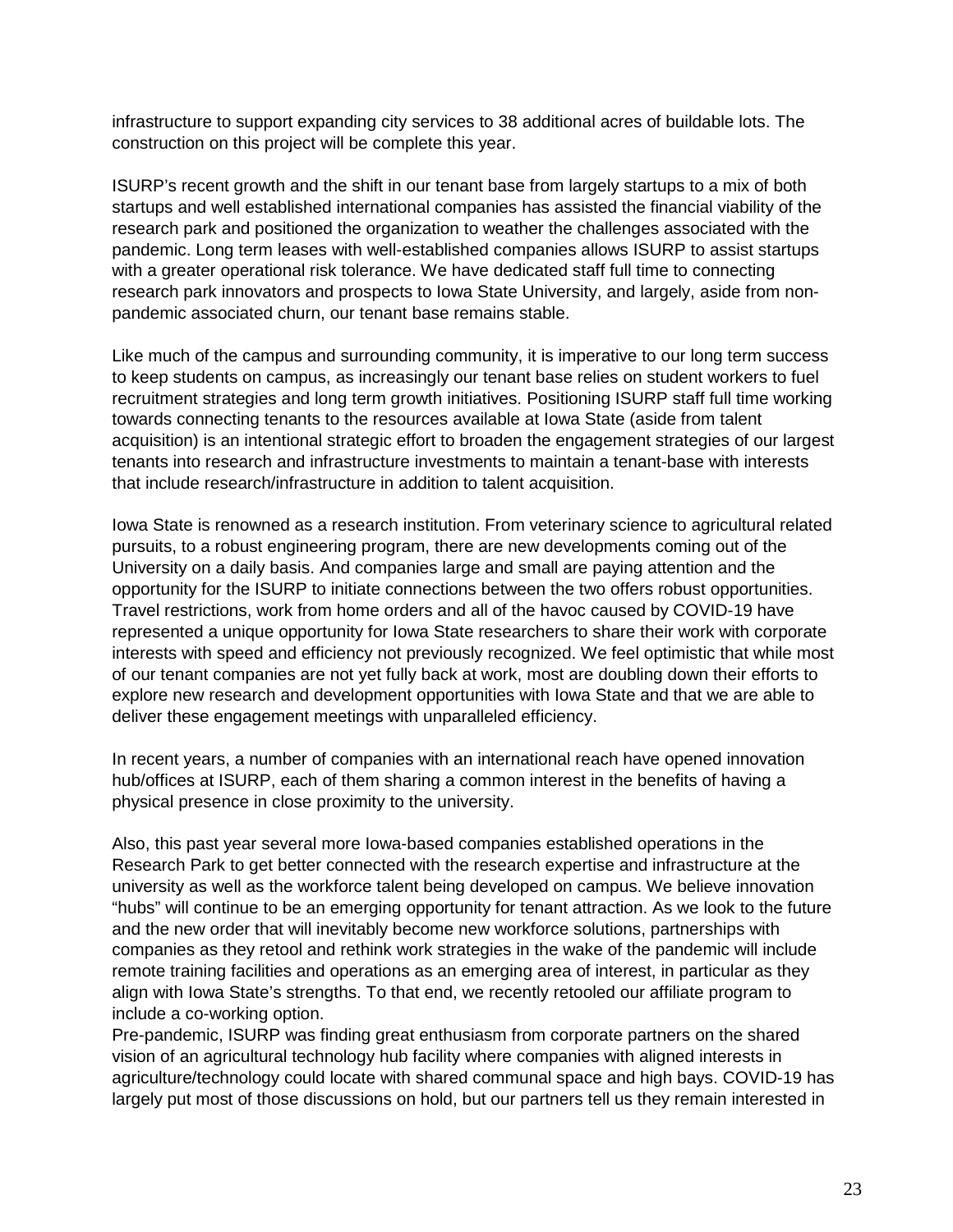pursuing as the economic conditions stabilize. Any new funds to the ISU Research Park would be utilized to support costs associated with the expansion of ISURP and the region in the area of agriculture/technology to establish Iowa as the center of gravity for all things ag tech, as well as to increase our efforts to attract and retain tenant companies and the highly skilled workforce necessary to fill those jobs.

#### *The Center for Industrial Research and Service*

CIRAS has been supporting the growth of Iowa industry since 1963. The lack of workforce available for growth, combined with decreasing population throughout rural areas has created a significant need to grow capacity with no additional people. The rise of the COVID-19 pandemic has magnified these problems. Emerging "Industry 4.0" technologies such as cobots, big data, and artificial intelligence offer significant opportunities, but also create complexities and introduce cybersecurity risks.

New funding of \$1 million per year for expanded services can be leveraged to bring in an additional \$1 million of federal grants and fees to help Iowa businesses navigate recovery from the COVID-19 and implement real solutions to solve their workforce problems. Historically, funding at this level has led to companies reporting \$100 million of new sales and investments and 1,000 jobs created or retained.

#### *ISU Research Foundation (ISURF)*

ISURF has been self-supportive since 1992 and over the past 10 years has returned more than \$14 million to ISU and Ames Lab, in support of growing the research enterprise. New funds generated by ISURF will continue to be distributed according to the royalty sharing policy and funds in excess of what is needed to support the operation will be utilized to support the research enterprise, as recommended and approved by the ISURF Board.

#### *ISU Extension and Outreach*

Extension and Outreach works across ISU colleges and with external partners to provide technical assistance, research-based education, and access to the resources of ISU to improve the quality of life in the state. Iowans want an economy that can form new businesses, grow existing industry, enhance communities, and recruit companies to the state. Iowa's STEM jobs are expected to grow 10% by 2027, with median earnings in Iowa STEM jobs at \$32.98/hour. Iowans see the need to stop the "brain drain" and take steps to develop the state's future workforce, connecting youth with opportunities here in Iowa.

With additional funding, ISU Extension and Outreach will expand economic development projects to broaden Iowans' entrepreneurial aspirations with education and technical assistance. Extension and Outreach also will address the distinct needs of minority populations, as well as a burgeoning local foods industry and many struggling rural downtowns. These are only a few of the basic needs and urgent trends facing this state.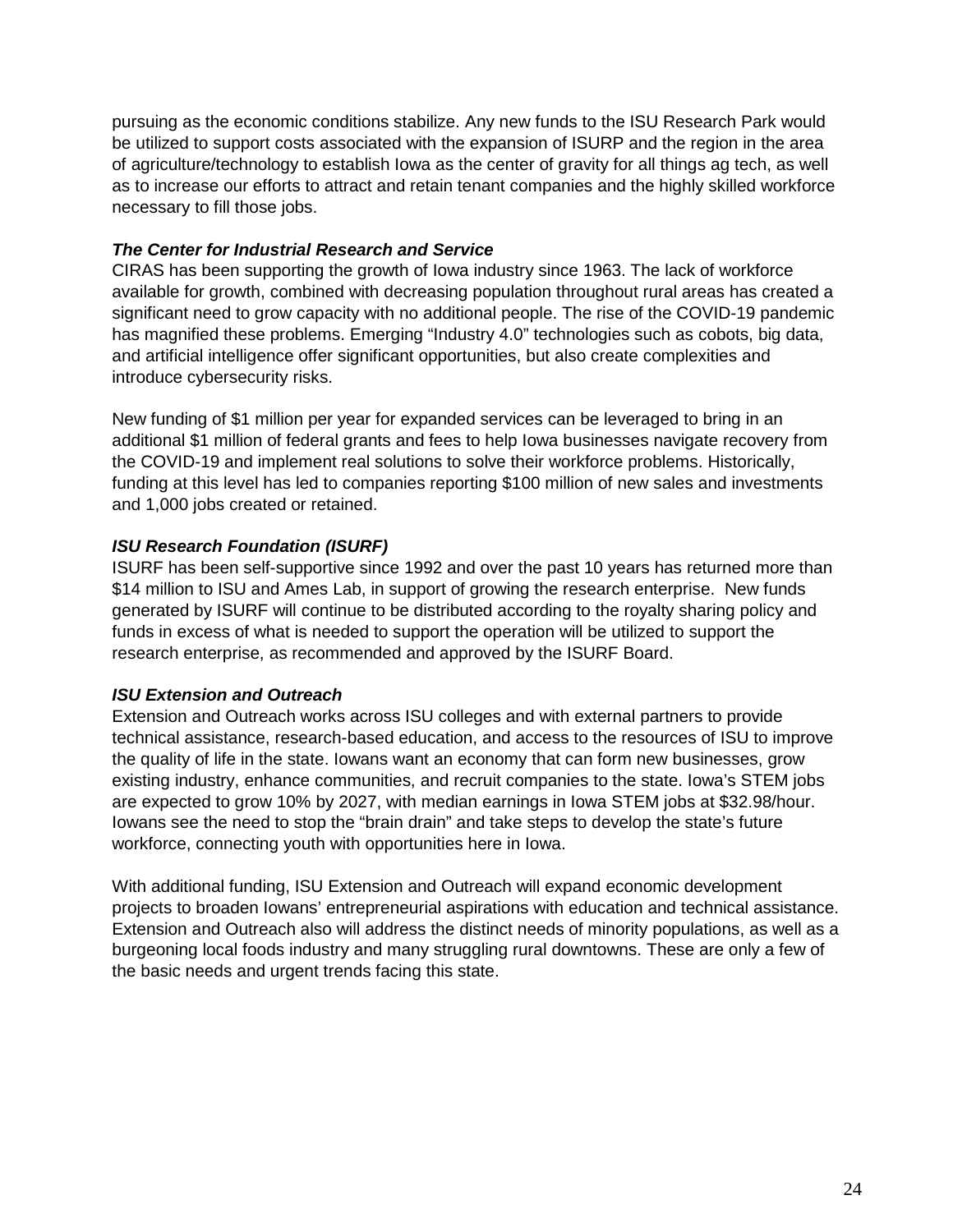| a. Number of disclosures of intellectual property (excluding data sets)<br>132<br>b. Number of patent applications filed<br>102<br>c. Number of patents awarded: U.S. issued patents<br>56<br>98<br>total issued patents (world-wide)<br>d. Number of license and option agreements executed on institutional<br>technologies:<br>46<br>in total<br>in Iowa<br>22<br>154<br>e. Number of license and option agreements yielding income<br>\$5.4 million<br>f. Revenue to lowa companies as a result of licensed technology<br>(CY19)<br>g. Number of startup companies formed (through licensing activities)<br>in total<br>4<br>in Iowa<br>4<br>h. Number of companies in research park and incubators<br>pre-incubator companies<br>43<br>72<br>private<br>university related<br>20<br>i. Number of new companies in research park and incubators<br>pre-incubator companies<br>40<br>11<br>private<br>university related<br>$\overline{2}$<br>j. Number of employees in companies in research park and<br>incubators<br>2,041 |
|----------------------------------------------------------------------------------------------------------------------------------------------------------------------------------------------------------------------------------------------------------------------------------------------------------------------------------------------------------------------------------------------------------------------------------------------------------------------------------------------------------------------------------------------------------------------------------------------------------------------------------------------------------------------------------------------------------------------------------------------------------------------------------------------------------------------------------------------------------------------------------------------------------------------------------------------------------------------------------------------------------------------------------|
|                                                                                                                                                                                                                                                                                                                                                                                                                                                                                                                                                                                                                                                                                                                                                                                                                                                                                                                                                                                                                                  |
|                                                                                                                                                                                                                                                                                                                                                                                                                                                                                                                                                                                                                                                                                                                                                                                                                                                                                                                                                                                                                                  |
|                                                                                                                                                                                                                                                                                                                                                                                                                                                                                                                                                                                                                                                                                                                                                                                                                                                                                                                                                                                                                                  |
|                                                                                                                                                                                                                                                                                                                                                                                                                                                                                                                                                                                                                                                                                                                                                                                                                                                                                                                                                                                                                                  |
|                                                                                                                                                                                                                                                                                                                                                                                                                                                                                                                                                                                                                                                                                                                                                                                                                                                                                                                                                                                                                                  |
|                                                                                                                                                                                                                                                                                                                                                                                                                                                                                                                                                                                                                                                                                                                                                                                                                                                                                                                                                                                                                                  |
|                                                                                                                                                                                                                                                                                                                                                                                                                                                                                                                                                                                                                                                                                                                                                                                                                                                                                                                                                                                                                                  |
|                                                                                                                                                                                                                                                                                                                                                                                                                                                                                                                                                                                                                                                                                                                                                                                                                                                                                                                                                                                                                                  |
|                                                                                                                                                                                                                                                                                                                                                                                                                                                                                                                                                                                                                                                                                                                                                                                                                                                                                                                                                                                                                                  |
|                                                                                                                                                                                                                                                                                                                                                                                                                                                                                                                                                                                                                                                                                                                                                                                                                                                                                                                                                                                                                                  |
|                                                                                                                                                                                                                                                                                                                                                                                                                                                                                                                                                                                                                                                                                                                                                                                                                                                                                                                                                                                                                                  |
|                                                                                                                                                                                                                                                                                                                                                                                                                                                                                                                                                                                                                                                                                                                                                                                                                                                                                                                                                                                                                                  |
|                                                                                                                                                                                                                                                                                                                                                                                                                                                                                                                                                                                                                                                                                                                                                                                                                                                                                                                                                                                                                                  |
|                                                                                                                                                                                                                                                                                                                                                                                                                                                                                                                                                                                                                                                                                                                                                                                                                                                                                                                                                                                                                                  |
|                                                                                                                                                                                                                                                                                                                                                                                                                                                                                                                                                                                                                                                                                                                                                                                                                                                                                                                                                                                                                                  |
|                                                                                                                                                                                                                                                                                                                                                                                                                                                                                                                                                                                                                                                                                                                                                                                                                                                                                                                                                                                                                                  |
|                                                                                                                                                                                                                                                                                                                                                                                                                                                                                                                                                                                                                                                                                                                                                                                                                                                                                                                                                                                                                                  |
|                                                                                                                                                                                                                                                                                                                                                                                                                                                                                                                                                                                                                                                                                                                                                                                                                                                                                                                                                                                                                                  |
|                                                                                                                                                                                                                                                                                                                                                                                                                                                                                                                                                                                                                                                                                                                                                                                                                                                                                                                                                                                                                                  |
|                                                                                                                                                                                                                                                                                                                                                                                                                                                                                                                                                                                                                                                                                                                                                                                                                                                                                                                                                                                                                                  |
|                                                                                                                                                                                                                                                                                                                                                                                                                                                                                                                                                                                                                                                                                                                                                                                                                                                                                                                                                                                                                                  |
|                                                                                                                                                                                                                                                                                                                                                                                                                                                                                                                                                                                                                                                                                                                                                                                                                                                                                                                                                                                                                                  |
|                                                                                                                                                                                                                                                                                                                                                                                                                                                                                                                                                                                                                                                                                                                                                                                                                                                                                                                                                                                                                                  |
|                                                                                                                                                                                                                                                                                                                                                                                                                                                                                                                                                                                                                                                                                                                                                                                                                                                                                                                                                                                                                                  |
|                                                                                                                                                                                                                                                                                                                                                                                                                                                                                                                                                                                                                                                                                                                                                                                                                                                                                                                                                                                                                                  |
| \$3.0 million<br>k. Royalties and license fee income                                                                                                                                                                                                                                                                                                                                                                                                                                                                                                                                                                                                                                                                                                                                                                                                                                                                                                                                                                             |
| I. Total sponsored funding received<br>\$494.6 million                                                                                                                                                                                                                                                                                                                                                                                                                                                                                                                                                                                                                                                                                                                                                                                                                                                                                                                                                                           |
| How much of this is for research<br>\$253.0 million                                                                                                                                                                                                                                                                                                                                                                                                                                                                                                                                                                                                                                                                                                                                                                                                                                                                                                                                                                              |
| m. Corporate sponsored funding received for research and economic                                                                                                                                                                                                                                                                                                                                                                                                                                                                                                                                                                                                                                                                                                                                                                                                                                                                                                                                                                |
| \$51.2 million<br>development:<br>in total                                                                                                                                                                                                                                                                                                                                                                                                                                                                                                                                                                                                                                                                                                                                                                                                                                                                                                                                                                                       |
| \$11.8 million<br>in Iowa                                                                                                                                                                                                                                                                                                                                                                                                                                                                                                                                                                                                                                                                                                                                                                                                                                                                                                                                                                                                        |
| n. Iowa special appropriations for economic development, in total<br>\$2.424 million                                                                                                                                                                                                                                                                                                                                                                                                                                                                                                                                                                                                                                                                                                                                                                                                                                                                                                                                             |
| <b>SBDC</b><br>\$0.936M                                                                                                                                                                                                                                                                                                                                                                                                                                                                                                                                                                                                                                                                                                                                                                                                                                                                                                                                                                                                          |
| <b>CIRAS Technology Assistance Program</b><br>\$1.365M                                                                                                                                                                                                                                                                                                                                                                                                                                                                                                                                                                                                                                                                                                                                                                                                                                                                                                                                                                           |
| <b>ISU Research Park</b><br>\$0.122M                                                                                                                                                                                                                                                                                                                                                                                                                                                                                                                                                                                                                                                                                                                                                                                                                                                                                                                                                                                             |
| <b>Regents Innovation Fund</b><br>\$1.050 million                                                                                                                                                                                                                                                                                                                                                                                                                                                                                                                                                                                                                                                                                                                                                                                                                                                                                                                                                                                |
| o. Research expenditures (federal, state and local; business; nonprofit;                                                                                                                                                                                                                                                                                                                                                                                                                                                                                                                                                                                                                                                                                                                                                                                                                                                                                                                                                         |
| institution funds; all other sources, FY19):<br>\$236.7 million                                                                                                                                                                                                                                                                                                                                                                                                                                                                                                                                                                                                                                                                                                                                                                                                                                                                                                                                                                  |
| p. Licenses and options executed per \$10 million research<br>expenditures (FY18 AUTM Survey)<br>1.3                                                                                                                                                                                                                                                                                                                                                                                                                                                                                                                                                                                                                                                                                                                                                                                                                                                                                                                             |
| \$5.4 million<br>q. Sales of licensed products by Iowa-based companies (CY19)                                                                                                                                                                                                                                                                                                                                                                                                                                                                                                                                                                                                                                                                                                                                                                                                                                                                                                                                                    |
| r. Number of employees for current Research Park tenants and                                                                                                                                                                                                                                                                                                                                                                                                                                                                                                                                                                                                                                                                                                                                                                                                                                                                                                                                                                     |
| incubators, as well as former tenants that are still in existence in basic<br>6,456                                                                                                                                                                                                                                                                                                                                                                                                                                                                                                                                                                                                                                                                                                                                                                                                                                                                                                                                              |
| form world-wide                                                                                                                                                                                                                                                                                                                                                                                                                                                                                                                                                                                                                                                                                                                                                                                                                                                                                                                                                                                                                  |
| Note: Unless noted, the data provided above are FY20 data.                                                                                                                                                                                                                                                                                                                                                                                                                                                                                                                                                                                                                                                                                                                                                                                                                                                                                                                                                                       |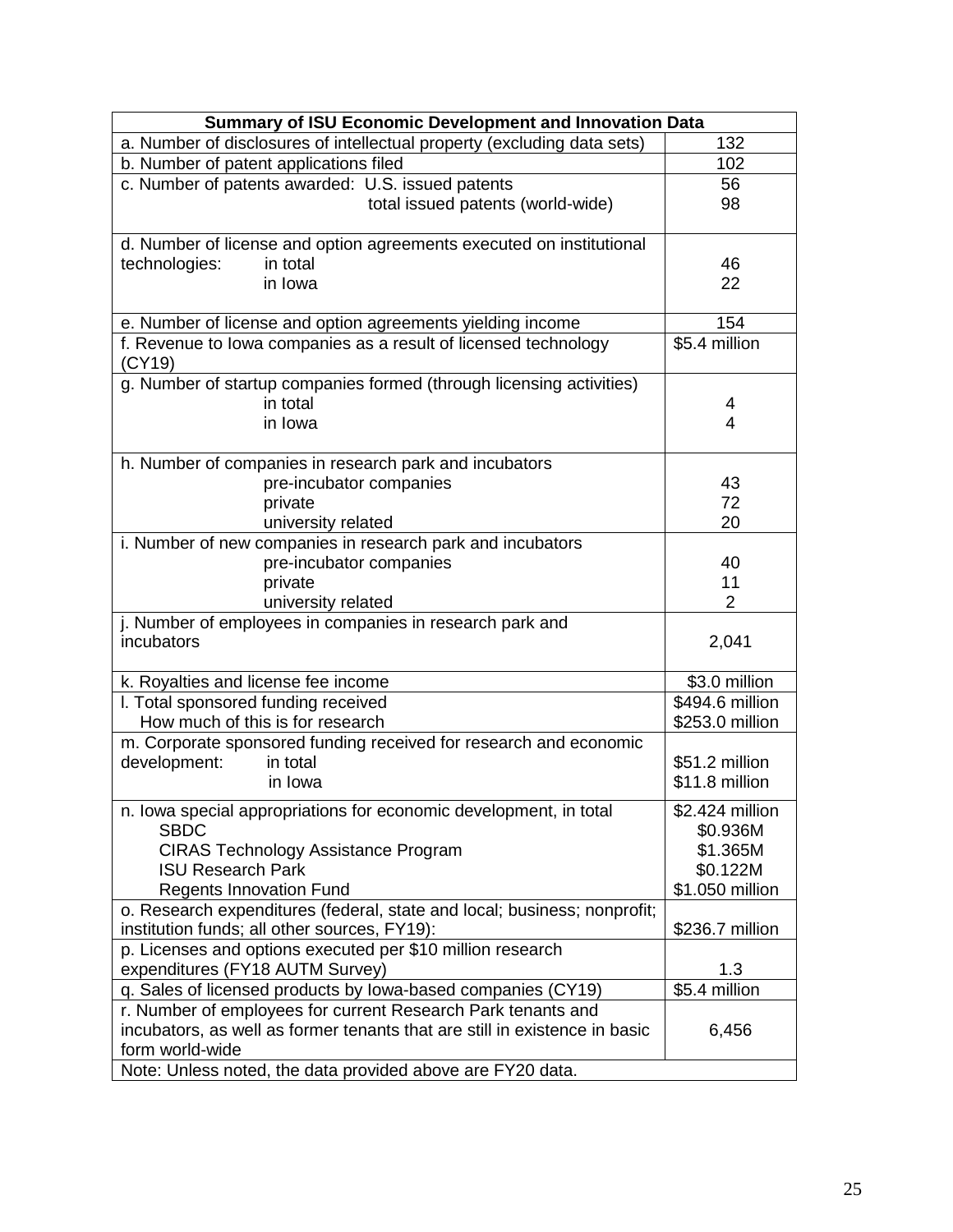#### **Appendix 1: CIRAS, SBDC, and ISURF company and community projects**

**Kimberly Construction,** an offshoot of Kimberly Development, a 41-year old Ankeny home building company, took its first major steps into government contracting after CIRAS helped the company understand the intricacies of selling to the government. Staff with the CIRAS Procurement Technical Assistance Center (PTAC), helped Kimberly take its long history of residential success and transfer that to a new sales channel. After one unsuccessful bid, Kimberly Construction's second attempt ended in a \$245,000 contract to remodel flooring at a Des Moines elementary school. The company continues pursuing government projects, and Kimberly project manager, Troy Sydow believes that "2020 is going to be an extremely active year for us in the government sector. CIRAS has been just a huge help to us in this entire process. The biggest thing is just knowing that I have a resource to go to if I need to ask questions."

**Ag Leader**, an Ames-based precision agriculture company, worked with CIRAS to formalize and grow their innovation capabilities. Results from this process include several promising new products in development, more than 10 pending patents, and large amounts of time and money saved by recognizing idea shortcomings early. Innovation is just one part of the link between CIRAS and Ag Leader. CIRAS is working with the company to understand the regulations and requirements for selling in foreign markets, the company regularly sponsors capstone design projects in ISU classes and also hires students as interns and employees. Marketing development manager Mike Myers states "It's nice to have somebody you can call who's either dealt with it before or has the connections to say, 'We don't know, but we can get you an answer'".

**Softronics Ltd.**, a maker of sophisticated aircraft radios in Marion, escaped a financial and customer relations disaster after CIRAS created parts to help the company finish a sensitive job. The company had \$1 million tied up in inventory when a vendor for a key supplier shut down unexpectedly, eliminating the main source of filters to block interference for its radios. "We couldn't deliver anything, because we had no parts," said Softronics president Robert Sternowski. The filters are designed to be 0.005 inches thick, making them difficult to produce, several firms told him the job couldn't be done without drastic thickness increase (significantly compromising performance), so Sternowski turned to CIRAS. CIRAS quickly printed eight sets of filters that were 0.008 inches thick, prompting Sternowski's praise. "You guys are at the top of the game in that you tweaked more performance out of your 3D printer than anyone else." he said.

**Iowa Lean Consortium Mentors Help Put Lean Training into Practice.** John Magnussen, continuous improvement manager for Pella Corporation, likes to compare Lean management techniques to riding a bicycle: getting trained is great; but at some point, you just have to grab the handlebars and go. To assist, the Iowa Lean Consortium (ILC) earlier this year began offering its members a mentor service. Magnussen was tapped to mentor Brandon Dodgen, a plant manager for Humboldt-based Hawkeye Leisure Trailers while Jeff Terrell, a state of Iowa lean leader, mentored Emma Knapp of Des Moines Public schools. Magnussen and Dodgen met regularly for several months, then Dodgen spent five days at Pella participating in a Kaizen event. "Relationships are what it's all about," Magnussen said. "Just knowing that you have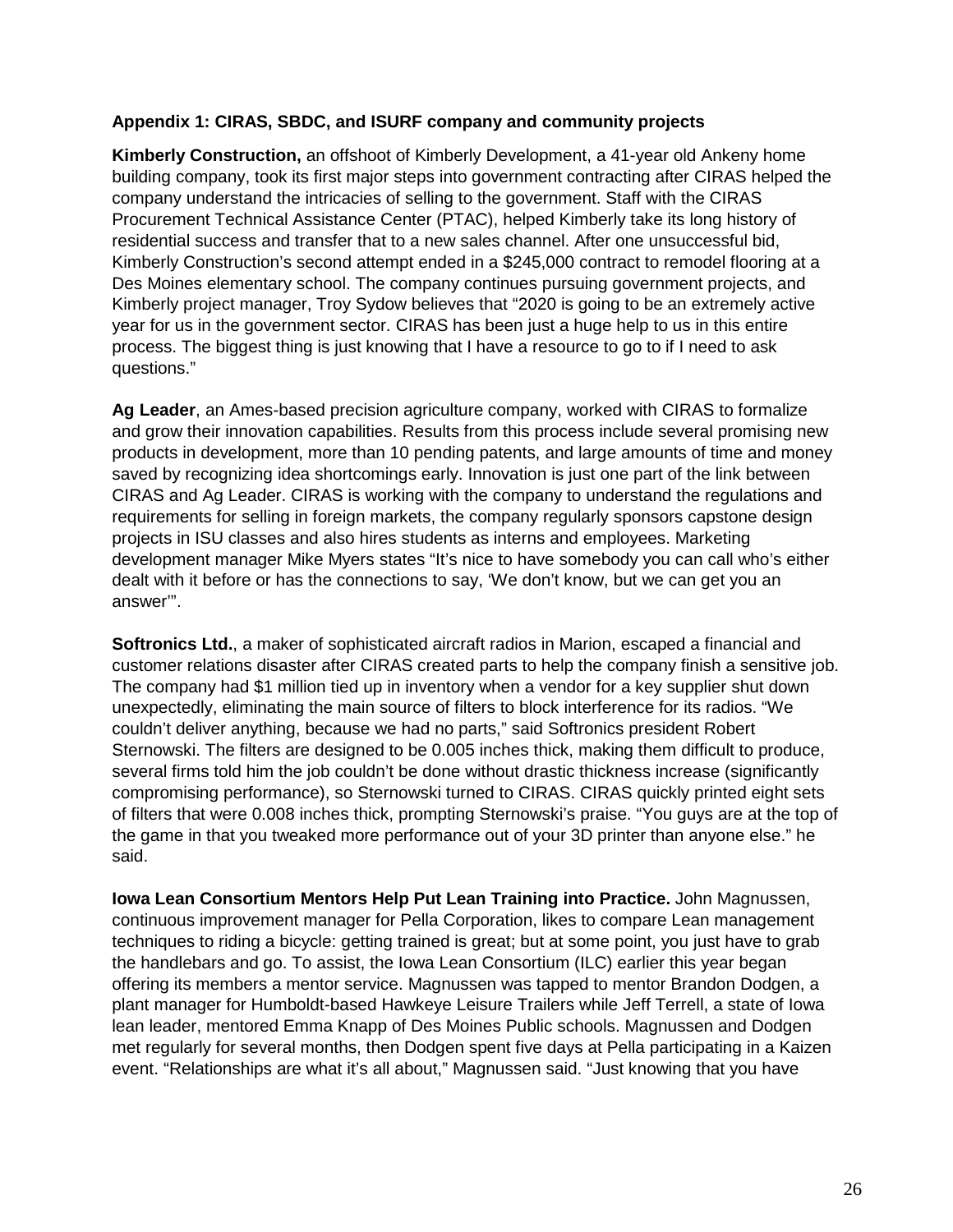someone you can call and roll stuff off of and ask questions ... We've both benefited from the relationship."

**Tiefenthaler Quality Meats**, a Holstein-based meat producer, charted a path for family succession with the help of CIRAS. After growing the business for 38 years, John Tiefenthaler and his wife Shelly have finalized plans to step down from their roles and pass control to their children. Preparing for the looming handoff involved walking through all the obvious technical and legal aspects of a succession. But it also required some fundamental discussion about the minute, day-to-day details of John and Shelly's jobs at the company. CIRAS experts helped the family better understand and operationalize the day-to-day business operations. Overall, the company has reported more than \$950,000 in impact from working with CIRAS over the past three years. "The biggest thing is that for us not to be here, somebody has to be able to do all of the jobs we do," John said. "Some of the jobs we do, the kids don't see. So they're starting to get their minds wrapped around that."

**Sue Tyrrell awarded the 2020 Deb Dalziel Woman Entrepreneur of the Year.** Sue understood the need for translation and interpretation services in the market and knew she had to step forward to fill that need. She worked with the Kirkwood SBDC on financial analysis and business model planning. Sue started Hands Up Communications initially in her basement. With the assistance of the SBDC, her company has now grown to more than 20 employees and over \$2 million in sales. Hands Up Communications is a translation and interpretation company that offers sign language and foreign language services across the state. They believe that hello in a language that makes sense lets the whole world experience the comfort of belonging.

**Dr. Martin Gross awarded the 2020 Neal Smith Entrepreneur of the Year.** Gross-Wen Technologies uses it patented wastewater treatment technology known as the revolving algal biofilm system (RAB), to cost-effectively recover nutrients such as nitrogen and phosphorus from wastewater. With the help of the ISU SBDC, Gross-Wen has secured \$6.4 million through both grant, debt and equity financing. They are currently in a \$5 million series A investment round. They have also created 12 full-time and 4 part-time jobs with plans for additional hiring in the near future. Dr. Gross said, "The ISU SBDC helped us save time while helping to push things along and make everything go much smoother. I would encourage any new startup to sit down with the business advisors at the SBDC. The startup ecosystem in Iowa and particularly Iowa State University is outstanding."

**Gene Editing Companies.** ISURF co-owns with the University of Minnesota a suite of over a dozen groundbreaking U.S. and international gene-editing patents. These pioneering technologies, known as "TALENS," are being used in plant and animal agriculture and have enabled the development of a Phase I clinical pipeline of Universal Chimeric Antigen Receptor T-cell (UCAR- T) therapies to treat white blood cell cancers including; acute myeloid leukemia, acute lymphoblastic leukemia, multiple myeloma, and non-Hodgkin's lymphoma. On January 15, 2020, a licensee added to its pipeline the first patient dosing in a Phase I dose escalation clinical trial, evaluating a new UCART123 product candidate for use in relapsed/refractory acute myeloid leukemia. In anticipation of additional product testing and commercial use, the licensee is building an 82,000 square foot manufacturing facility to be operational by 2021.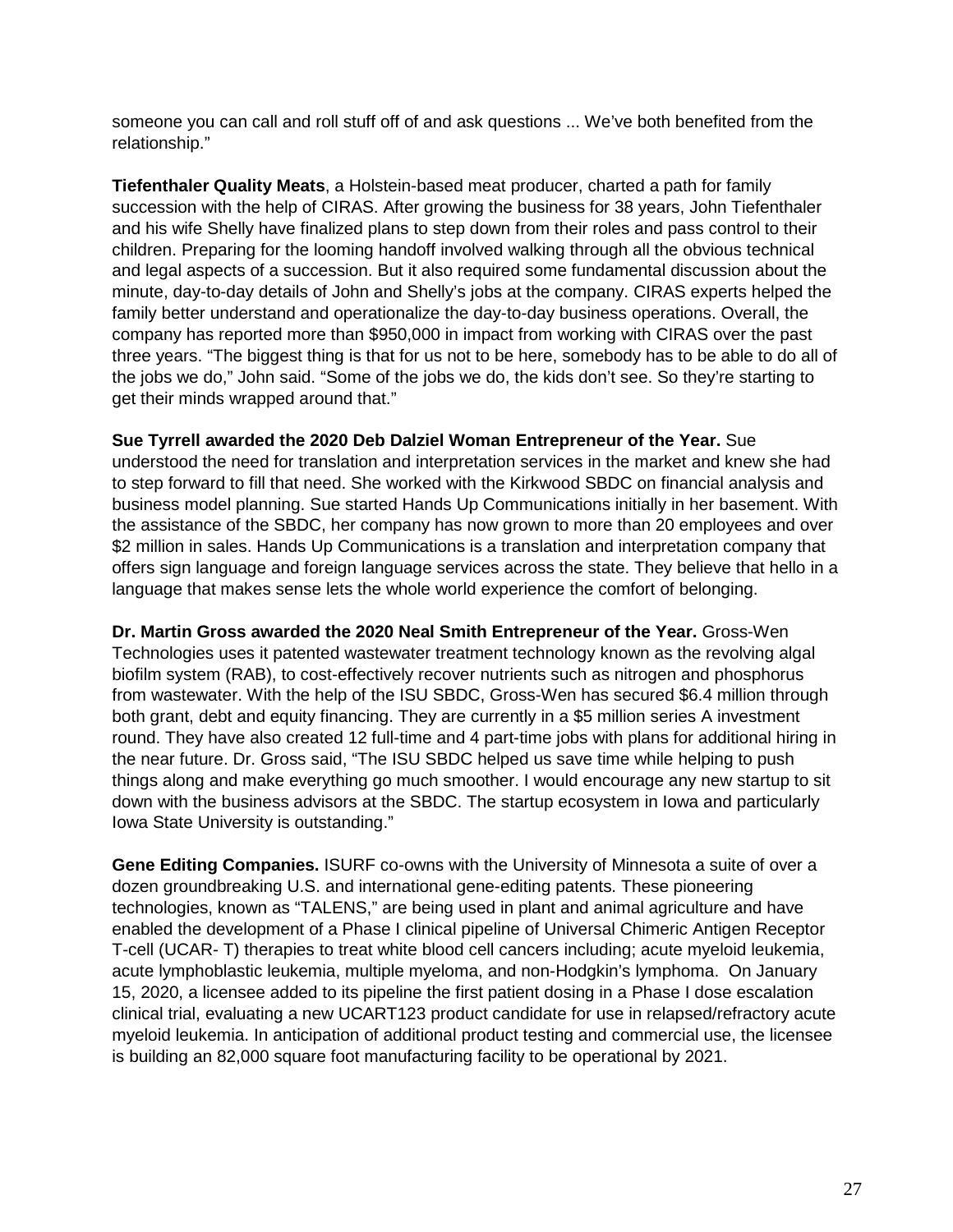**Wilson's Disease**. A collaboration involving ISU, the University of Michigan, and Helmoltz-Munchen Institute (Germany) has resulted in an innovative treatment for Wilson's disease, a genetic disease that results in an accumulation of copper in the body. Leveraging an existing ISURF technology, researchers from the three institutions developed a clinical usage for methanobactin which has shown promise for not only treating Wilson's Disease but also for reversing the effects of accumulated copper in organs. This technology has been licensed to an international pharmaceutical firm, which is leading further development and clinical trials of the compound.

**Fighting COVID-19** Iowa State University Researchers are doing their part to address the global pandemic. Dr. Michael Cho is developing a vaccine candidate for COVID-19. Three research groups are developing innovative tests for the virus: Dr. Robyyn Anand and her team are leveraging an ISURF technology to more quickly enrich samples for the virus particles in order to decrease the time needed to test for very low titers of the virus; Dr. Liang Dong's group is developing a breathalyzer-like device to test for virus particles without the need for invasive sampling procedures; and Dr. Nigel Reuel is developing an inexpensive mail-in test for saliva that could be read by a machine without further handling the sample in any way. In a collaboration, several ISU faculty members and others, are developing new face mask technology that would not only reduce the number of virus particles that permeate the mask but also inactivate such particles.

**New Uses for Soybean Oil** An ISU startup company, has licensed ISURF patent-pending technologies to improve the performance of asphalt paved roads and provide additional markets for soybean oil. Using partially epoxidized soybean oil, this company has formulated maintenance products for asphalt roads that combat crack formation in roadways, thus extending the lifespan of the roads. Other products in development include additives that will allow for increased use of recycled material in new pavements, decreasing the amount of material consigned to landfills without compromising the performance and durability of the new roadway.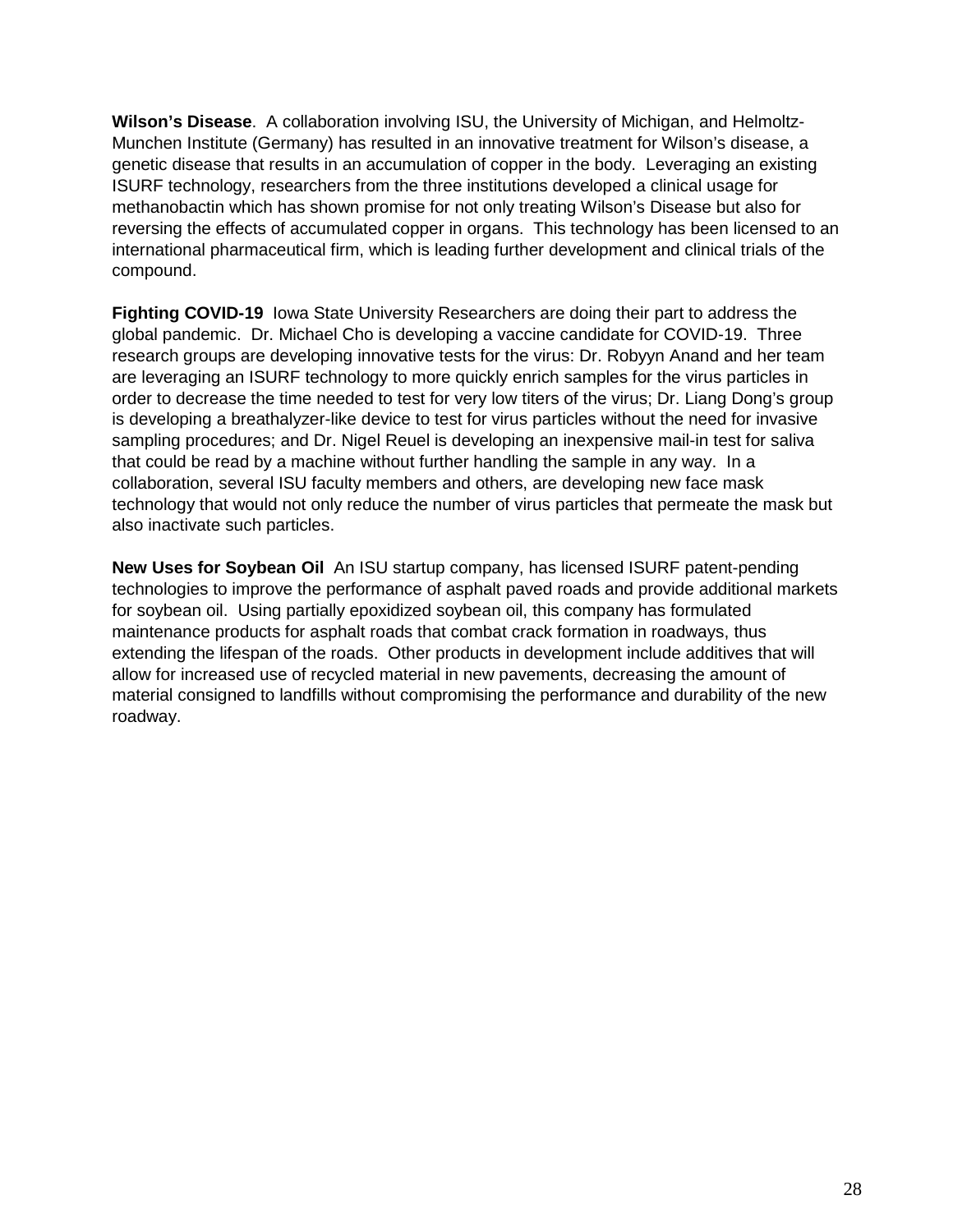#### **Appendix 2: Training and Related Educational Activities**

#### **Center for Industrial Research and Service (CIRAS)**

CIRAS hosted the annual **Iowa Lean Consortium conference, with over 425 attendees from 98 Iowa organizations**. Attendees learned leading-edge ways to engage their workforce and improve productivity, a critical component to solving Iowa's workforce shortage. Globally known speakers, national experts, and Iowa leaders, provided multiple ways for companies to experience Lean, including hands-on workshops and tours.

CIRAS and our partners joined forces to offer 26 different trainings across the state of Iowa focused on Industry 4.0 technologies. **Over 325 people attended technology specific trainings** with topics including: 3D printing, digital scanning, automation, digital design, and cyber-security.

CIRAS hosted **20 different government networking events** across the state of Iowa, reaching **over 550 people**. Networking events provided opportunities for companies to build partnerships with like industries (construction, manufacturing), connect and learn from potential buyers (from the U.S. Navy to the Iowa Department of Transportation), and hear about upcoming bid opportunities (such as the Des Moines Federal Courthouse project).

In the face of the global COVID-19 pandemic, CIRAS was able to pivot to virtual education in days. While the pandemic forced the cancellation of in-person trainings, the majority of them were moved online, and dozens of new COVID-related trainings were developed and launched. Between March 13 and June 30, **CIRAS hosted 81 online trainings with 1,961 attendees.** Many of these trainings were recorded and remain available online at no cost.

**CED in ISU Extension and Outreach** empowers communities to shape their own futures through research, educational programming, community engagement processes, data analysis, and data synthesis. CED has multiple community development specialists in place with expertise and/or experience working with minority-owned businesses and community business leaders. The unit facilitates countless meetings and workshops annually through which organizations and individuals discuss issues and reach consensus on solutions and action steps. CED serves as an essential conduit between Iowa's communities and the resources of Iowa State University, creating partnerships with private and public sectors for the betterment of Iowans.

In FY20, CED offered **Health Data Literacy Workshops** to help Iowans learn the skills needed to understand, visualize, interpret, and practice with health data relevant to communities, organizations, and counties. Two workshops were conducted for 52 ISU human resources extension specialists and a workshop was presented to 60 people at the Iowa Governor's Public Health Conference.

In FY20, CED offered **Introduction to Planning and Zoning Workshops** to 176 planning officials throughout the state. Of the attendees, 50 participated in virtual workshops during the COVID-19 pandemic.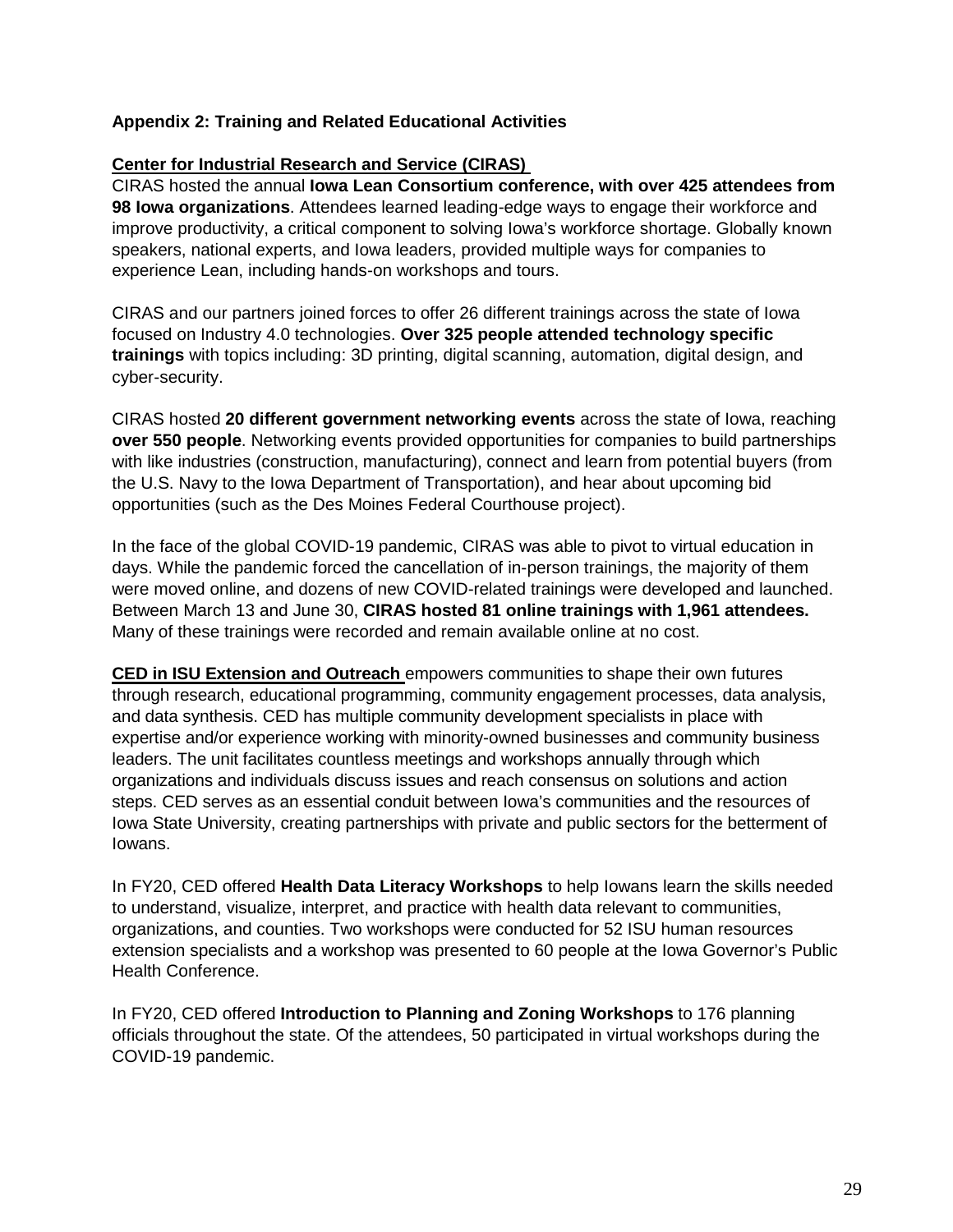The **Geospatial Technology Training Program** conducted three **ArcGIS** two-day short courses for 46 planners and local officials from throughout the state, as well as two QGIS workshops for 22 individuals.

CED partnered with Western Iowa Advantage and MidAmerican Energy to present the **Western Iowa Advantage Housing Conference** on November 13, 2019, in Carroll. At the conference, CED specialists presented the Rural Housing Readiness Assessment and a session on planning and zoning.

**Agriculture and Natural Resources Extension and Outreach (ANR)** provides research-based information and resources to educate Iowa's farmers, producers, and agribusinesses. Much of Iowa's economy thrives on the state's rich agricultural heritage. ANR programs impact all Iowans, whether they live in rural or urban areas, and have been developed to improve quality of life. ANR specialists are engaged with farmers, researchers, organizations, agencies, agribusiness, and communities at state, regional, and national levels.

"**Growing Together**" promotes healthy food access for families with low income through a partnership of ISU's SNAP-Ed (coordinated through Human Sciences Extension and Outreach), Master Gardener volunteers, ISU Research and Demonstration Farms, and Iowa food pantries. In 2019, Master Gardener volunteers and their partners grew, harvested, and donated 115,000 pounds of fresh produce throughout the growing season, which equates to more than 345,000 servings of fruits and vegetables for food pantries.

The **On-Farm Food Safety Team** (from College of Agriculture and Life Sciences, Human Sciences Extension and Outreach, and the Department of Food Science and Human Nutrition) have been leading two, million-dollar Food and Drug Administration grants and one, milliondollar USDA grant focused on food safety for fruit and vegetable growers in Iowa and the North Central Region. Food safety educational information has been delivered to more than 4,300 growers in this region during the 2019-2020 growing year. Within Iowa, eight Produce Safety Alliance training sessions were held, as well as 30 Technical Assistance sessions and dissemination opportunities, and 17 on-farm food safety assessments. Through these efforts, the On-Farm Food Safety Team has directly impacted 580 Iowa growers. The team also runs the North Central Region Center for Food Safety Modernization Act Training, Extension, and Technical Assistance, and conducted an additional 73 Produce Safety Alliance trainings, educating 1,300 growers in the region. To further educate growers, the team published two peer reviewed papers in Water and Food Control and developed four videos on how to test water, pest management, infiltration, and best practices for reducing field contaminants. This team also had national impact by hosting a two-day session in September 2019 with the Food and Drug Administration in Des Moines, Iowa, about how to safely handle biological soil amendments within produce farms. This drew 50 people from throughout the United States. To assist with COVID-19 response, this team helped ANR Extension and Outreach develop materials for a COVID-19 webpage for the food industry. Members also developed 16 press releases and interviews to ensure the food industry was aware of best practice to operate their business with a food safety emphasis.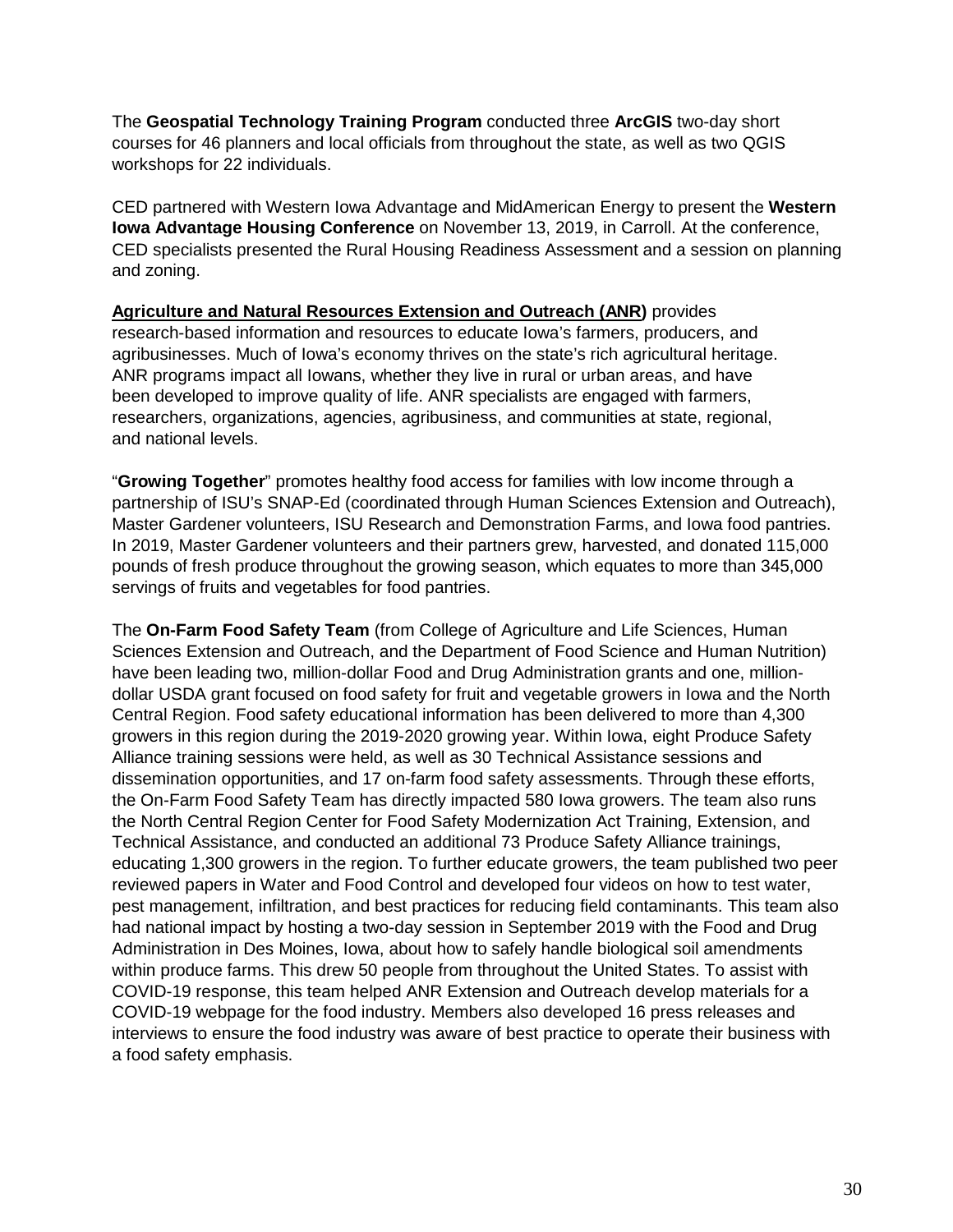A **statewide, food hub managers working group** has been meeting quarterly for the past four years to better understand the logistics and economics of moving locally grown and produced food from farms to institutions. The ISU Extension and Outreach Farm, Food, and Enterprise program and Iowa Valley RC&D co-facilitate the group. Meeting topics range from food safety and production planning to sales, logistics, and economics. Food hubs create opportunities for farmers to grow their production and access larger markets and are critical players in developing Iowa's local food system.

**Ag Decision Maker** website, [www.extension.iastate.edu/agdm,](http://www.extension.iastate.edu/agdm) provides farmers, landowners, financial lenders, farm managers, and agriculture educators with the current, unbiased agricultural economics and business information they need to make sound farm management decisions that directly impact Iowa agriculture. This web-based resource supports ISU Extension and Outreach farm management programs and averaged 7651 visitors per day from July 2019 through June 2020. Over 15,000 users received monthly updates highlighting the materials on the Ag Decision Maker site, with another 2,378 followers receiving information through social media (an increase of 210 from the previous year). The AgDM Twitter feed received 134,704 impressions during the 12-month period.

**Iowa Pork Industry Center**, with specialists in the field and on campus, works to promote efficient pork production technologies in Iowa, maintain Iowa's pork industry leadership, and strengthen rural development efforts. For example:

- The swine extension specialists partnered with agricultural engineering to deliver handson **ventilation training and education to pork producers** throughout the state, using a portable trailer to demonstrate state-of-the-art technology. In 2019, nine workshops were held and attended by nearly 180 people, who influence on-farm decisions about more than 63 million pigs finished and marketed, and over 1.2 million sows.
- More than 350 swine producers attended biosecurity training through the Iowa Pork Industry Center during 2019, learning how to minimize common biosecurity mistakes. Changes made by producers after receiving the training was valued at \$6,361 per producer, or a cumulative value of over \$2.2 million.

Iowa ranks fourth nationally in number of cattle on feed and produces over 2,000,000 head of feedlot cattle on 6,000 individual operations annually. Resources provided by the **Iowa Beef Center** give producers the information necessary to increase their herds and update their operations.

• Consumers are asking how the beef they eat is produced, and packers are listening. Several of the major beef packers will be purchasing cattle only from beef producers who are **Beef Quality Assurance** certified. The BQA program is designed to educate beef producers on the best management practices to produce cattle that are safe, wholesome, and healthy. The Iowa Beef Center has contracted to provide the educational component of the BQA program in Iowa since 2017. In 2019, 73 BQA trainings were offered either as a part of other extension beef programs or independently sponsored by industry partners, with six additional trainings offered by Iowa Beef Center staff. More than 3,600 producers were certified in the BQA program in 2019. These producers now have access to additional markets for fed cattle.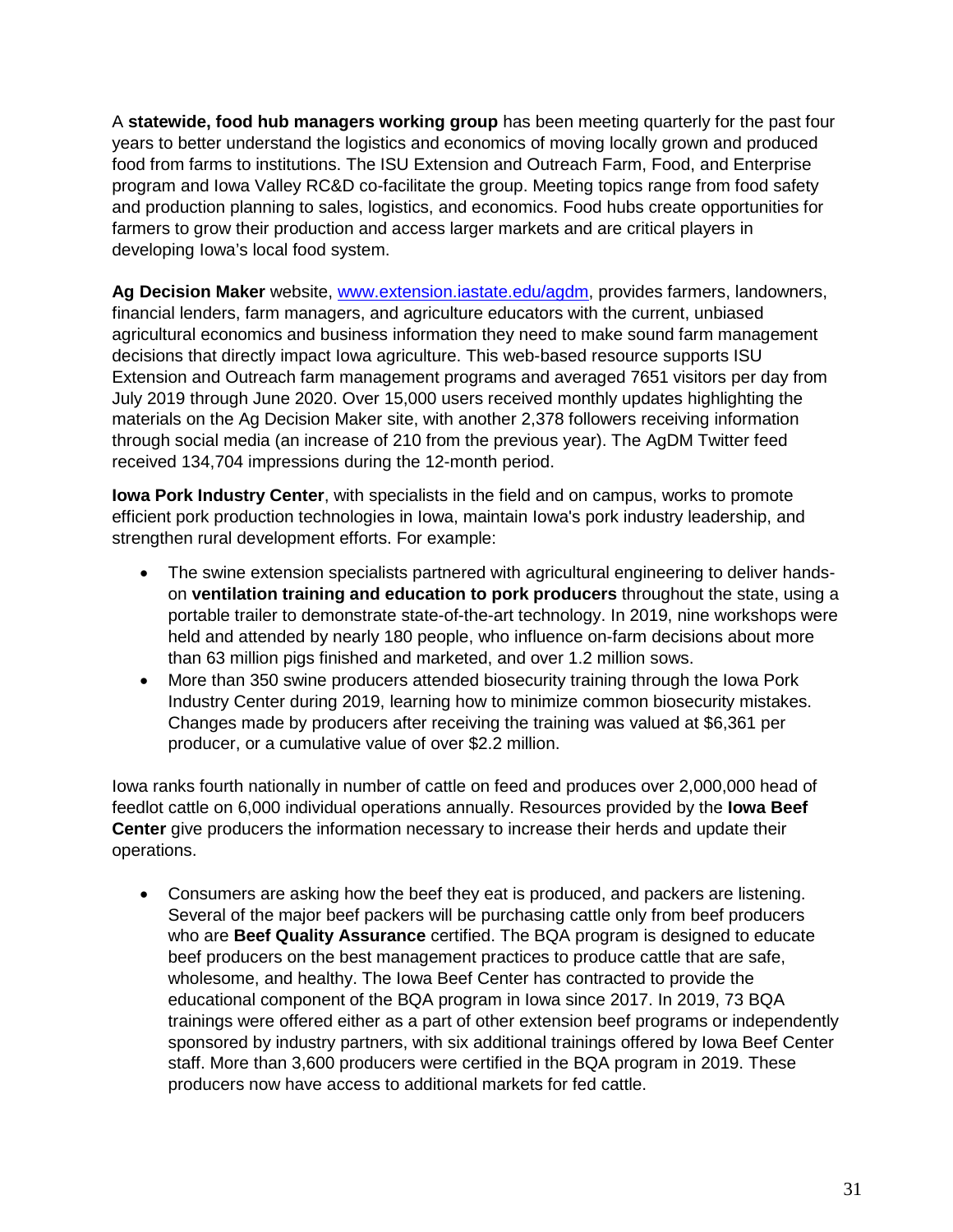• A **four-year study** was completed by the Iowa Beef Center in 2018 that assessed emerging beef cow management technologies, evaluated production, and developed decision tools. The results of the study were disseminated in 2019 through bus tours, regional conferences, and workshops, with participants noting an average economic impact of the information at \$16.46 per cow, or a \$158,674 total for all attendees.

ISU Extension and Outreach annually trains representatives from about 595 businesses and 2,100 employees who come from 97 counties in Iowa and the six surrounding states in the **commercial manure applicator program**. These businesses annually handle and apply about 1.5 million tons of solid manure and 3 billion gallons of liquid/slurry manure that has a fertilizer value of about \$250 million, while doing about \$70 million of business. The curriculum has focused on state rules, land application and separation distances, safety precautions, reading manure management plans, proper stockpiling for dry manure applicators, water quality, and biosecurity. With biosecurity being very important to the livelihood of their business and their clients, more than 84 percent said they have a biosecurity practice in place to keep farms biosecure, and more than 82 percent of commercial applicators reported this information was useful to their business.

Fifty-three percent of Iowa's farmland is operated under a lease agreement. Iowa non-farming landowners include retired farmers as well as individuals who invested in or inherited farmland but never farmed (Farmland Ownership and Tenure Survey). ISU Extension and Outreach offers a variety of tools to assist landowners and tenants in **determining fair cropland and pasture rental rates.** In 2019, ISU Extension and Outreach farm management specialists conducted 76 leasing meetings across the state, with more than 1,444 landowners, operators, and ag business professionals attending. A post-meeting survey found that two-thirds of respondents would be making a change to their lease agreements based on information from the program. **The ISU Extension and Outreach Cash Rent Survey** was downloaded 159,078 times in 2019. Sample cash lease forms were downloaded 22,286 times.

**The Pesticide Safety Education Program (PSEP)** provides information through a variety of venues on the safe and effective use of pesticides. The PSEP provides recertification programs throughout Iowa and in 2019 trained 11,195 Commercial/Noncommercial/Public Pesticide Applicators and 13,831 Private Pesticide Applicators through Continuing Instruction Course (CIC) programs. Based on 2020 wage information from Iowa Workforce Development, the PSEP directly supported commercial pest management jobs with an estimated annual base salary of over \$420 million. The PSEP also develops study manuals and other educational publications. In FY19, over 20,000 pest or pesticide-related educational publications were distributed to the public and the PSEP website had over 39,000 unique site visits seeking pest management or pesticide safety information. The PSEP is also involved in the EPA Worker Protection Standard (WPS) education with over 160 individuals completing WPS training courses through ISU Extension and Outreach.

ISU Extension and Outreach Natural Resources program revived its **Master Conservationist Program** across Iowa, providing information that helps rural communities benefit from improved water quality, outdoor recreational opportunities for economic development, and improved quality of life. The program is directed to landowners, farmers, and community members who are concerned with water quality, wildlife habitat conservation, and soil health. During 2019,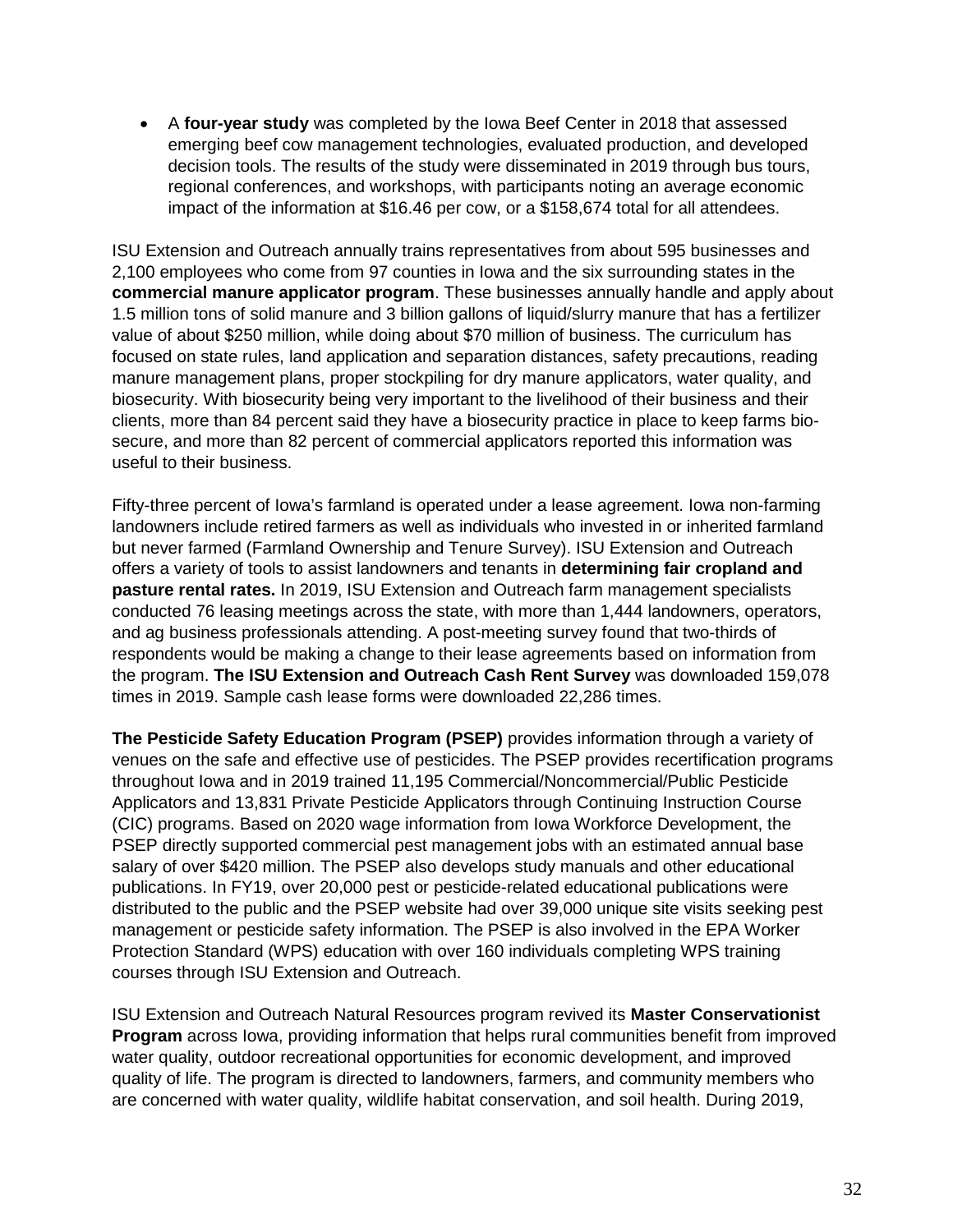nine Master Conservationist Program offerings were provided across the state, reaching 145 participants. The hybrid in-person/online learning modules will be provided again in 2020 across Iowa.

While thistle caterpillars are not rare in Iowa, injury is usually minimal so little information is readily available about the insect. After discovering **an unusual influx of thistle caterpillars in Iowa crop fields in 2019**, members of the ISU Extension and Outreach Crops Team undertook a coordinated campaign that included social media alerts, phone calls, and field calls to producers and crop advisers to help them make decisions on appropriate treatments. Near the end of the growing season, field agronomists shared a survey with those farmers and crop advisers to determine the value of their assistance during the growing season. Respondents were asked to estimate the value of the field call provided by ISU Extension and Outreach, with the average estimated value of the call being placed between \$11-15 per acre, for a total estimated value of the field calls in the range of \$700,000 to \$1,000,000.

As retailer consolidation continues in agriculture, retailers are covering more and more acres. A total of 145 ag retailers, seed dealers, and crop consultants attended two **Agricultural Chemical Dealer Update sessions** in 2019, with those attendees having an impact on 1.1 million acres of crops. This model of train-the-trainer information allows for an efficient delivery of information that attendees can in turn provide to farmers and other clients.

**Iowa 4-H Youth Development** programs are headquartered at Iowa State University and available through ISU Extension and Outreach offices in all Iowa counties. 4-H is the premier youth program of the United States Department of Agriculture and Cooperative Extension and is the nation's largest youth development organization. Highlights from the past year include the following:

- **Checkout STEM** is a curriculum partnership between Iowa 4-H, Human Sciences Extension and Outreach, the ISU School of Education, and the Ames Public Library. [Checkout STEM](http://www.education.iastate.edu/checkout-stem) focuses on literacy and STEM knowledge for youth in grades K-3 and their families. It is part of a learning kit available for families to check out in libraries across Iowa.
- **Crops Feed the World** is a set of online learning modules designed for youth in grades 4-12 to learn more about crop sciences and crop production.
- **STEM Lit to Go Iowa** is a curriculum focusing on literacy and STEM knowledge for grades K-3. Each lesson includes children's books written by or focused on Iowa authors. STEM Lit to Go connects literacy development with STEM concepts. All 100 extension offices have a kit with all of the books featured and materials for each lesson.

Almost 10,000 youth were exposed to the mobile **Forward Learning Experience bridging 21st Century Skills, STEM, and creative problem solving.** Youth saw and experienced first-hand emerging design technologies such as virtual reality, 3D digital and physical prototyping, and circuit bending. This provided 4-H youth throughout the state a vision of their future as 21st century citizens, positively impacting their communities and world around them using STEM skills and creative thinking. The Forward Learning Experience was a part of almost 90 events,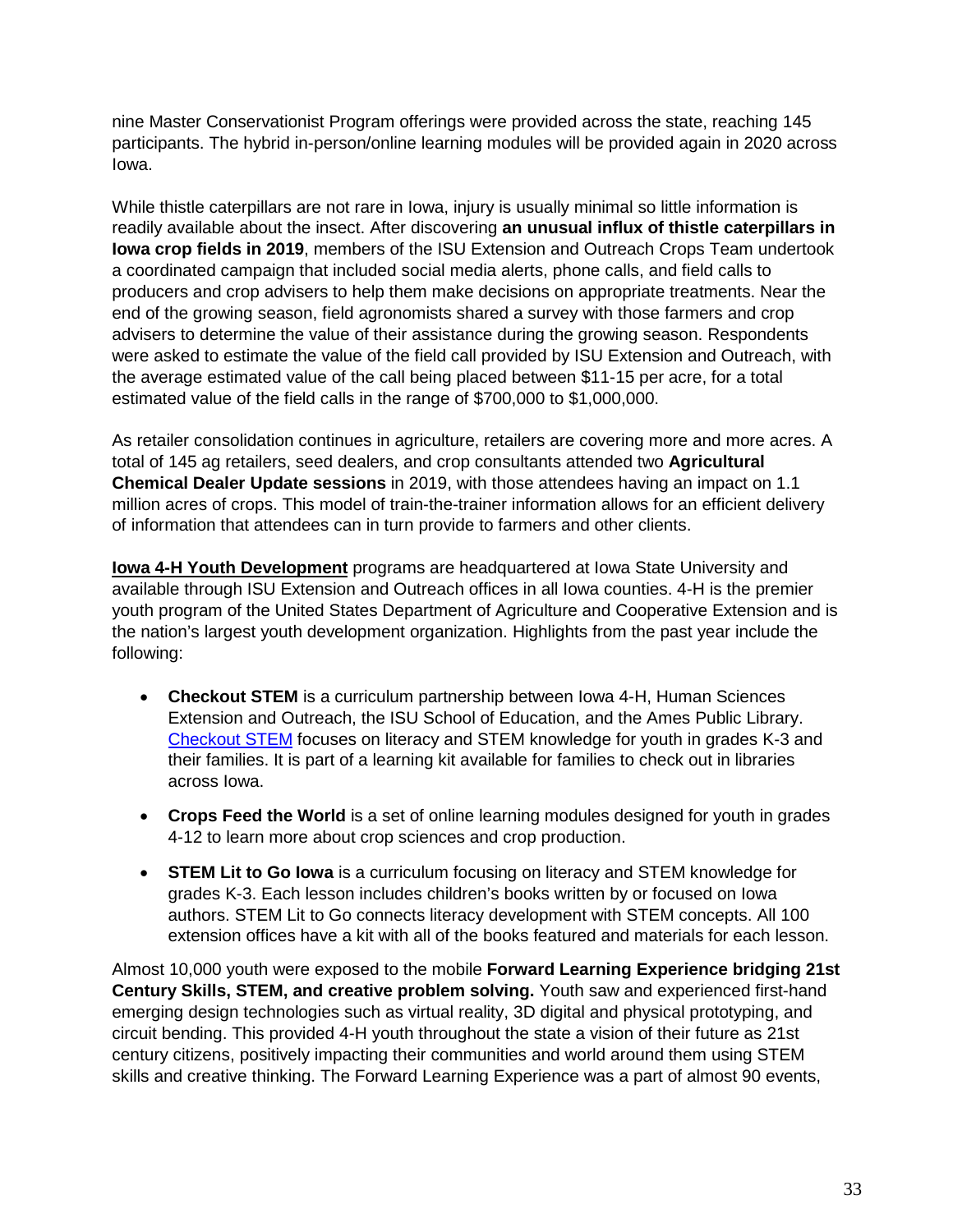visiting school classrooms, 4-H camps, STEM festivals, science nights, county fairs, and maker fair events across Iowa.

**Human Sciences Extension and Outreach** provides research-based information and education to help families make decisions that improve and transform their lives. Specialists work with Iowa State's College of Human Sciences and in partnership with other organizations and agencies to meet the needs of Iowa families.

The **Volunteer Income Tax Assistance (VITA) program** trains community volunteers to provide free tax preparation to families with low and moderate income. The service is provided in local communities. During the 2020 tax season, Human Sciences Extension and Outreach worked with community partners to recruit and train 38 volunteers who helped 1,279 Iowans with low and moderate income to file their 2019 income tax returns. Extension-community partnerships in 13 counties supported volunteers at VITA programs. Free tax preparation saved money for these Iowa families. Special efforts were made to increase awareness of the Earned Income Tax Credit (EITC) and VITA programs in rural Iowa. As a result, trained volunteers helped 423 filers claim the EITC they were qualified for, receiving refunds of \$1,031,472. The EITC augments the wages of workers earning low- and moderate incomes and, in turn, this flow of income makes a substantial economic impact in local communities. The credit encourages and rewards work, as well as offsets payroll and both state and federal income taxes. EITC recipients circulate their refunds through the local economy, creating a ripple effect that exceeds the size of the original refund. This money bolsters family financial well-being, strengthens neighborhoods, assists small businesses, and spurs local economic development.

Every week in Iowa, an estimated 202, 698 children are in paid child care. Iowa's families need reliable and skilled child care to be able to work and contribute to Iowa's economy. Iowa's child care industry has an annual economic impact of \$953 million. Prior to the Coronavirus pandemic, about one-fourth of Iowans lived in an area undersupplied with child care options. During the pandemic this situation has steadily worsened, with some communities reporting child care availability losses of over 50 percent. Human Sciences Extension and Outreach has responded to high workforce turnover and the increasing demand for **training and professional development for early care and education professionals**. Many educational opportunities were quickly moved online. During FY20, a total of 23,531 early care and education professionals participated in 109,538 hours of online educational programming. An additional 1,364 individuals attended in person workshops. Post training evaluations from 20,338 individuals showed significant increases in improved skills and knowledge of child development, early learning, managing children's behavior, nutrition, and health and safety practices.

Human Sciences Extension and Outreach specialists have taught the **ServSafe® food safety certification** program for more than 25 years as registered instructors for the National Restaurant Association Educational Foundation's internationally recognized food safety certification program. In the past year, 1,625 Iowans participated in ServSafe® classes taught by extension specialists, with 79 percent successfully earning the Certified Food Protection Manager credential. (Iowa's Food Code requires at least one supervisory employee in licensed foodservices be certified in food safety through an approved program.) Eight classes in Spanish were offered at various locations around the state.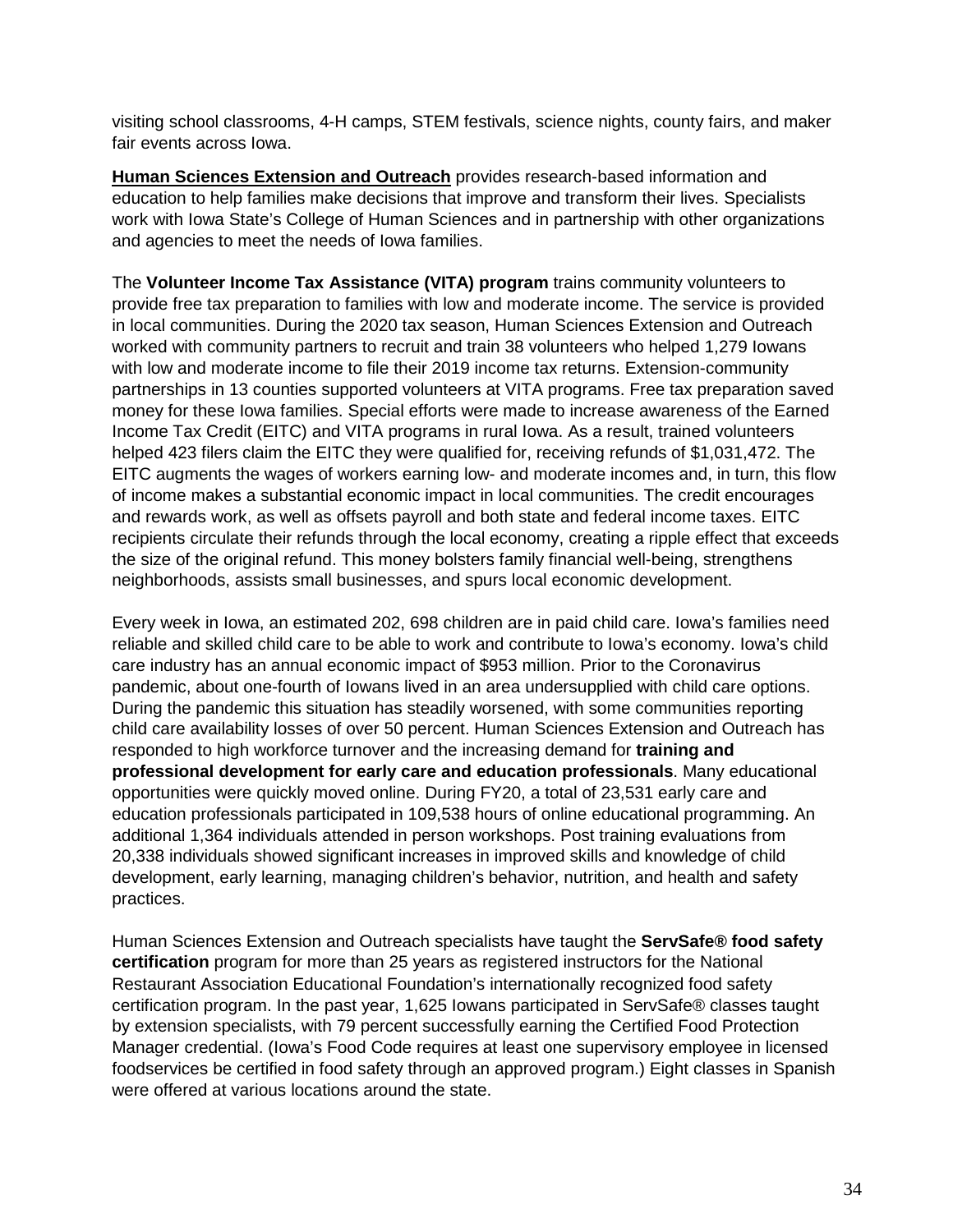**The Pappajohn Center for Entrepreneurship** partnered with the Ivy College of Business to support initiatives to encourage young women to consider business as a career option. The Ivy Women in Business Program hosted one-day high school events for Iowa high school women. The Pappajohn Center provided hands-on learning activities in entrepreneurship to foster interest and engagement in entrepreneurship and innovation, as well as boosting participants' problem solving and presentation skills.

The Pappajohn Center, in partnership with the Ames Chamber of Commerce, initiated bringing the popular 1 Million Cups entrepreneurial ecosystem development program to Ames for weekly interactions among students, entrepreneurs, and professionals to support entrepreneurial development and networking activities in the community.

The Pappajohn Center, again in partnership with the Ames Chamber of Commerce and the ISU Business Development Center, trained more than 50 community members through a bi-annual Saturday workshop program, Smart Start for Business.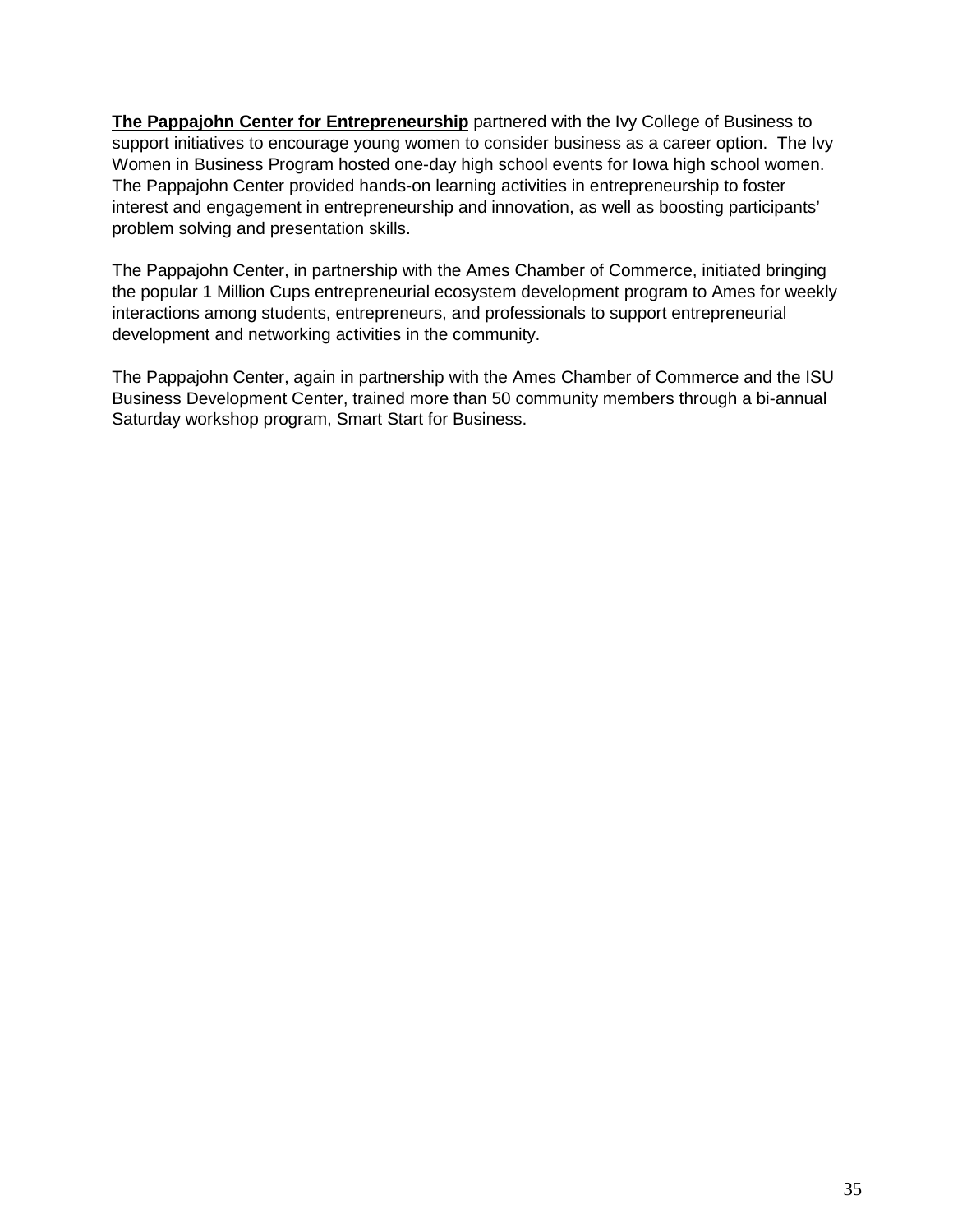#### **Appendix 3: Regents Innovation Fund Program**

#### **RIF Commercialization Infrastructure and Campus-Wide Entrepreneurial Culture Program**

The RIF commercialization infrastructure and campus-wide entrepreneurial culture program received \$635,656 of Iowa State University's \$1,050,000 RIF allocation, and is administered through the Office of Economic Development and Industry Relations (EDIR). The funds provide support for units that contribute to building and enhancing the innovation and entrepreneurial ecosystems at Iowa State. A summary of the RIF funding received by each unit is provided below, while their achievements and activities provided elsewhere in this report.

| <b>Unit</b>                                                               | <b>FY20 RIF Commercialization Infrastructure and</b><br><b>Campus-Wide Entrepreneurial Culture Program</b><br>(\$635,656 of \$1,050,000 RIF Allocation)                  | Award<br>Amount |
|---------------------------------------------------------------------------|--------------------------------------------------------------------------------------------------------------------------------------------------------------------------|-----------------|
| <b>ISU Research Park</b>                                                  | Support for operations of the ISU Research Park                                                                                                                          | \$245,000       |
| <b>ISU Startup Factory</b>                                                | Support for operations of the ISU Startup Factory                                                                                                                        | \$155,656       |
| <b>Small Business</b><br><b>Development Center</b>                        | Support for operations of the Small Business Development<br>Center                                                                                                       | \$105,000       |
| <b>ISU Pappajohn Center</b>                                               | Support for entrepreneurial programs at ISU                                                                                                                              | \$80,000        |
| <b>CyBIZ Lab</b>                                                          | Support for student consulting services to assist with<br>primary and secondary market and industry research and<br>business planning for RIF commercialization projects | \$25,000        |
| <b>Office of Economic</b><br>Development and<br><b>Industry Relations</b> | Support for industry relations functions at Iowa State and<br>other technology transfer activities across campus.                                                        | \$25,000        |

#### **Summary of FY20 RIF Commercialization Infrastructure and Campus-Wide Entrepreneurial Culture Program**

#### **RIF Commercialization Program**

The RIF commercialization program, which is administered in EDIR, received \$420,000 of Iowa State's RIF allocation and pairs ISU faculty with Iowa companies on projects to create or improve products or processes. One year after the completion of the project, the Iowa companies are surveyed for impact by the Center for Industrial Research and Service (CIRAS). These funds are a **critical source of gap funding**. They represent a unique resource that can be applied toward the success of Iowa companies. A summary of the survey results from projects funded to date and project outcomes is below, followed by the list of FY20 projects. Since its inception, 163 projects have been funded and completed through the Commercialization Program, and many show excellent progress in improving the competitiveness and profitability of the Iowa companies involved. For example, one industry partner reported that participation in an RIF project enabled rapid redesign of its product,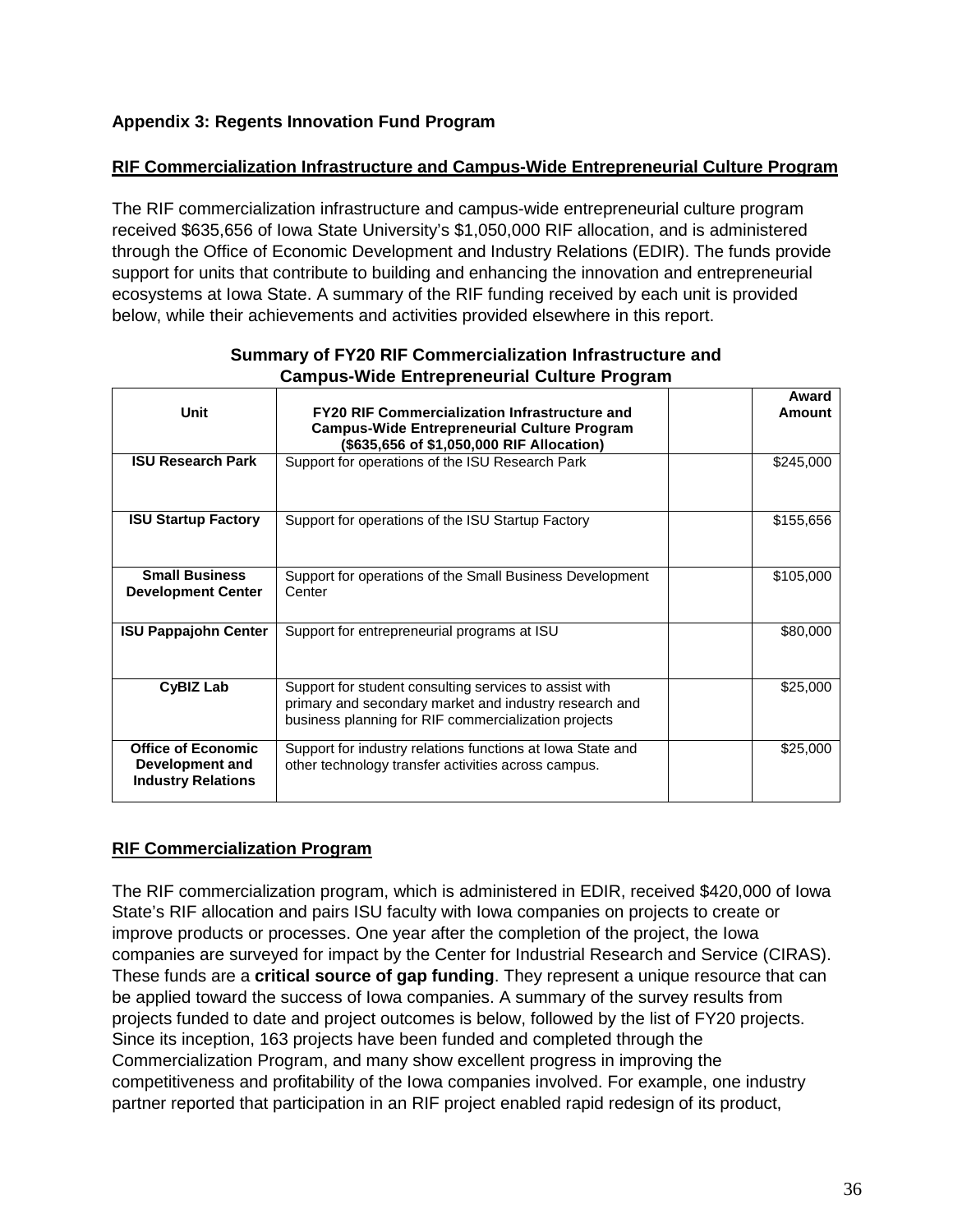facilitating a more successful product launch. Fifty five startup companies have been assisted, including **35 new companies that were started as a direct result of RIF and its predecessor program Grow Iowa Values Fund (GIVF) funding. Over the past 12 months, several of these startups have attracted significant private, state and federal funding, raising over \$3.5 million in early stage investment to facilitate commercialization and first sales**. In total, **more than 100 Iowa companies have participated** in the program.

Surveys are conducted by CIRAS one year after project completion (Note: full impact takes a minimum of 5-10 years).

| <b>Project Dates</b> | <b>Survey</b><br>Year | <b>Companies</b><br><b>Surveyed</b> | <b>Jobs</b><br><b>Created</b><br>or<br><b>Retained</b> | <b>Total Sales</b><br>Increase or<br><b>Sales</b><br><b>Retained</b> | <b>Total</b><br><b>Investment</b><br>& Cost<br><b>Savings</b> | Average<br>Impact per<br>Company |
|----------------------|-----------------------|-------------------------------------|--------------------------------------------------------|----------------------------------------------------------------------|---------------------------------------------------------------|----------------------------------|
| FY18-FY19            | <b>FY20</b>           | $5***$                              | 2                                                      | N/A                                                                  | \$512,360                                                     | \$102,472                        |
| FY17-FY18            | <b>FY19</b>           | $8***$                              | 10                                                     | \$121,200                                                            | \$2,056,000                                                   | \$272,150                        |
| FY16-FY17            | <b>FY18</b>           | $9**$                               | 9                                                      | \$32,600,000+                                                        | \$2,440,750                                                   | \$3,893,417                      |
| FY15-FY16            | <b>FY17</b>           | $4^*$                               | 4                                                      | N/A                                                                  | \$1,120,000                                                   | \$280,000                        |
| FY14-FY15            | <b>FY16</b>           | $5***$                              | 3                                                      | N/A                                                                  | \$454,500                                                     | \$90,000                         |
| FY13-FY14            | <b>FY15</b>           | $\overline{2}$                      | 3                                                      | N/A                                                                  | \$1,167,000                                                   | \$583,500                        |
| FY12-FY13            | <b>FY14</b>           | $6***$                              | 21                                                     | \$750,000                                                            | \$1,315,000                                                   | \$344,167                        |
| FY11-FY12            | <b>FY13</b>           | $12***$                             | 13                                                     | \$2,470,000                                                          | \$2,571,000                                                   | \$420,083                        |
| FY10-FY11            | <b>FY12</b>           | $6***$                              | 6                                                      | \$1,750,000                                                          | \$1,730,000                                                   | \$580,000                        |
| FY09-FY10+           | <b>FY11</b>           | $7***$                              | 13                                                     | \$675,000                                                            | \$967,000                                                     | \$234,571                        |

#### **Survey Results for FY09-10 through FY18-19 Projects**

\*\*Surveys were not completed for all projects (not everyone chooses to participate in the survey). \*All surveyed companies were start-up companies. +The sales increase was primarily from 1 successful project, but the jobs impact was spread. Many companies indicated it was too early to tell the sales impact (this is a frequent comment through the years).

| Year<br><b>Project</b><br><b>Completed</b> | <b>Number</b><br>οf<br><b>Projects</b> | Number of<br><b>Publications &amp;</b><br><b>Presentations</b> | Number of<br><b>Invention</b><br><b>Disclosures</b> | Number of<br><b>External</b><br><b>Funding</b><br><b>Applications</b> | Number of<br><b>Applications</b><br>Awarded | <b>External</b><br><b>Funding</b><br>Received* |
|--------------------------------------------|----------------------------------------|----------------------------------------------------------------|-----------------------------------------------------|-----------------------------------------------------------------------|---------------------------------------------|------------------------------------------------|
| <b>FY20</b>                                | 9                                      | 11                                                             | 6                                                   | 18                                                                    | 5                                           | \$965,402                                      |
| <b>FY19</b>                                | 11                                     | 5                                                              | 2                                                   |                                                                       | 6                                           | \$1,117,663                                    |
| <b>FY18</b>                                | 16                                     | 12                                                             | 2                                                   | 16                                                                    |                                             | \$1,375,000                                    |

#### **Project Outcomes for FY11 through FY20**